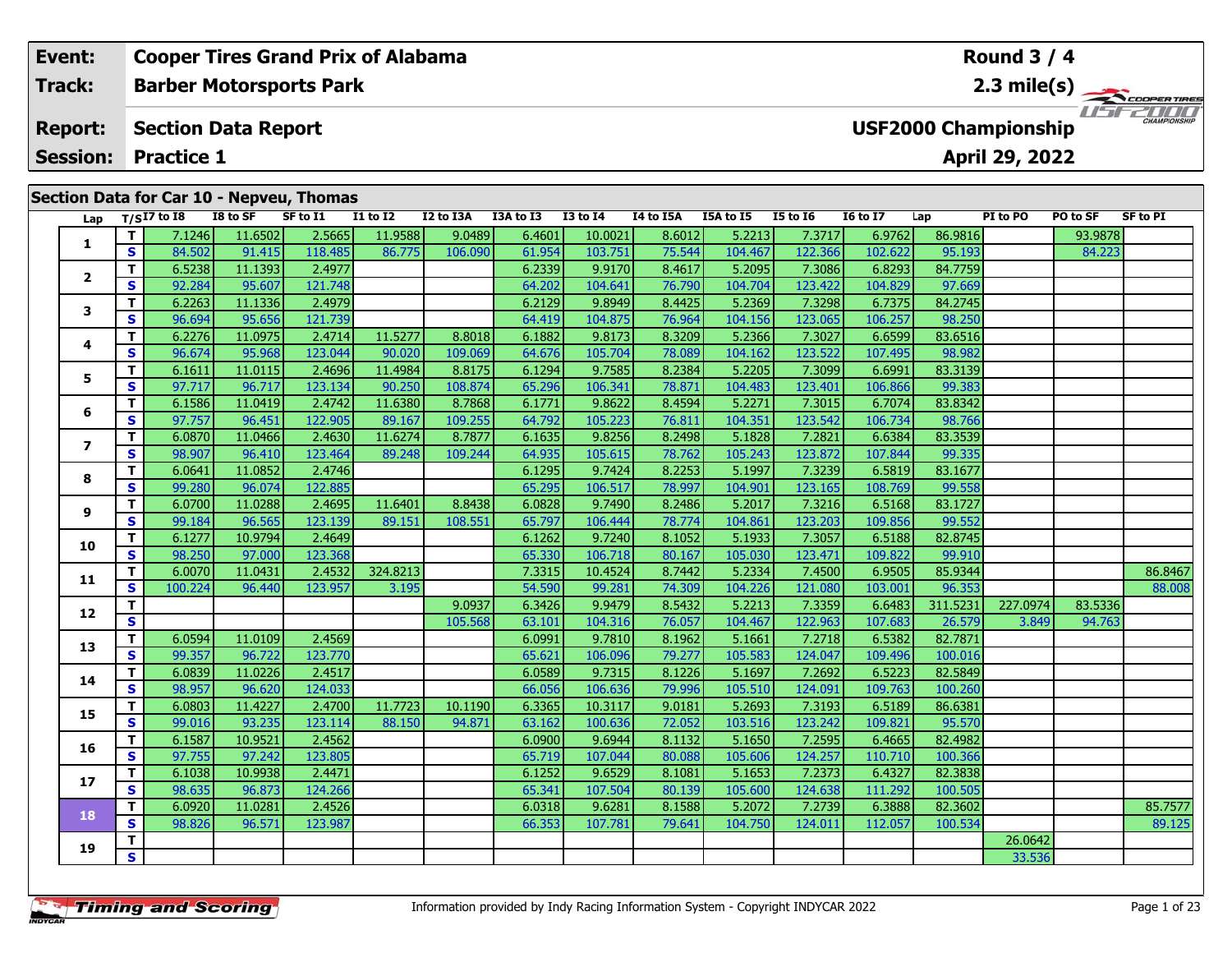| Event:          |    |                                           |                   | <b>Cooper Tires Grand Prix of Alabama</b> |                   |                   |                  |                   |                  |                   |                   |                   | Round $3/4$                 |                |                   |                     |
|-----------------|----|-------------------------------------------|-------------------|-------------------------------------------|-------------------|-------------------|------------------|-------------------|------------------|-------------------|-------------------|-------------------|-----------------------------|----------------|-------------------|---------------------|
| <b>Track:</b>   |    |                                           |                   | <b>Barber Motorsports Park</b>            |                   |                   |                  |                   |                  |                   |                   |                   |                             |                |                   | 2.3 mile(s)         |
| <b>Report:</b>  |    | <b>Section Data Report</b>                |                   |                                           |                   |                   |                  |                   |                  |                   |                   |                   | <b>USF2000 Championship</b> |                |                   | <b>CHAMPIONSHIP</b> |
| <b>Session:</b> |    | <b>Practice 1</b>                         |                   |                                           |                   |                   |                  |                   |                  |                   |                   |                   |                             | April 29, 2022 |                   |                     |
|                 |    | Section Data for Car 11 - Christie, Dylan |                   | SF to I1                                  | <b>I1 to I2</b>   | I2 to I3A         |                  | $I3$ to $I4$      |                  |                   |                   |                   |                             |                |                   |                     |
| Lap             |    | $T/SI7$ to $I8$                           | I8 to SF          |                                           |                   |                   | I3A to I3        |                   | I4 to I5A        | <b>I5A to I5</b>  | <b>I5 to I6</b>   | <b>I6 to I7</b>   | Lap                         | PI to PO       | PO to SF          | SF to PI            |
|                 |    | 6.5836<br>91.446                          | 11.1597<br>95.433 | 2.4839<br>122.425                         | 11.8412<br>87.637 | 8.8379<br>108.623 | 6.3932<br>62.602 | 9.9162<br>104.650 | 8.5617<br>75.893 | 5.2011<br>104.873 | 7.3028<br>123.520 | 6.6466<br>107.711 | 84.9279<br>97.494           |                | 91.4305<br>86.578 |                     |
|                 |    | 6.2709                                    | 11.0458           | 2.4650                                    | 11.5560           | 8.7892            | 6.1435           | 9.9850            | 8.6785           | 5.2121            | 7.3037            | 6.6125            | 84.0622                     |                |                   |                     |
|                 | S. | 96.006                                    | 96.417            | 123.363                                   | 89.800            | 109.225           | 65.146           | 103.929           | 74.872           | 104.652           | 123.505           | 108.266           | 98.498                      |                |                   |                     |

**<sup>T</sup>** 6.3031 10.8672 2.4543 209.9329 6.1462 9.7541 8.4438 5.1861 7.2675 6.5969 83.3064 83.6079 **<sup>S</sup>** 95.516 98.001 123.901 4.943 65.118 106.389 76.953 105.176 124.120 108.522 99.392 91.417

**<sup>T</sup>** 6.2608 10.9462 2.4533 6.1210 9.7873 8.4242 5.1804 7.2903 6.4914 83.2592 **<sup>S</sup>** 96.161 97.294 123.952 65.386 106.028 77.132 105.292 123.732 110.286 99.448

**<sup>T</sup>** 6.2718 10.9286 2.4458 6.1876 9.7988 8.4416 5.1896 7.2916 6.6122 83.9654 **<sup>S</sup>** 95.992 97.451 124.332 64.682 105.904 76.973 105.105 123.710 108.271 98.612

**<sup>T</sup>** 6.3553 10.7489 2.4461 11.4900 8.8278 6.0893 9.7474 8.3596 5.1893 7.2752 6.4905 83.0194 **<sup>S</sup>** 94.731 99.080 124.317 90.316 108.747 65.726 106.462 77.728 105.111 123.989 110.301 99.736

**<sup>T</sup>** 6.2889 10.9173 2.4445 11.4578 8.7358 6.1266 9.7111 8.3315 5.1866 7.2736 6.4920 82.9657 **<sup>S</sup>** 95.731 97.552 124.398 90.570 109.893 65.326 106.860 77.990 105.166 124.016 110.276 99.800

| 8  |    |        |         |         |                  | 9.95951  | 6.4945 | 12.94091 | 9.7385 | 5.2416  | 7.3851  | 6.7284  | 204.73961 | 112.9383 | 91.5615 |         |
|----|----|--------|---------|---------|------------------|----------|--------|----------|--------|---------|---------|---------|-----------|----------|---------|---------|
|    | S  |        |         |         |                  | 96.390   | 61.626 | 80.190   | 66.722 | 104.063 | 122.144 | 106.401 | 40.442    | 7.740    | 86.455  |         |
| q  |    | 6.2656 | 10.9664 | 2.4508  | 11.4617          | 9.0918   | 6.5536 | 10.5970  | 9.3873 | 5.3455  | 7.9483  | 7.5868  | 87.6548   |          |         | 88.6239 |
|    | S  | 96.087 | 97.115  | 124.078 | 90.539           | 105.590  | 61.070 | 97.927   | 69.218 | 102.040 | 113.489 | 94.362  | 94.461    |          |         | 86.243  |
| 0  |    |        |         |         |                  | 10.0241  | 6.4612 | 10.1631  | 8.5848 | 5.2264  | 7.3403  | 6.6302  | 341.5222  | 251.4391 | 89.1652 |         |
|    | S  |        |         |         |                  | 95.769   | 61.943 | 102.107  | 75.689 | 104.365 | 122.889 | 107.977 | 24.244    | 3.476    | 88.778  |         |
|    |    | 6.2758 | 11.0074 | 2.4540  | 11.4039          | 8.7584   | 6.1476 | 9.8095   | 8.3568 | 5.1779  | 7.2825  | 6.5349  | 83.2087   |          |         |         |
|    | S  | 95.931 | 96.753  | 123.916 | 90.998           | 109.609  | 65.103 | 105.788  | 77.754 | 105.343 | 123.865 | 109.552 | 99.509    |          |         |         |
|    |    | 6.2241 | 11.0375 | 2.4575  |                  |          | 6.0646 | 9.6511   | 8.2545 | 5.1622  | 7.2571  | 6.5485  | 82.7893   |          |         |         |
|    | S. | 96.728 | 96.489  | 123.740 |                  |          | 65.994 | 107.524  | 78.717 | 105.663 | 124.298 | 109.324 | 100.013   |          |         |         |
|    |    | 6.2642 | 10.9426 | 2.4458  | 11.7088          | 8.6899   | 6.0451 | 9.6780   | 8.3086 | 5.1631  | 7.2829  | 6.5724  | 83.1014   |          |         |         |
|    | S  | 96.109 | 97.326  | 124.332 | 88.628           | 110.4731 | 66.207 | 107.225  | 78.205 | 105.645 | 123.858 | 108.927 | 99.637    |          |         |         |
| 14 |    | 6.2515 | 10.9187 | 2.4505  | 11.3926 <b>1</b> | 8.7179   | 6.0642 | 9.6605   | 8.2586 | 5.1651  | 7.2691  | 6.4882  | 82.6369   |          |         |         |
|    | S  | 96.304 | 97.539  | 124.093 | 91.088           | 110.118  | 65.998 | 107.420  | 78.678 | 105.604 | 124.093 | 110.340 | 100.197   |          |         |         |
| 5  |    | 6.1674 | 11.0321 | 2.4453  |                  |          | 6.0851 | 9.6748   | 8.2282 | 5.1668  | 7.2579  | 6.4816  | 82.6621   |          |         |         |
|    | S. | 97.617 | 96.536  | 124.357 |                  |          | 65.772 | 107.261  | 78.969 | 105.569 | 124.285 | 110.453 | 100.167   |          |         |         |
| 6  |    | 6.0921 | 11.4316 | 2.4555  |                  |          | 6.1029 | 9.7217   | 8.3408 | 5.1824  | 7.2702  | 6.5252  | 83.2662   |          |         | 84.1336 |
|    | S. | 98.824 | 93.163  | 123.841 |                  |          | 65.580 | 106.743  | 77.903 | 105.251 | 124.074 | 109.715 | 99.440    |          |         | 90.846  |
|    |    |        |         |         |                  |          |        |          |        |         |         |         |           | 29.3838  |         |         |
|    | S  |        |         |         |                  |          |        |          |        |         |         |         |           | 29.747   |         |         |

**3**

**4**

**5**

**6**

**7**

**8**

**9**

**10**

**11**

**12**

**13**

**14**

**15**

**16**

**17**

91.417

98.612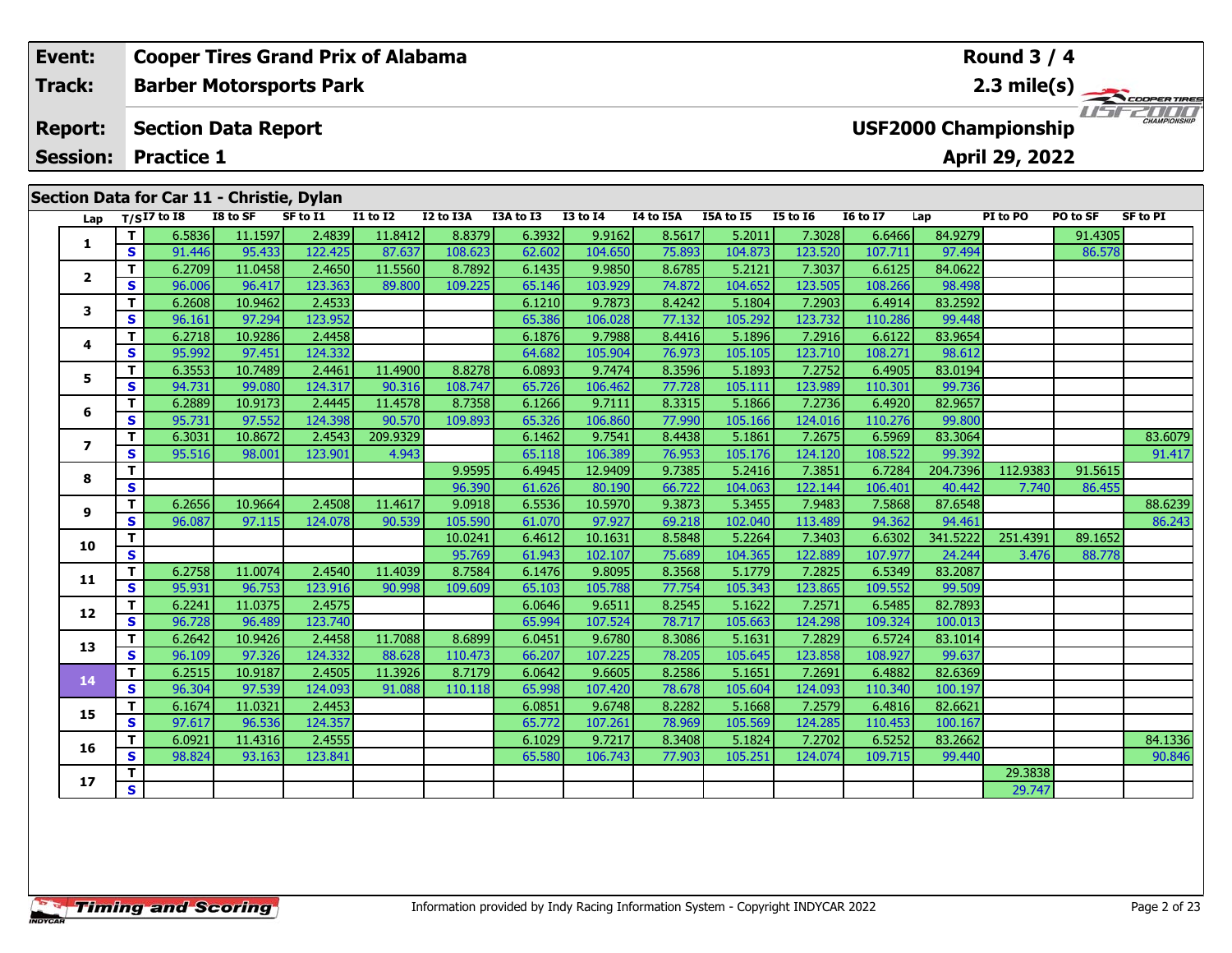|  | Event:                            |    |                   |                                       | <b>Cooper Tires Grand Prix of Alabama</b> |                 |           |           |              |           |           |                 |                 |                             | <b>Round 3 / 4</b> |          |                       |
|--|-----------------------------------|----|-------------------|---------------------------------------|-------------------------------------------|-----------------|-----------|-----------|--------------|-----------|-----------|-----------------|-----------------|-----------------------------|--------------------|----------|-----------------------|
|  | Track:                            |    |                   |                                       | <b>Barber Motorsports Park</b>            |                 |           |           |              |           |           |                 |                 |                             |                    |          | $2.3 \text{ mile(s)}$ |
|  | <b>Report:</b><br><b>Session:</b> |    | <b>Practice 1</b> | <b>Section Data Report</b>            |                                           |                 |           |           |              |           |           |                 |                 | <b>USF2000 Championship</b> | April 29, 2022     |          | CHAMPIONSHIP          |
|  |                                   |    |                   |                                       |                                           |                 |           |           |              |           |           |                 |                 |                             |                    |          |                       |
|  |                                   |    |                   | Section Data for Car 12 - Garg, Bijoy |                                           |                 |           |           |              |           |           |                 |                 |                             |                    |          |                       |
|  |                                   |    | Lap $T/SI7$ to I8 | I8 to SF                              | SF to I1                                  | <b>I1 to I2</b> | I2 to I3A | I3A to I3 | $I3$ to $I4$ | I4 to I5A | I5A to I5 | <b>I5 to 16</b> | <b>16 to 17</b> | Lap                         | PI to PO           | PO to SF | SF to PI              |
|  |                                   |    | 7.3533            | 11.5720                               | 2.6159                                    | 12.2727         | 9.3950    | 6.6070    | 10.3727      | 8.8925    | 5.2059    | 7.4177          | 7.0986          | 88.8033                     |                    | 94.2346  |                       |
|  | $\overline{2}$                    | S. | 81.874            | 92.032                                | 116.247                                   | 84.556          | 102.182   | 60.576    | 100.044      | 73.070    | 104.776   | 121.607         | 100.852         | 93.240                      |                    | 84.002   |                       |
|  |                                   |    | 6.6291            | 11.1202                               | 2.4660                                    |                 |           | 6.2009    | 9.8199       | 8.3627    | 5.1994    | 7.2910          | 6.6423          | 84.2545                     |                    |          |                       |
|  |                                   | S. | 90.819            | 95.772                                | 123.313                                   |                 |           | 64.543    | 105.676      | 77.699    | 104.907   | 123.720         | 107.780         | 98.274                      |                    |          |                       |
|  | 3                                 |    | 6.2522            | 10.9586                               | 2.4462                                    | 11.6366         | 9.5276    | 6.7727    | 10.2501      | 8.3361    | 5.1963    | 7.3137          | 6.5915          | 85.2816                     |                    |          |                       |
|  |                                   |    |                   |                                       |                                           |                 |           |           |              |           |           |                 |                 | $\frac{1}{2}$               |                    |          |                       |

| Lap            |                         | 1/217 to 19 | 10 10 JL | <b>SL 10 TT</b> | <b>TT 10 TT</b> | אכז חז זז | <b>TAG TO</b> | 12 10 14 | 14 to 15A | <b>TOW TO TO</b> | <b>13 10 10</b> | TO TO TV | ∟ap      | PI 10 PU | PU LO SF | SL fo kt |
|----------------|-------------------------|-------------|----------|-----------------|-----------------|-----------|---------------|----------|-----------|------------------|-----------------|----------|----------|----------|----------|----------|
| 1              | T.                      | 7.3533      | 11.5720  | 2.6159          | 12.2727         | 9.3950    | 6.6070        | 10.3727  | 8.8925    | 5.2059           | 7.4177          | 7.0986   | 88.8033  |          | 94.2346  |          |
|                | S                       | 81.874      | 92.032   | 116.247         | 84.556          | 102.182   | 60.576        | 100.044  | 73.070    | 104.776          | 121.607         | 100.852  | 93.240   |          | 84.002   |          |
| $\overline{2}$ | T.                      | 6.6291      | 11.1202  | 2.4660          |                 |           | 6.2009        | 9.8199   | 8.3627    | 5.1994           | 7.2910          | 6.6423   | 84.2545  |          |          |          |
|                | S                       | 90.819      | 95.772   | 123.313         |                 |           | 64.543        | 105.676  | 77.699    | 104.907          | 123.720         | 107.780  | 98.274   |          |          |          |
| 3              | T.                      | 6.2522      | 10.9586  | 2.4462          | 11.6366         | 9.5276    | 6.7727        | 10.2501  | 8.3361    | 5.1963           | 7.3137          | 6.5915   | 85.2816  |          |          |          |
|                | S                       | 96.293      | 97.184   | 124.312         | 89.178          | 100.760   | 59.094        | 101.241  | 77.947    | 104.970          | 123.336         | 108.611  | 97.090   |          |          |          |
| 4              | T.                      | 6.1553      | 10.8761  | 2.4385          |                 |           | 6.0912        | 9.6770   | 8.4092    | 5.2119           | 7.3043          | 6.5008   | 82.8328  |          |          |          |
|                | S                       | 97.809      | 97.921   | 124.704         |                 |           | 65.706        | 107.236  | 77.269    | 104.656          | 123.495         | 110.126  | 99.960   |          |          |          |
| 5              | T.                      | 6.1114      | 10.9798  | 2.4481          | 11.5514         | 8.7818    | 6.0493        | 9.7315   | 8.3030    | 5.1963           | 7.3103          | 6.5958   | 83.0587  |          |          |          |
|                | $\overline{\mathbf{s}}$ | 98.512      | 96.996   | 124.215         | 89.836          | 109.317   | 66.161        | 106.636  | 78.258    | 104.970          | 123.394         | 108.540  | 99.689   |          |          |          |
| 6              | T.                      | 6.2553      | 11.0235  | 2.4619          |                 |           | 6.0780        | 9.7271   | 8.3136    | 5.1975           | 7.2767          | 6.4970   | 83.0365  |          |          |          |
|                | S                       | 96.246      | 96.612   | 123.519         |                 |           | 65.849        | 106.684  | 78.158    | 104.946          | 123.964         | 110.191  | 99.715   |          |          |          |
| $\overline{ }$ | T.                      | 6.1959      | 11.0038  | 2.4502          |                 |           | 6.0807        | 9.7312   | 8.2650    | 5.1850           | 7.2905          | 6.4648   | 82.9588  |          |          |          |
|                | S                       | 97.168      | 96.785   | 124.109         |                 |           | 65.819        | 106.639  | 78.617    | 105.199          | 123.729         | 110.740  | 99.809   |          |          |          |
| 8              | T.                      | 6.1036      | 10.9774  | 2.4410          | 11.5896         | 8.8145    | 6.0881        | 9.6881   | 8.6997    | 6.5627           | 8.1169          | 6.8731   | 85.9547  |          |          |          |
|                | S                       | 98.638      | 97.018   | 124.576         | 89.540          | 108.911   | 65.739        | 107.114  | 74.689    | 83.114           | 111.132         | 104.161  | 96.330   |          |          |          |
| 9              | Τ.                      | 6.3554      | 11.0944  | 2.4561          |                 |           | 6.0701        | 9.6845   | 8.2210    | 5.2023           | 7.3064          | 6.5951   | 83.2497  |          |          |          |
|                | S                       | 94.730      | 95.994   | 123.810         |                 |           | 65.934        | 107.153  | 79.038    | 104.849          | 123.460         | 108.552  | 99.460   |          |          |          |
| 10             | T.                      | 6.2042      | 11.0168  | 2.4476          |                 |           | 6.1275        | 9.8597   | 9.3701    | 5.9564           | 8.3658          | 6.8967   | 86.5943  |          |          |          |
|                | $\overline{\mathbf{s}}$ | 97.038      | 96.671   | 124.240         |                 |           | 65.317        | 105.249  | 69.345    | 91.575           | 107.825         | 103.805  | 95.618   |          |          |          |
| 11             | T.                      | 6.1497      | 11.0222  | 2.4582          |                 |           | 6.0747        | 9.7248   | 8.2685    | 5.2163           | 7.2929          | 6.5084   | 82.9492  |          |          |          |
|                | S.                      | 97.898      | 96.623   | 123.705         |                 |           | 65.884        | 106.709  | 78.584    | 104.567          | 123.688         | 109.998  | 99.820   |          |          |          |
| 12             | T.                      | 6.1203      | 10.9024  | 2.4617          | 235.4536        |           | 6.1053        | 9.7672   | 8.3398    | 5.2225           | 7.3369          | 6.7242   | 83.4608  |          |          | 82.3730  |
|                | S.                      | 98.369      | 97.685   | 123.529         | 4.407           |           | 65.554        | 106.246  | 77.912    | 104.443          | 122.946         | 106.468  | 99.208   |          |          | 92.787   |
| 13             | T.                      |             |          |                 |                 | 9.2855    | 6.3253        | 9.9129   | 8.8130    | 5.2384           | 7.3479          | 6.6082   | 225.0084 | 142.1412 | 84.0364  |          |
|                | $\overline{\mathbf{s}}$ |             |          |                 |                 | 103.387   | 63.274        | 104.685  | 73.729    | 104.126          | 122.762         | 108.336  | 36.799   | 6.149    | 94.196   |          |
| 14             | T.                      | 6.1459      | 10.9582  | 2.4406          |                 |           | 6.0713        | 9.7211   | 8.3330    | 5.1794           | 7.2723          | 6.5262   | 82.8123  |          |          |          |
|                | S                       | 97.959      | 97.187   | 124.597         |                 |           | 65.921        | 106.750  | 77.976    | 105.312          | 124.039         | 109.698  | 99.985   |          |          |          |
| 15             | T.                      | 6.1166      | 10.9389  | 2.4394          |                 |           | 6.0632        | 9.7341   | 8.3066    | 5.1788           | 7.2780          | 6.4860   | 82.6672  |          |          |          |
|                | S                       | 98.428      | 97.359   | 124.658         |                 |           | 66.009        | 106.607  | 78.224    | 105.325          | 123.941         | 110.378  | 100.161  |          |          |          |
| 16             | T.                      | 6.1422      | 10.9883  | 2.4317          |                 |           | 6.0231        | 9.7010   | 8.2710    | 5.1902           | 7.2938          | 6.5238   | 82.7868  |          |          |          |
|                | $\overline{\mathbf{s}}$ | 98.018      | 96.921   | 125.053         |                 |           | 66.449        | 106.971  | 78.560    | 105.093          | 123.673         | 109.738  | 100.016  |          |          |          |
| 17             | T.                      | 6.1171      | 10.9864  | 2.4508          |                 |           | 6.0165        | 9.6827   | 8.2423    | 5.2010           | 7.3025          | 6.4436   | 82.5919  |          |          |          |
|                | S                       | 98.420      | 96.938   | 124.078         |                 |           | 66.522        | 107.173  | 78.834    | 104.875          | 123.526         | 111.104  | 100.252  |          |          |          |
| 18             | T.                      | 6.0518      | 11.0688  | 2.4445          |                 |           | 6.0625        | 9.6842   | 8.1825    | 5.1825           | 7.2884          | 6.4457   | 82.6272  |          |          |          |
|                | S                       | 99.482      | 96.216   | 124.398         |                 |           | 66.017        | 107.157  | 79.410    | 105.249          | 123.765         | 111.068  | 100.209  |          |          |          |
| 19             | T.                      | 6.1368      | 10.9249  | 2.4459          |                 |           | 6.0639        | 9.7054   | 8.2210    | 5.1858           | 7.2907          | 6.4362   | 82.5458  |          |          | 83.8522  |
|                | S.                      | 98.104      | 97.484   | 124.327         |                 |           | 66.002        | 106.923  | 79.038    | 105.182          | 123.725         | 111.232  | 100.308  |          |          | 91.151   |
|                |                         |             |          |                 |                 |           |               |          |           |                  |                 |          |          |          |          |          |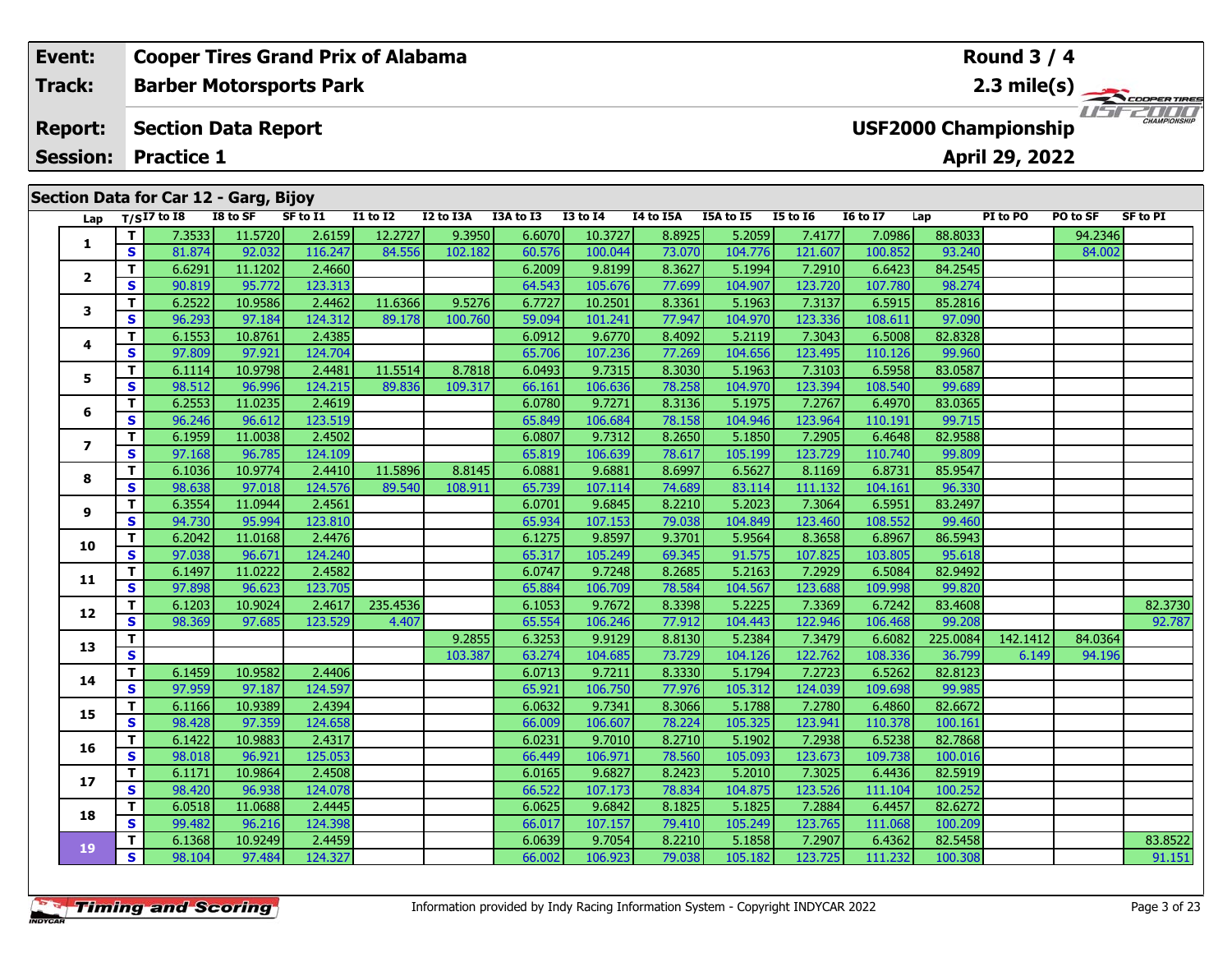| Event:         | <b>Cooper Tires Grand Prix of Alabama</b> | Round $3/4$                                        |
|----------------|-------------------------------------------|----------------------------------------------------|
| <b>Track:</b>  | <b>Barber Motorsports Park</b>            | $2.3 \text{ mile(s)}$                              |
| <b>Report:</b> | <b>Section Data Report</b>                | <b>CHAMPIONSHIP</b><br><b>USF2000 Championship</b> |
|                | <b>Session: Practice 1</b>                | <b>April 29, 2022</b>                              |
|                | Section Data for Car 12 - Garg, Bijoy     |                                                    |

| Lap | $T/SI7$ to I8 | I8 to SF | SF to I1 | <b>I1 to I2</b> | I2 to I3A | I3A to I3 | <b>I3 to I4</b> | I4 to I5A | I5A to I5 | <b>I5 to 16</b> | <b>16 to 17</b> | Lap | PI to PO | PO to SF | <b>SF to PI</b> |
|-----|---------------|----------|----------|-----------------|-----------|-----------|-----------------|-----------|-----------|-----------------|-----------------|-----|----------|----------|-----------------|
| 20  |               |          |          |                 |           |           |                 |           |           |                 |                 |     |          |          |                 |
|     |               |          |          |                 |           |           |                 |           |           |                 |                 |     |          |          |                 |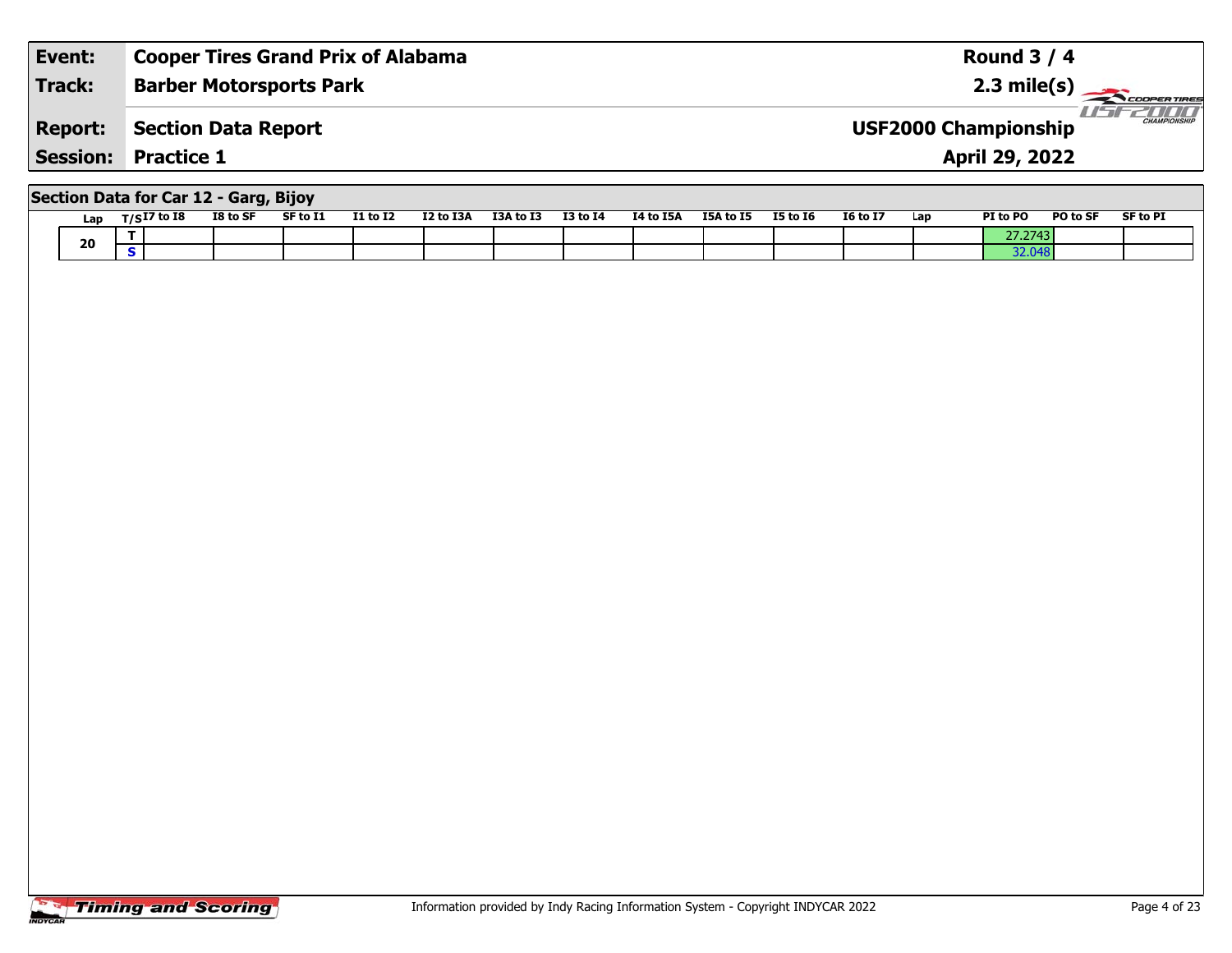| Event:         |    |                         |                   |                                                   |                                                                                                       |                                                                       |                                                                |                                                     |                                                |                                                  |                                               |                                                          |                                                           |                         |                                           |                                                                                                                                                                                                                                                                                                                                                                                                                                 |
|----------------|----|-------------------------|-------------------|---------------------------------------------------|-------------------------------------------------------------------------------------------------------|-----------------------------------------------------------------------|----------------------------------------------------------------|-----------------------------------------------------|------------------------------------------------|--------------------------------------------------|-----------------------------------------------|----------------------------------------------------------|-----------------------------------------------------------|-------------------------|-------------------------------------------|---------------------------------------------------------------------------------------------------------------------------------------------------------------------------------------------------------------------------------------------------------------------------------------------------------------------------------------------------------------------------------------------------------------------------------|
| <b>Track:</b>  |    |                         |                   |                                                   |                                                                                                       |                                                                       |                                                                |                                                     |                                                |                                                  |                                               |                                                          |                                                           |                         |                                           |                                                                                                                                                                                                                                                                                                                                                                                                                                 |
| <b>Report:</b> |    |                         |                   |                                                   |                                                                                                       |                                                                       |                                                                |                                                     |                                                |                                                  |                                               |                                                          |                                                           |                         |                                           | $\frac{1}{\sqrt{1-\frac{1}{2}}}\frac{1}{\sqrt{1-\frac{1}{2}}}\frac{1}{\sqrt{1-\frac{1}{2}}}\frac{1}{\sqrt{1-\frac{1}{2}}}\frac{1}{\sqrt{1-\frac{1}{2}}}\frac{1}{\sqrt{1-\frac{1}{2}}}\frac{1}{\sqrt{1-\frac{1}{2}}}\frac{1}{\sqrt{1-\frac{1}{2}}}\frac{1}{\sqrt{1-\frac{1}{2}}}\frac{1}{\sqrt{1-\frac{1}{2}}}\frac{1}{\sqrt{1-\frac{1}{2}}}\frac{1}{\sqrt{1-\frac{1}{2}}}\frac{1}{\sqrt{1-\frac{1}{2}}}\frac{1}{\sqrt{1-\frac{$ |
|                |    |                         |                   |                                                   |                                                                                                       |                                                                       |                                                                |                                                     |                                                |                                                  |                                               |                                                          |                                                           |                         |                                           |                                                                                                                                                                                                                                                                                                                                                                                                                                 |
|                |    |                         |                   |                                                   |                                                                                                       |                                                                       |                                                                |                                                     |                                                |                                                  |                                               |                                                          |                                                           |                         |                                           |                                                                                                                                                                                                                                                                                                                                                                                                                                 |
|                |    |                         |                   |                                                   |                                                                                                       | I2 to I3A                                                             |                                                                |                                                     |                                                | <b>I5A to I5</b>                                 |                                               |                                                          |                                                           |                         |                                           | SF to PI                                                                                                                                                                                                                                                                                                                                                                                                                        |
|                |    |                         |                   |                                                   |                                                                                                       |                                                                       |                                                                |                                                     |                                                |                                                  |                                               | 7.4821                                                   |                                                           |                         |                                           | 91.0089                                                                                                                                                                                                                                                                                                                                                                                                                         |
|                |    |                         |                   |                                                   |                                                                                                       |                                                                       | 62.650                                                         |                                                     |                                                |                                                  |                                               |                                                          |                                                           |                         |                                           | 83.983                                                                                                                                                                                                                                                                                                                                                                                                                          |
|                |    |                         |                   |                                                   |                                                                                                       |                                                                       |                                                                |                                                     |                                                |                                                  |                                               |                                                          |                                                           |                         |                                           |                                                                                                                                                                                                                                                                                                                                                                                                                                 |
|                | S. |                         |                   |                                                   |                                                                                                       |                                                                       | 63.370                                                         |                                                     |                                                |                                                  |                                               | 102.171                                                  | 40.012                                                    |                         |                                           |                                                                                                                                                                                                                                                                                                                                                                                                                                 |
|                | 2  | <b>Session:</b><br>is l | Lap $T/SI7$ to I8 | <b>Practice 1</b><br>I8 to SF<br>8.1172<br>74.169 | <b>Section Data Report</b><br>Section Data for Car 19 - Sikes, Simon<br>SF to I1<br>12.7212<br>83.719 | <b>Barber Motorsports Park</b><br><b>I1 to I2</b><br>3.1278<br>97.222 | <b>Cooper Tires Grand Prix of Alabama</b><br>13.1136<br>79.134 | I3A to I3<br>9.4210<br>101.900<br>9.0951<br>105.551 | <b>I3 to I4</b><br>6.3883<br>6.3157<br>104.872 | <b>I4 to I5A</b><br>10.1963<br>101.775<br>9.8952 | 8.9269<br>72.788<br>8.4234<br>77.139 <b>1</b> | <b>I5 to 16</b><br>5.2392<br>104.110<br>6.5402<br>83.400 | <b>16 to 17</b><br>8.8802<br>101.579<br>8.1102<br>111.224 | Lap<br>95.683<br>7.0070 | PI to PO<br>93.6138<br>88.448<br>206.9403 | Round $3/4$<br>$2.3 \text{ mile(s)}$<br><b>USF2000 Championship</b><br>April 29, 2022<br>PO to SF<br>138.0690<br>57.333<br>118.4522<br>87.4805<br>7.379<br>90.488                                                                                                                                                                                                                                                               |

**<sup>T</sup>** 6.2719 11.2859 2.4753 11.4654 8.8128 6.1079 9.7589 8.3536 5.2037 7.3387 6.7051 83.7792 82.4205 **<sup>S</sup>** 95.991 94.366 122.850 90.509 108.932 65.526 106.337 77.784 104.821 122.916 106.771 98.831 92.734

**<sup>T</sup>** 6.1585 11.1136 2.4672 11.5285 8.8165 6.0878 9.7145 8.1637 5.2093 7.3473 6.5974 83.2043 81.4076 **<sup>S</sup>** 97.758 95.829 123.253 90.014 108.887 65.743 106.823 79.593 104.708 122.772 108.514 99.514 93.888

1 6.1819| 11.0807| 2.4568| | | 6.4672| 9.7959| 8.2744| 5.2173| 7.3268| 6.5522| 83.5977| | | | 85.1283<br>| S 97.388| 96.113| 123.775 | | 61.886 105.935 78.528 104.547 123.116 109.262 99.046 | | 89.784

**<sup>T</sup>** 8.8552 6.1091 9.8120 8.1940 5.1895 7.3270 6.6046 309.3858 227.5735 82.6353 **<sup>S</sup>** 108.411 65.513 105.761 79.299 105.107 123.113 108.396 26.763 3.841 95.793

**<sup>T</sup>** 8.8582 6.0801 9.7448 8.1428 5.2033 7.3351 6.7357 397.3540 316.4344 82.5377 **<sup>S</sup>** 108.374 65.826 106.490 79.797 104.829 122.977 106.286 20.838 2.762 95.907

**<sup>T</sup>** 6.1706 10.8515 2.4574 11.4200 8.7895 6.0704 9.7139 8.0443 5.2034 7.3354 6.5579 82.6143 **<sup>S</sup>** 97.567 98.143 123.745 90.869 109.221 65.931 106.829 80.774 104.827 122.972 109.167 100.225

**<sup>T</sup>** 6.2340 10.8595 2.4539 6.4524 9.7843 8.0911 5.1874 7.3112 6.5185 83.1011 **<sup>S</sup>** 96.575 98.071 123.921 62.028 106.060 80.307 105.150 123.379 109.827 99.638

**<sup>T</sup>** 29.0708 **<sup>S</sup>** 30.068

| Lap          |   | $T/SI7$ to $I8$ | I8 to SF | SF to I1 | <b>I1 to I2</b> | I2 to I3A | I3A to I3 | <b>I3 to I4</b> | I4 to I5A | <b>I5A to I5</b> | <b>I5 to 16</b> | <b>16 to 17</b> | Lap      |
|--------------|---|-----------------|----------|----------|-----------------|-----------|-----------|-----------------|-----------|------------------|-----------------|-----------------|----------|
| 1            |   | 8.1172          | 12.7212  | 3.1278   | 13.1136         | 9.4210    | 6.3883    | 10.1963         | 8.9269    | 5.2392           | 8.8802          | 7.4821          | 93.6138  |
|              | s | 74.169          | 83.719   | 97.222   | 79.134          | 101.900   | 62.650    | 101.775         | 72.788    | 104.110          | 101.579         | 95.683          | 88.448   |
|              |   |                 |          |          |                 | 9.0951    | 6.3157    | 9.8952          | 8.4234    | 6.5402           | 8.1102          | 7.0070          | 206.9403 |
| $\mathbf{2}$ | Э |                 |          |          |                 | 105.551   | 63.370    | 104.872         | 77.139    | 83.400           | 111.224         | 102.171         | 40.012   |
| 3            |   | 6.2966          | 10.9293  | 2.4955   | 11.4753         | 8.8010    | 6.0590    | 9.7337          | 8.4318    | 5.2300           | 8.2480          | 7.1484          | 84.8486  |
|              | s | 95.614          | 97.444   | 121.856  | 90.431          | 109.079   | 66.055    | 106.612         | 77.062    | 104.293          | 109.365         | 100.150         | 97.586   |
| 4            |   | 6.1821          | 10.9664  | 2.4688   | 11.4103         | 8.7433    | 6.0728    | 9.7397          | 8.1258    | 5.1919           | 7.2932          | 6.7009          | 82.8952  |
|              | s | 97.385          | 97.115   | 123.1741 | 90.947          | 109.798   | 65.905    | 106.546         | 79.964    | 105.0591         | 123.683         | 106.838         | 99.885   |
| 5            |   | 6.2538          | 11.0065  | 2.4698   |                 |           | 6.0768    | 9.7585          | 8.1073    | 5.1946           | 7.3005          | 6.5289          | 82.7750  |
|              |   | 96.269          | 96.761   | 123.124  |                 |           | 65.862    | 106.341         | 80.147    | 105.004          | 123.559         | 109.652         | 100.030  |

**6**

**7**

**8**

**9**

**10**

**11**

**12**

**13**

93.888

89.784

95.793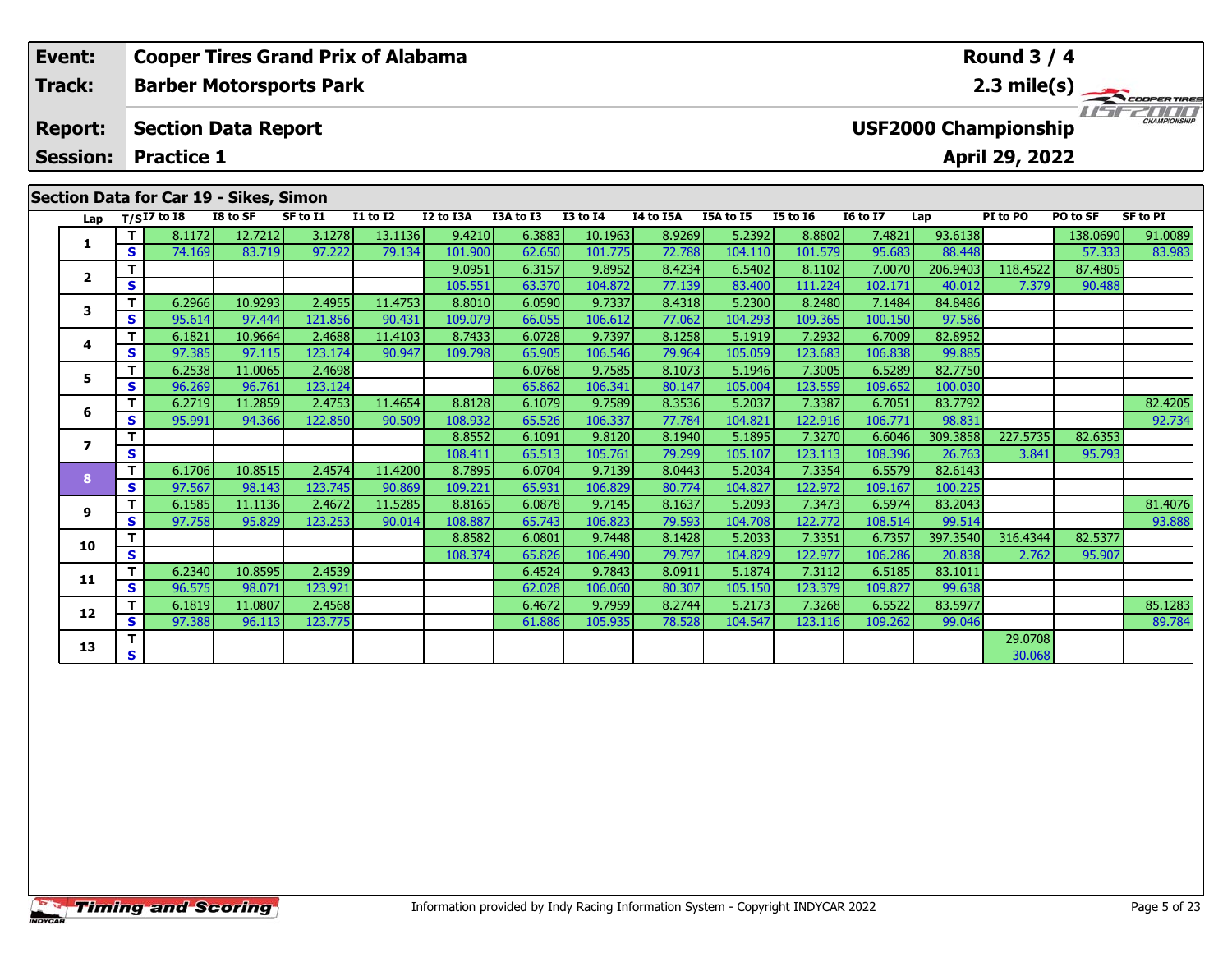### **Event: Cooper Tires Grand Prix of Alabama Round 3 / 4Track:Barber Motorsports Park 2.3 mile(s)** *IFFERINI* **Report: Section Data Report USF2000 Championship April 29, 2022 Session: Practice 1 Section Data for Car 2 - Lee, Jackson** Lap T/S<sup>I7</sup> to I8 I8 to SF SF to I1 I2 to I3A I3A to I3 I3 to I4 I4 to I5A I5A to I5 I5 to I6 I6 to I7 Lap PI to PO PO to SF SF to PI **<sup>T</sup>** 12.0654 6.4123 10.0129 8.7307 5.2346 7.3261 7.1299 140.8233 50.7767 86.2528 **<sup>S</sup>** 79.566 62.416 103.639 74.424 104.202 123.128 100.409 58.797 17.214 91.776**1 <sup>T</sup>** 6.5411 11.0713 2.4712 6.2278 9.8674 8.5797 5.2469 7.2843 6.8141 84.7083 **<sup>S</sup>** 92.040 96.195 123.054 64.265 105.167 75.734 103.957 123.834 105.063 97.747**2**

|                          | T                       |        |         |         | 12.0654 | 6.4123 | 10.0129 | 8.7307 | 5.2346  | 7.3261  | 7.1299  | 140.8233 | 50.7767  | 86.2528 |         |
|--------------------------|-------------------------|--------|---------|---------|---------|--------|---------|--------|---------|---------|---------|----------|----------|---------|---------|
| 1                        | $\overline{\mathbf{s}}$ |        |         |         | 79.566  | 62.416 | 103.639 | 74.424 | 104.202 | 123.128 | 100.409 | 58.797   | 17.214   | 91.776  |         |
|                          | T                       | 6.5411 | 11.0713 | 2.4712  |         | 6.2278 | 9.8674  | 8.5797 | 5.2469  | 7.2843  | 6.8141  | 84.7083  |          |         |         |
| $\overline{\mathbf{2}}$  | $\mathbf{s}$            | 92.040 | 96.195  | 123.054 |         | 64.265 | 105.167 | 75.734 | 103.957 | 123.834 | 105.063 | 97.747   |          |         |         |
| 3                        | T                       | 6.5635 | 10.9841 | 2.4440  |         | 6.2106 | 9.8552  | 8.5362 | 5.2193  | 11.5326 | 7.4085  | 89.3650  |          |         |         |
|                          | $\mathbf{s}$            | 91.726 | 96.958  | 124.423 |         | 64.443 | 105.297 | 76.120 | 104.507 | 78.217  | 96.633  | 92.654   |          |         |         |
| 4                        | T                       | 6.4612 | 10.9311 | 2.4575  |         | 6.1593 | 9.7396  | 8.2011 | 5.2253  | 7.3079  | 6.8114  | 83.7084  |          |         |         |
|                          | $\mathbf{s}$            | 93.179 | 97.428  | 123.740 |         | 64.979 | 106.547 | 79.230 | 104.387 | 123.434 | 105.105 | 98.915   |          |         |         |
| 5                        | T.                      | 6.3704 | 10.9489 | 2.4580  |         | 6.1526 | 9.7341  | 8.2019 | 5.2129  | 7.3112  | 6.5853  | 83.2786  |          |         |         |
|                          | $\mathbf{s}$            | 94.507 | 97.270  | 123.715 |         | 65.050 | 106.607 | 79.222 | 104.636 | 123.379 | 108.713 | 99.425   |          |         |         |
| 6                        | T                       | 6.1670 | 10.9585 | 2.4575  |         | 6.1367 | 9.7361  | 8.3344 | 5.2098  | 7.3074  | 6.6157  | 83.3824  |          |         |         |
|                          | $\mathbf{s}$            | 97.624 | 97.185  | 123.740 |         | 65.219 | 106.586 | 77.963 | 104.698 | 123.443 | 108.214 | 99.302   |          |         |         |
| $\overline{\phantom{a}}$ | T.                      | 6.2220 | 10.9416 | 2.4613  |         | 6.1042 | 9.7034  | 8.2675 | 5.2115  | 7.3287  | 6.8373  | 83.3856  |          |         |         |
|                          | S                       | 96.761 | 97.335  | 123.549 |         | 65.566 | 106.945 | 78.594 | 104.664 | 123.084 | 104.706 | 99.298   |          |         |         |
| 8                        | T                       | 6.1172 | 11.2773 | 2.4581  |         | 6.1407 | 9.6856  | 8.2055 | 5.2084  | 7.3259  | 6.7458  | 83.7431  |          |         |         |
|                          | $\mathbf{s}$            | 98.418 | 94.437  | 123.710 |         | 65.176 | 107.141 | 79.187 | 104.726 | 123.131 | 106.127 | 98.874   |          |         |         |
| 9                        | T                       | 6.2077 | 11.0669 | 2.4488  |         | 6.1281 | 9.6634  | 8.2529 | 5.2093  | 7.2825  | 6.5949  | 83.2793  |          |         |         |
|                          | S                       | 96.984 | 96.233  | 124.180 |         | 65.310 | 107.387 | 78.733 | 104.708 | 123.865 | 108.555 | 99.424   |          |         |         |
| 10                       | T                       | 6.2459 | 10.9465 | 2.4437  |         | 6.1176 | 9.6815  | 8.4494 | 5.3066  | 7.3293  | 6.5767  | 83.4118  |          |         | 84.4024 |
|                          | $\mathbf{s}$            | 96.391 | 97.291  | 124.439 |         | 65.422 | 107.187 | 76.902 | 102.788 | 123.074 | 108.855 | 99.267   |          |         | 90.556  |
| 11                       | T                       |        |         |         |         | 6.2500 | 9.7608  | 8.3661 | 5.2113  | 7.3258  | 6.6236  | 265.9022 | 180.1218 | 85.1906 |         |
|                          | $\overline{\mathbf{s}}$ |        |         |         |         | 64.036 | 106.316 | 77.667 | 104.668 | 123.133 | 108.085 | 31.139   | 4.853    | 92.920  |         |
| 12                       | T                       | 6.1033 | 11.4899 | 2.4710  |         | 6.1109 | 9.7161  | 8.1597 | 5.2005  | 7.2970  | 6.5869  | 83.5484  |          |         |         |
|                          | $\mathbf{s}$            | 98.643 | 92.690  | 123.064 |         | 65.494 | 106.805 | 79.632 | 104.885 | 123.619 | 108.687 | 99.104   |          |         |         |
| 13                       | T                       | 6.1970 | 11.0282 | 2.4446  |         | 6.0937 | 9.6558  | 8.2125 | 5.2112  | 7.3394  | 6.6608  | 83.0653  |          |         |         |
|                          | $\mathbf{s}$            | 97.151 | 96.571  | 124.393 |         | 65.679 | 107.472 | 79.120 | 104.670 | 122.905 | 107.481 | 99.681   |          |         |         |
| 14                       | T.                      | 6.2986 | 10.9924 | 2.4460  |         | 6.1483 | 9.7167  | 8.1885 | 5.1918  | 7.2656  | 6.6569  | 83.1412  |          |         |         |
|                          | $\mathbf{s}$            | 95.584 | 96.885  | 124.322 |         | 65.096 | 106.798 | 79.352 | 105.061 | 124.153 | 107.544 | 99.590   |          |         |         |
| 15                       | T                       | 6.3086 | 11.0998 | 2.4426  |         | 6.1534 | 9.6856  | 8.2135 | 5.1907  | 7.2866  | 6.5736  | 83.3140  |          |         |         |
|                          | S                       | 95.432 | 95.948  | 124.495 |         | 65.042 | 107.141 | 79.110 | 105.083 | 123.795 | 108.907 | 99.383   |          |         |         |
| 16                       | T                       | 6.3326 | 10.9495 | 2.4482  |         | 6.1310 | 9.6844  | 8.2149 | 5.2031  | 7.2893  | 6.6232  | 83.2081  |          |         |         |
|                          | $\mathbf{s}$            | 95.071 | 97.265  | 124.210 |         | 65.279 | 107.155 | 79.097 | 104.833 | 123.749 | 108.091 | 99.510   |          |         |         |
| $17$                     | T.                      | 6.1869 | 11.0331 | 2.4448  |         | 6.1324 | 9.6844  | 8.1918 | 5.2109  | 7.2790  | 6.5922  | 83.0010  |          |         |         |
|                          | $\mathbf{s}$            | 97.310 | 96.528  | 124.383 |         | 65.264 | 107.155 | 79.320 | 104.676 | 123.924 | 108.599 | 99.758   |          |         |         |
| 18                       | T.                      | 6.2058 | 11.0980 | 2.4469  |         | 6.1110 | 9.6506  | 8.2004 | 5.2363  | 7.2884  | 6.5306  | 83.0278  |          |         | 84.4976 |
|                          | $\mathbf{s}$            | 97.013 | 95.963  | 124.276 |         | 65.493 | 107.530 | 79.237 | 104.168 | 123.765 | 109.624 | 99.726   |          |         | 90.454  |
| 19                       | T                       |        |         |         |         |        |         |        |         |         |         |          | 29.1944  |         |         |
|                          | $\overline{\mathbf{s}}$ |        |         |         |         |        |         |        |         |         |         |          | 29.940   |         |         |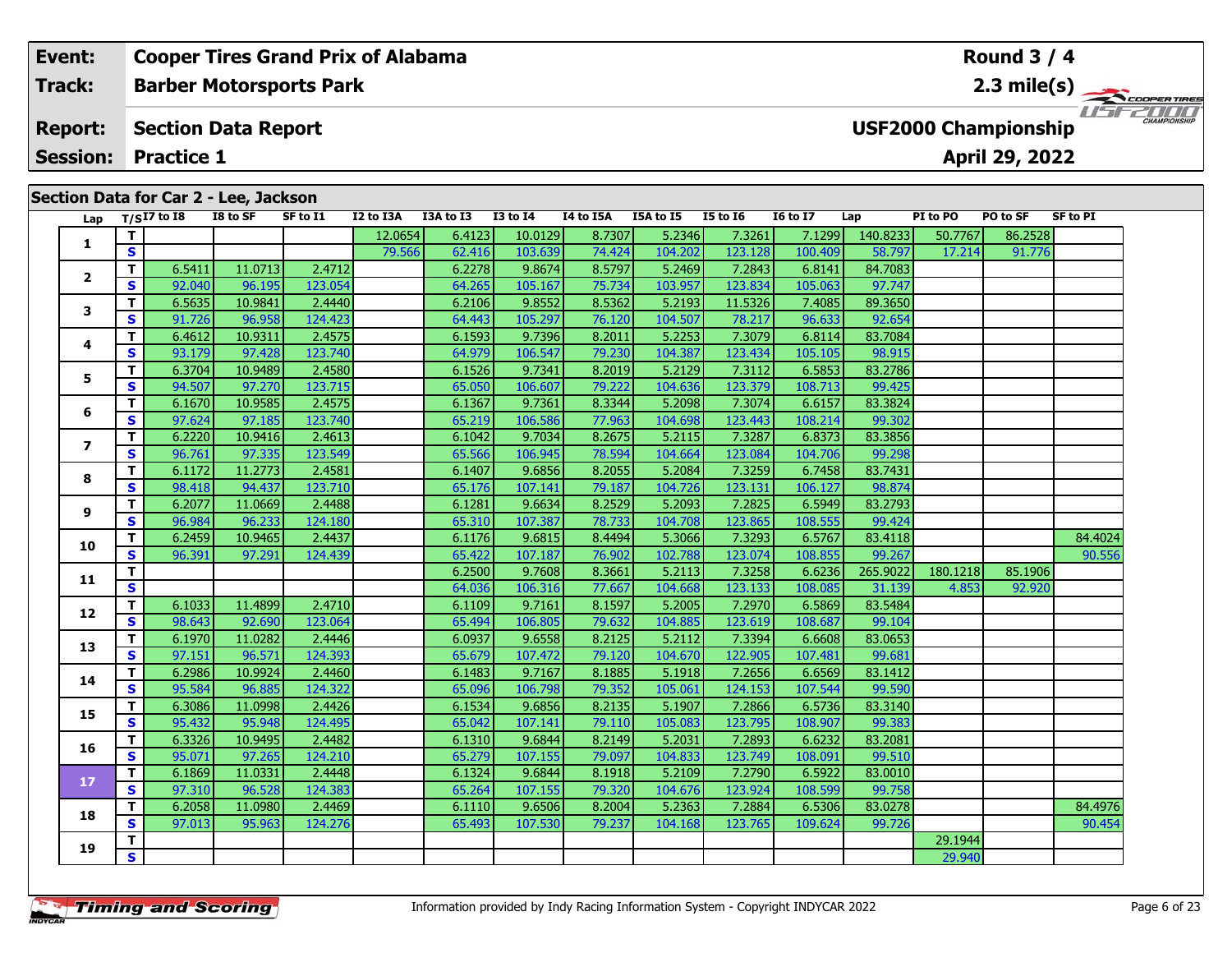| Event:          |    |                   |                                       | <b>Cooper Tires Grand Prix of Alabama</b> |                 |           |           |                 |                  |                  |                 |                 |          | Round $3/4$                 |          |                         |  |
|-----------------|----|-------------------|---------------------------------------|-------------------------------------------|-----------------|-----------|-----------|-----------------|------------------|------------------|-----------------|-----------------|----------|-----------------------------|----------|-------------------------|--|
| Track:          |    |                   |                                       | <b>Barber Motorsports Park</b>            |                 |           |           |                 |                  |                  |                 |                 |          |                             |          | $2.3 \text{ mile(s)}$   |  |
| <b>Report:</b>  |    |                   | <b>Section Data Report</b>            |                                           |                 |           |           |                 |                  |                  |                 |                 |          | <b>USF2000 Championship</b> |          | <b>THE CHAMPIONSHIP</b> |  |
| <b>Session:</b> |    | <b>Practice 1</b> |                                       |                                           |                 |           |           |                 |                  |                  |                 |                 |          | <b>April 29, 2022</b>       |          |                         |  |
|                 |    |                   | Section Data for Car 22 - Rowe, Myles |                                           |                 |           |           |                 |                  |                  |                 |                 |          |                             |          |                         |  |
| Lap             |    | T/SI7 to I8       | I8 to SF                              | SF to I1                                  | <b>I1 to I2</b> | I2 to I3A | I3A to I3 | <b>I3 to I4</b> | <b>I4 to I5A</b> | <b>I5A to I5</b> | <b>I5 to I6</b> | <b>I6 to I7</b> | Lap      | PI to PO                    | PO to SF | SF to PI                |  |
|                 |    | 6.6065            | 11.3081                               | 2.5469                                    | 189.1282        | 9.5785    | 6.4112    | 9.9312          | 8.4607           | 5.2495           | 7.3792          | 6.8366          | 85.9793  |                             | 90.4991  | 83.6938                 |  |
|                 | S. | 91.129            | 94.180                                | 119.396                                   | 5.487           | 100.224   | 62.426    | 104.492         | 76.799           | 103.906          | 122.242         | 104.717         | 96.302   |                             | 87.469   | 91.323                  |  |
|                 |    |                   |                                       |                                           |                 | 9.0570    | 6.2230    | 9.9428          | 8.3403           | 5.2411           | 7.3449          | 6.7467          | 176.5062 | 94.0539                     | 83.9900  |                         |  |

| 1            | T.                      | 6.6065 | 11.3081 | 2.5469  | 189.1282 | 9.5785  | 6.4112 | 9.9312  | 8.4607 | 5.2495  | 7.3792  | 6.8366  | 85.9793  |          | 90.4991 | 83.6938 |
|--------------|-------------------------|--------|---------|---------|----------|---------|--------|---------|--------|---------|---------|---------|----------|----------|---------|---------|
|              | S                       | 91.129 | 94.180  | 119.396 | 5.487    | 100.224 | 62.426 | 104.492 | 76.799 | 103.906 | 122.242 | 104.717 | 96.302   |          | 87.469  | 91.323  |
| $\mathbf{2}$ | Т                       |        |         |         |          | 9.0570  | 6.2230 | 9.9428  | 8.3403 | 5.2411  | 7.3449  | 6.7467  | 176.5062 | 94.0539  | 83.9900 |         |
|              | S                       |        |         |         |          | 105.995 | 64.314 | 104.370 | 77.908 | 104.073 | 122.812 | 106.112 | 46.911   | 9.294    | 94.248  |         |
| 3            | $\mathbf{T}$            | 6.2621 | 10.9047 | 2.4707  |          |         | 6.1066 | 9.7764  | 8.2013 | 5.2281  | 7.3276  | 6.6365  | 83.3566  |          |         |         |
|              | S                       | 96.141 | 97.664  | 123.079 |          |         | 65.540 | 106.146 | 79.228 | 104.331 | 123.102 | 107.874 | 99.332   |          |         |         |
| 4            | T                       | 6.2607 | 10.8503 | 2.4590  | 11.6762  | 8.7916  | 6.0447 | 9.7371  | 8.2578 | 5.2208  | 7.3238  | 6.6076  | 83.2296  |          |         |         |
|              | S                       | 96.163 | 98.154  | 123.664 | 88.875   | 109.195 | 66.211 | 106.575 | 78.686 | 104.477 | 123.166 | 108.346 | 99.484   |          |         |         |
| 5            | T                       | 6.1708 | 10.8803 | 2.4586  |          |         | 6.0416 | 9.7145  | 8.2263 | 5.2077  | 7.2785  | 6.5469  | 82.6276  |          |         | 81.8386 |
|              | S                       | 97.564 | 97.883  | 123.685 |          |         | 66.245 | 106.823 | 78.987 | 104.740 | 123.933 | 109.351 | 100.209  |          |         | 93.393  |
| 6            | $\mathbf{T}$            |        |         |         |          |         | 6.1118 | 9.7705  | 8.7188 | 6.3989  | 8.9424  | 6.7939  | 262.7603 | 176.9440 | 86.6295 |         |
|              | $\mathbf{s}$            |        |         |         |          |         | 65.484 | 106.210 | 74.525 | 85.242  | 100.873 | 105.375 | 31.512   | 4.940    | 91.377  |         |
| 7            | T                       | 6.1841 | 10.8912 | 2.4603  |          |         | 5.9708 | 9.7094  | 8.2158 | 5.2300  | 7.3188  | 6.5277  | 82.7685  |          |         |         |
|              | S                       | 97.354 | 97.785  | 123.599 |          |         | 67.031 | 106.879 | 79.088 | 104.293 | 123.250 | 109.672 | 100.038  |          |         |         |
| 8            | T                       | 6.1838 | 10.8905 | 2.4447  |          |         | 5.9381 | 9.6835  | 8.2261 | 5.2160  | 7.2682  | 6.4526  | 82.4554  |          |         |         |
|              | S                       | 97.358 | 97.792  | 124.388 |          |         | 67.400 | 107.164 | 78.989 | 104.573 | 124.109 | 110.949 | 100.418  |          |         |         |
| 9            | T                       | 6.1628 | 10.8803 | 2.4395  | 215.3412 |         | 5.9767 | 9.6806  | 8.2307 | 5.1976  | 7.2670  | 6.5118  | 82.4811  |          |         | 81.0340 |
|              | S                       | 97.690 | 97.883  | 124.653 | 4.819    |         | 66.965 | 107.197 | 78.945 | 104.944 | 124.129 | 109.940 | 100.387  |          |         | 94.321  |
| 10           | $\mathbf{T}$            |        |         |         |          | 8.8929  | 6.0654 | 9.7561  | 8.2648 | 5.2192  | 7.3352  | 6.5912  | 204.4675 | 123.1163 | 82.7353 |         |
|              | $\mathbf{s}$            |        |         |         |          | 107.951 | 65.985 | 106.367 | 78.619 | 104.509 | 122.975 | 108.616 | 40.495   | 7.100    | 95.678  |         |
| 11           | Т                       | 6.1312 | 10.8489 | 2.4458  |          |         | 6.0512 | 9.7678  | 8.3185 | 5.2213  | 7.2951  | 6.5300  | 82.6877  |          |         |         |
|              | $\mathbf{s}$            | 98.194 | 98.167  | 124.332 |          |         | 66.140 | 106.240 | 78.112 | 104.467 | 123.651 | 109.634 | 100.136  |          |         |         |
| 12           | T                       | 6.1473 | 10.9477 | 2.4491  | 215.8430 |         | 6.0065 | 9.7183  | 8.2214 | 5.2184  | 7.3301  | 6.4958  | 82.6831  |          |         | 80.2890 |
|              | S                       | 97.937 | 97.281  | 124.164 | 4.808    |         | 66.632 | 106.781 | 79.034 | 104.525 | 123.060 | 110.211 | 100.141  |          |         | 95.196  |
| 13           | T                       |        |         |         |          | 9.2786  | 6.0421 | 10.2076 | 8.3227 | 5.2156  | 7.3198  | 6.6289  | 205.7193 | 123.1096 | 85.0094 |         |
|              | S                       |        |         |         |          | 103.464 | 66.240 | 101.662 | 78.072 | 104.581 | 123.234 | 107.998 | 40.249   | 7.100    | 93.118  |         |
| 14           | T                       | 6.1579 | 10.9427 | 2.4515  |          |         | 6.0401 | 9.6683  | 8.1669 | 5.2004  | 7.2746  | 6.5443  | 82.5449  |          |         |         |
|              | $\mathbf{s}$            | 97.768 | 97.325  | 124.043 |          |         | 66.262 | 107.333 | 79.562 | 104.887 | 123.999 | 109.394 | 100.309  |          |         |         |
| 15           | т                       | 6.2421 | 11.4335 | 2.4578  |          |         | 5.9794 | 9.6726  | 8.2073 | 5.2006  | 7.2804  | 6.5059  | 83.1527  |          |         | 83.1846 |
|              | S                       | 96.449 | 93.147  | 123.725 |          |         | 66.934 | 107.285 | 79.170 | 104.883 | 123.901 | 110.040 | 99.576   |          |         | 91.882  |
| 16           | т                       |        |         |         |          |         |        |         |        |         |         |         |          | 30.0991  |         |         |
|              | $\overline{\mathbf{s}}$ |        |         |         |          |         |        |         |        |         |         |         |          | 29.040   |         |         |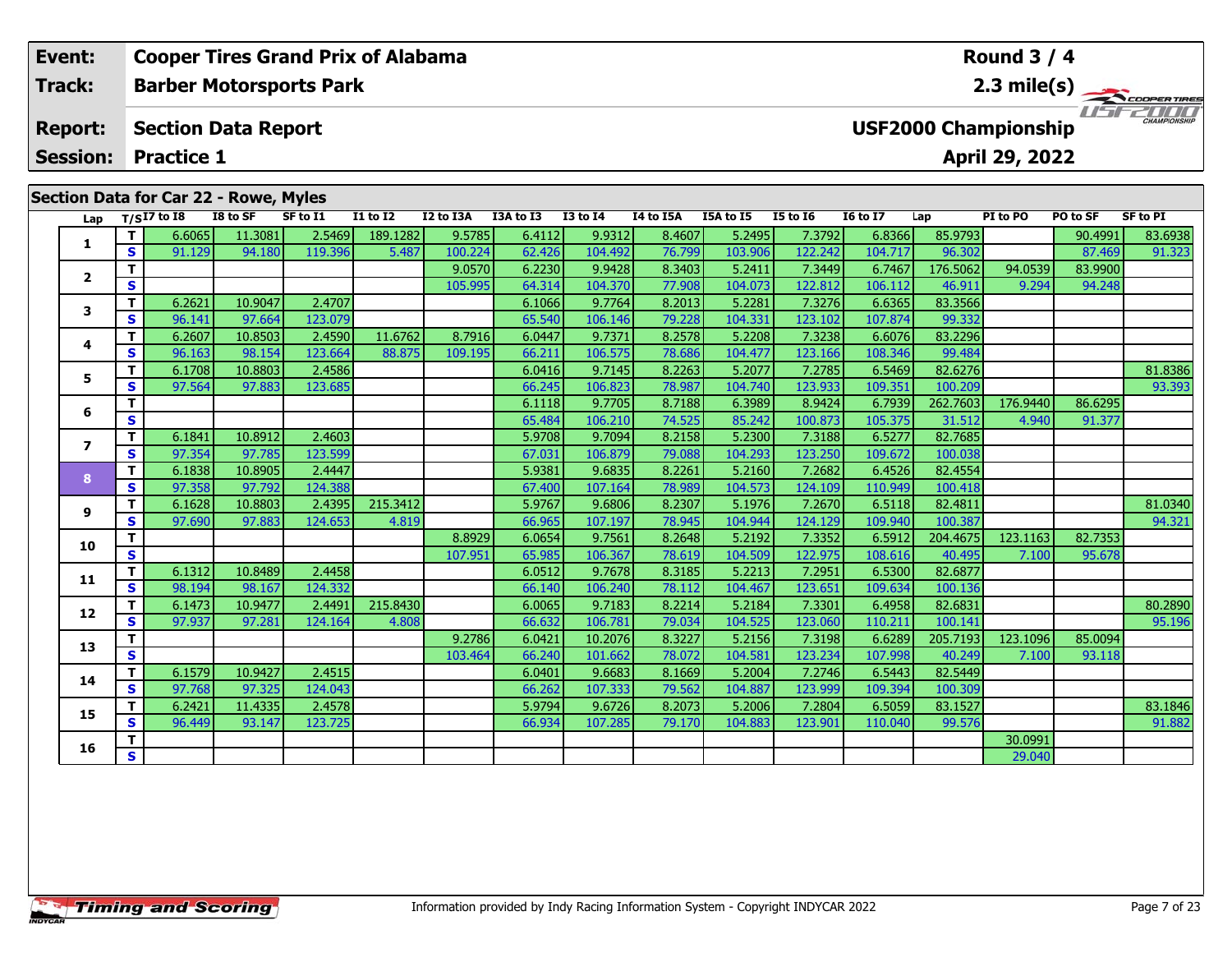| Event:                            |    |                                                 |          | <b>Cooper Tires Grand Prix of Alabama</b> |                 |           |           |              |           |                  |                 |                 |                             | Round $3/4$    |          |                       |
|-----------------------------------|----|-------------------------------------------------|----------|-------------------------------------------|-----------------|-----------|-----------|--------------|-----------|------------------|-----------------|-----------------|-----------------------------|----------------|----------|-----------------------|
| Track:                            |    |                                                 |          | <b>Barber Motorsports Park</b>            |                 |           |           |              |           |                  |                 |                 |                             |                |          | $2.3 \text{ mile(s)}$ |
| <b>Report:</b><br><b>Session:</b> |    | <b>Section Data Report</b><br><b>Practice 1</b> |          |                                           |                 |           |           |              |           |                  |                 |                 | <b>USF2000 Championship</b> | April 29, 2022 |          | <b>CHAMPIONSHIP</b>   |
|                                   |    |                                                 |          |                                           |                 |           |           |              |           |                  |                 |                 |                             |                |          |                       |
|                                   |    | Section Data for Car 23 - Denmark, Jace         |          |                                           |                 |           |           |              |           |                  |                 |                 |                             |                |          |                       |
| Lap                               |    | $T/SI7$ to I8                                   | I8 to SF | SF to I1                                  | <b>I1 to I2</b> | I2 to I3A | I3A to I3 | $I3$ to $I4$ | I4 to I5A | <b>I5A to I5</b> | <b>I5 to 16</b> | <b>I6 to I7</b> | Lap                         | PI to PO       | PO to SF | SF to PI              |
|                                   |    | 6.8870                                          | 11.7998  | 2.5982                                    | 12.1812         | 9.0536    | 6.5918    | 10.0845      | 8.7178    | 5.3492           | 7.5121          | 6.9598          | 87.7350                     |                | 94.1502  |                       |
|                                   | S. | 87.418                                          | 90.256   | 117.039                                   | 85.191          | 106.035   | 60.716    | 102.903      | 74.534    | 101.969          | 120.079         | 102.863         | 94.375                      |                | 84.077   |                       |
| $\mathbf{2}$                      |    | 6.5573                                          | 11.3400  | 2.5258                                    | 173.3432        |           | 6.2057    | 9.8365       | 8.4597    | 5.2299           | 7.3153          | 6.7595          | 84.8970                     |                |          | 84.8868               |
|                                   |    | 91.813                                          | 93.915   | 120.394                                   | 5.987           |           | 64.493    | 105.498      | 76.808    | 104.295          | 123.309         | 105.912         | 97.530                      |                |          | 90.040                |

# **<sup>T</sup>** 8.9692 6.2253 9.8285 8.4242 5.2326 7.3384 6.7066 161.5941 77.1720 83.7233 **<sup>S</sup>** 107.033 64.290 105.583 77.132 104.242 122.921 106.747 51.239 11.327 94.548 **<sup>T</sup>** 6.2685 10.9198 2.4729 6.0270 9.7376 8.3372 5.2377 7.3254 6.6320 83.3408 **<sup>S</sup>** 96.043 97.529 122.969 66.406 106.569 77.937 104.140 123.139 107.948 99.35199.351 **<sup>T</sup>** 6.2838 11.0450 2.4724 6.0436 9.7609 8.3352 5.2192 7.3039 6.5642 83.2831 **<sup>S</sup>** 95.809 96.424 122.994 66.223 106.315 77.955 104.509 123.502 109.063 99.420 **<sup>T</sup>** 6.1402 11.0091 2.4712 6.0632 9.7359 8.3106 5.2011 7.2928 6.5614 83.0403 **<sup>S</sup>** 98.050 96.738 123.054 66.009 106.588 78.186 104.873 123.690 109.109 99.711 **<sup>T</sup>** 6.1813 10.9786 2.4691 6.1551 9.7117 8.2990 5.2427 7.3371 6.6778 83.7133 **<sup>S</sup>** 97.398 97.007 123.159 65.024 106.853 78.295 104.041 122.943 107.207 98.909 **<sup>T</sup>** 6.1409 10.9535 2.4590 6.0874 9.6822 8.2527 5.2467 7.3617 6.5452 82.9884 **<sup>S</sup>** 98.039 97.229 123.664 65.747 107.179 78.735 103.961 122.532 109.379 99.773 **<sup>T</sup>** 6.1292 10.9972 2.4540 243.1744 5.9956 9.6761 8.2815 5.1952 7.2840 6.4863 82.7835 83.2854 **<sup>S</sup>** 98.226 96.843 123.916 4.267 66.753 107.246 78.461 104.992 123.839 110.372 100.020 91.771 **<sup>T</sup>** 9.1667 6.5716 12.0365 8.9545 5.2472 7.3902 6.7399 236.0779 145.3985 90.3061 **<sup>S</sup>** 104.727 60.903 86.215 72.564 103.952 122.060 106.220 35.073 6.012 87.656**11 <sup>T</sup>** 6.1867 11.0683 2.4748 6.0602 9.7070 8.2607 5.2459 7.3506 6.5790 83.1767 **<sup>S</sup>** 97.313 96.221 122.875 66.042 106.905 78.658 103.977 122.717 108.817 99.547**12 <sup>T</sup>** 6.1452 10.9384 2.4458 6.0170 9.7116 8.2783 5.2005 7.3079 6.5549 82.7444 **<sup>S</sup>** 97.970 97.363 124.332 66.516 106.854 78.491 104.885 123.434 109.217 100.067 **<sup>T</sup>** 6.1167 10.9601 2.4491 226.2725 6.1107 9.7449 8.2555 5.1905 7.2812 6.5818 82.8211 81.6406 **<sup>S</sup>** 98.427 97.171 124.164 4.586 65.496 106.489 78.708 105.087 123.887 108.771 99.975 93.620**14 <sup>T</sup>** 8.8445 6.1219 9.7834 8.2679 5.2052 7.3332 6.6023 215.1357 133.2171 **<sup>S</sup>** 108.542 65.376 106.070 78.590 104.790 123.008 108.433 38.487 6.5616.561 **15<sup>T</sup>** 8.9143 6.1551 9.8958 8.7921 5.2364 7.3141 6.5743 109.0555 25.8313 83.2682 **<sup>S</sup>** 107.692 65.024 104.865 73.904 104.166 123.330 108.895 75.925 33.838 95.065

**<sup>T</sup>** 29.5691 **<sup>S</sup>** 29.561

**3**

**4**

**5**

**6**

**7**

**8**

**9**

**10**

**13**

**16**

**17**

**<sup>T</sup>** 6.2197 10.9480 2.4662 6.0387 9.6527 8.2090 5.2072 7.2815 6.5972 82.8271 84.7895 **<sup>S</sup>** 96.797 97.278 123.303 66.277 107.506 79.154 104.750 123.882 108.517 99.967 90.143

90.040

91.771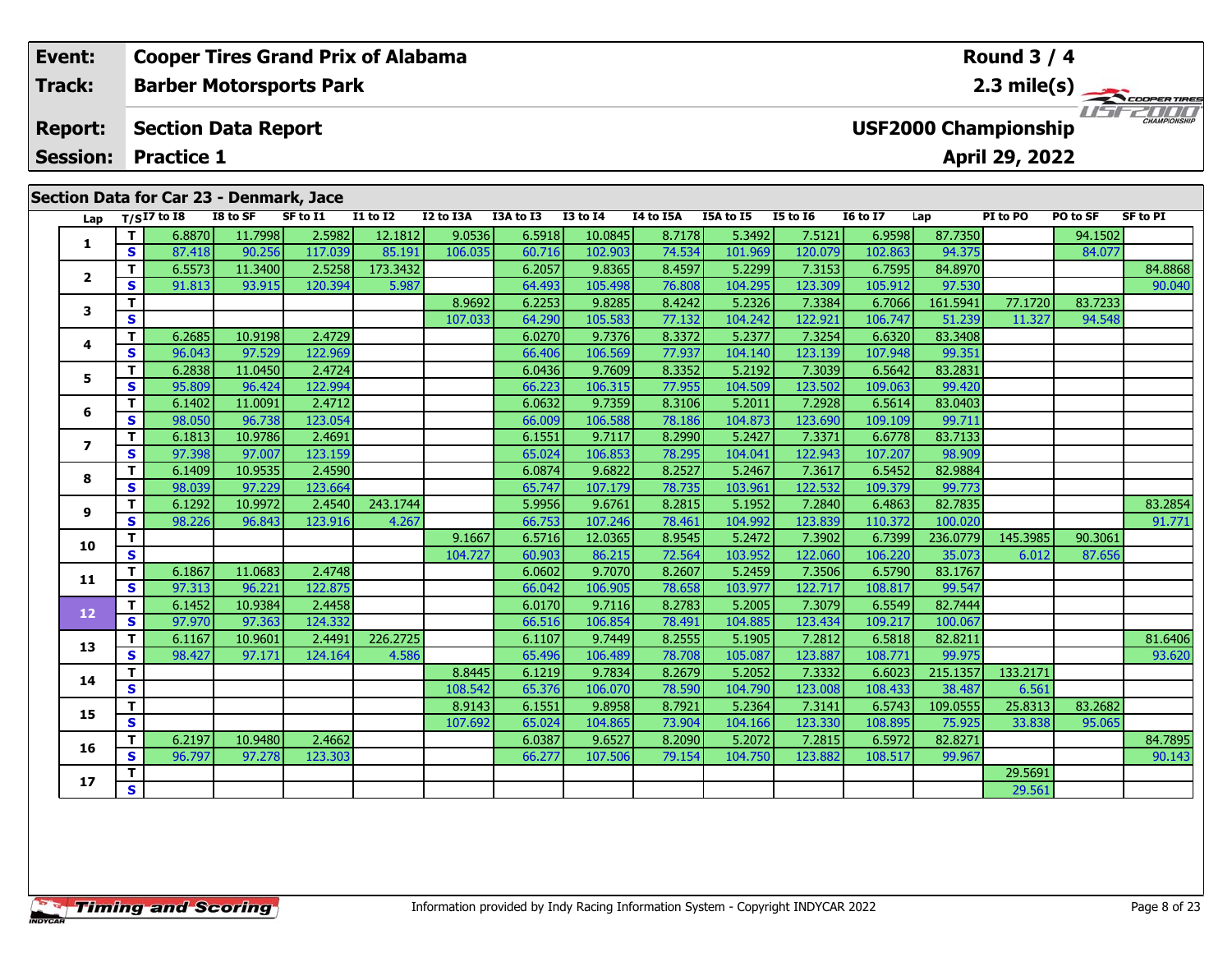#### **Event: Cooper Tires Grand Prix of Alabama Round 3 / 4Track:Barber Motorsports Park 2.3 mile(s)** COOPERTIRES WSFZOOD, **Section Data Report Report: USF2000 Championship April 29, 2022 Session: Practice 1 Section Data for Car 3 - Jones, Jagger (R)**<br>Lap  $T/S17$  to 18 18 to SF SF to 11 1 **Lap T/SI7 to I8 I8 to SF SF to I1 I1 to I2 I2 to I3A I3A to I3 I3 to I4 I4 to I5A I5A to I5 I5 to I6 I6 to I7 Lap PI to PO PO to SF SF to PI <sup>T</sup>** 10.0889 6.6609 10.4455 8.8505 5.2819 7.7348 7.3816 142.5020 49.3597 88.3370 **<sup>S</sup>** 95.154 60.086 99.347 73.416 103.269 116.622 96.986 58.104 17.709 89.610**1 <sup>T</sup>** 6.5671 11.0234 2.5995 12.0650 9.1205 6.2879 10.1839 8.7259 5.3059 7.3746 6.8465 86.1002 **<sup>S</sup>** 91.676 96.613 116.981 86.011 105.257 63.650 101.899 74.465 102.802 122.318 104.566 96.167**2 <sup>T</sup>** 6.3987 10.9859 2.4974 11.8532 8.8483 6.2260 9.8347 8.3902 5.2344 7.3582 6.7404 84.3674 **<sup>S</sup>** 94.089 96.942 121.763 87.548 108.495 64.283 105.517 77.444 104.206 122.591 106.212 98.142**3**

| 1   |              |        |         |         |          | 10.0889 | 6.6609 | 10.4455 | 8.8505 | 5.2819  | 7.7348  | 7.3816  | 142.5020 | 49.3597  | 88.3370 |         |
|-----|--------------|--------|---------|---------|----------|---------|--------|---------|--------|---------|---------|---------|----------|----------|---------|---------|
|     | S            |        |         |         |          | 95.154  | 60.086 | 99.347  | 73.416 | 103.269 | 116.622 | 96.986  | 58.104   | 17.709   | 89.610  |         |
| 2   | T.           | 6.5671 | 11.0234 | 2.5995  | 12.0650  | 9.1205  | 6.2879 | 10.1839 | 8.7259 | 5.3059  | 7.3746  | 6.8465  | 86.1002  |          |         |         |
|     | S            | 91.676 | 96.613  | 116.981 | 86.011   | 105.257 | 63.650 | 101.899 | 74.465 | 102.802 | 122.318 | 104.566 | 96.167   |          |         |         |
| 3   | т            | 6.3987 | 10.9859 | 2.4974  | 11.8532  | 8.8483  | 6.2260 | 9.8347  | 8.3902 | 5.2344  | 7.3582  | 6.7404  | 84.3674  |          |         |         |
|     | S            | 94.089 | 96.942  | 121.763 | 87.548   | 108.495 | 64.283 | 105.517 | 77.444 | 104.206 | 122.591 | 106.212 | 98.142   |          |         |         |
| 4   | т            | 6.2435 | 10.8964 | 2.4663  |          |         | 6.1482 | 9.8348  | 8.2930 | 5.2272  | 7.3270  | 6.6449  | 83.6162  |          |         |         |
|     | $\mathbf s$  | 96.428 | 97.739  | 123.298 |          |         | 65.097 | 105.516 | 78.352 | 104.349 | 123.113 | 107.738 | 99.024   |          |         |         |
| 5   | т            | 6.2821 | 10.8884 | 2.4694  |          |         | 6.1308 | 9.7556  | 8.3073 | 5.2122  | 7.3234  | 6.6109  | 83.2817  |          |         |         |
|     | S            | 95.835 | 97.811  | 123.144 |          |         | 65.281 | 106.372 | 78.217 | 104.650 | 123.173 | 108.292 | 99.422   |          |         |         |
| 6   | T.           | 6.2633 | 10.8323 | 2.4641  |          |         | 6.1402 | 9.7559  | 8.1624 | 5.2136  | 7.3089  | 6.6684  | 83.0702  |          |         |         |
|     | S            | 96.123 | 98.317  | 123.409 |          |         | 65.181 | 106.369 | 79.606 | 104.621 | 123.417 | 107.358 | 99.675   |          |         |         |
| 7   | T.           | 6.3092 | 10.7871 | 2.4658  | 11.4545  | 8.7763  | 6.1641 | 9.8278  | 8.5602 | 5.2174  | 7.3443  | 6.7071  | 83.6138  |          |         |         |
|     | S            | 95.423 | 98.729  | 123.323 | 90.596   | 109.386 | 64.929 | 105.591 | 75.906 | 104.545 | 122.823 | 106.739 | 99.027   |          |         |         |
| 8   | T.           | 6.3304 | 10.7970 | 2.4527  | 11.3876  | 8.8423  | 6.1209 | 9.7116  | 8.2203 | 5.2041  | 7.3324  | 6.5638  | 82.9631  |          |         |         |
|     | S            | 95.104 | 98.639  | 123.982 | 91.128   | 108.569 | 65.387 | 106.854 | 79.045 | 104.812 | 123.022 | 109.069 | 99.803   |          |         |         |
| 9   | $\mathbf{T}$ | 6.2298 | 10.9564 | 2.4584  | 382.0515 |         | 6.1581 | 9.7317  | 8.2656 | 5.2137  | 7.3324  | 6.5864  | 83.2479  |          |         | 83.0745 |
|     | S            | 96.640 | 97.203  | 123.695 | 2.716    |         | 64.992 | 106.634 | 78.612 | 104.619 | 123.022 | 108.695 | 99.462   |          |         | 92.004  |
| LO. | T.           |        |         |         |          | 9.0401  | 6.1992 | 9.8301  | 8.1978 | 5.2262  | 7.3522  | 6.6155  | 370,9093 | 287.6032 | 83.6438 |         |
|     | $\mathbf{s}$ |        |         |         |          | 106.194 | 64.561 | 105.566 | 79.262 | 104.369 | 122.691 | 108.217 | 22.324   | 3.039    | 94.638  |         |
| L1. | T.           | 6.2040 | 11.1465 | 2.4556  |          |         | 6.1240 | 9.7287  | 8.2124 | 5.1932  | 7.3104  | 6.5684  | 83.1940  |          |         |         |
|     | S            | 97.041 | 95.546  | 123.836 |          |         | 65.354 | 106.667 | 79.121 | 105.032 | 123.392 | 108.993 | 99.526   |          |         |         |
| L2  | т            | 6.2477 | 10.9405 | 2.4454  | 11.4180  | 8.7503  | 6.1212 | 9.7348  | 8.2075 | 5.1875  | 7.2994  | 6.5754  | 82.9277  |          |         |         |
|     | $\mathbf{s}$ | 96.363 | 97.345  | 124.352 | 90.885   | 109.711 | 65.384 | 106.600 | 79.168 | 105.148 | 123.578 | 108.877 | 99.846   |          |         |         |
| L3  | T.           | 6.3307 | 10.8107 | 2.4495  |          |         | 6.1346 | 9.6765  | 8.2725 | 5.1928  | 7.2863  | 6.4973  | 82.7707  |          |         |         |
|     | $\mathbf{s}$ | 95.099 | 98.514  | 124.144 |          |         | 65.241 | 107.242 | 78.546 | 105.041 | 123.800 | 110.186 | 100.035  |          |         |         |
| ι4  | T.           | 6.2633 | 11.2733 | 2.4562  | 11.5708  | 8.7380  | 6.1768 | 9.7495  | 8.2663 | 5.1903  | 7.2889  | 6.6161  | 83.5895  |          |         |         |
|     | S            | 96.123 | 94.471  | 123.805 | 89.685   | 109.865 | 64.795 | 106.439 | 78.605 | 105.091 | 123.756 | 108.207 | 99.056   |          |         |         |
| 15  | T.           | 6.3053 | 10.8458 | 2.4467  | 11.3526  | 8.7237  | 6.0886 | 9.7080  | 8.1812 | 5.1742  | 7.2876  | 6.5139  | 82.6276  |          |         |         |
|     | $\mathbf{s}$ | 95.482 | 98.195  | 124.286 | 91.409   | 110.045 | 65.734 | 106.894 | 79.423 | 105.418 | 123,778 | 109.905 | 100.209  |          |         |         |
| L6  | T.           | 6.2670 | 10.8862 | 2.4433  |          |         | 6.1169 | 9.6591  | 8.1720 | 5.1855  | 7.2764  | 6.4468  | 82.6049  |          |         |         |
|     | S            | 96.066 | 97.830  | 124.459 |          |         | 65.430 | 107.435 | 79.512 | 105.188 | 123.969 | 111.049 | 100.236  |          |         |         |
| 17  | T.           | 6.2357 | 10.9253 | 2.4455  |          |         | 6.0760 | 9.6681  | 8.2113 | 5.2088  | 7.2927  | 6.5159  | 82.5970  |          |         | 86.5310 |
|     | S            | 96.548 | 97.480  | 124.347 |          |         | 65.870 | 107.335 | 79.132 | 104.718 | 123.692 | 109.871 | 100.246  |          |         | 88.329  |

**R**  $\begin{array}{|c|c|c|c|c|c|}\n\hline\n\text{S} & \text{S} & \text{S} & \text{S} & \text{S} & \text{S} & \text{S} \\
\hline\n\text{S} & \text{S} & \text{S} & \text{S} & \text{S} & \text{S} \\
\hline\n\end{array}$ 

**4**

**5**

**6**

**7**

**8**

**9**

**10**

**11**

**12**

**13**

**14**

**15**

**16**

**17**

**18**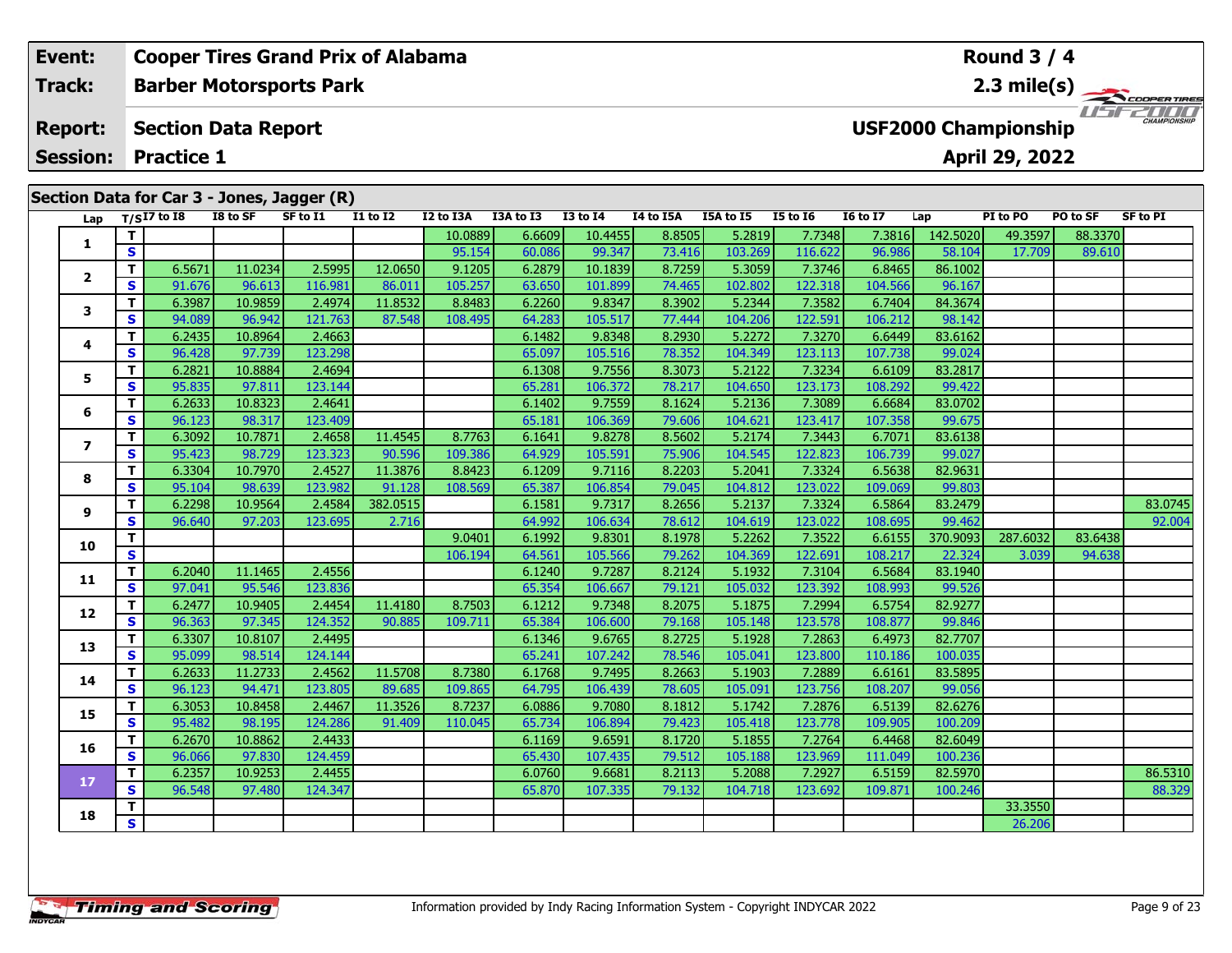### **Section Data for Car 30 - Andersson, Viktor (R) Barber Motorsports Park Section Data Report April 29, 2022 Event: Cooper Tires Grand Prix of Alabama Track: Report: Session: Practice 1 USF2000 Championship** 2.3 mile(s)  **Round 3 / 4**

| Lap            |              | $T/SI7$ to I8 | I8 to SF | SF to I1 | I3A to I3 | <b>I3 to I4</b> | I4 to I5A | I5A to I5 | <b>I5 to I6</b> | <b>16 to 17</b> | Lap      | SF to PI |
|----------------|--------------|---------------|----------|----------|-----------|-----------------|-----------|-----------|-----------------|-----------------|----------|----------|
|                | T.           | 7.1687        | 11.6529  | 2.6426   | 6.4944    | 10.2096         | 9.8891    | 7.7288    | 9.8701          | 7.4938          | 94.8935  |          |
| 1              | <b>S</b>     | 83.983        | 91.394   | 115.073  | 61.627    | 101.642         | 65.706    | 70.574    | 91.392          | 95.534          | 87.256   |          |
|                | T.           | 6.5166        | 11.3709  | 2.5303   | 6.2357    | 9.8734          | 8.5644    | 5.2193    | 7.3368          | 7.0539          | 85.6507  |          |
| $\mathbf{2}$   | $\mathbf{s}$ | 92.386        | 93.660   | 120.180  | 64.183    | 105.103         | 75.869    | 104.507   | 122.948         | 101.491         | 96.672   |          |
|                | T.           | 6.2386        | 11.2738  | 2.4997   | 6.1449    | 9.7709          | 8.5405    | 5.2016    | 7.3126          | 6.9197          | 84.5451  |          |
| 3              | $\mathbf{s}$ | 96.503        | 94.467   | 121.651  | 65.132    | 106.206         | 76.081    | 104.863   | 123.355         | 103.460         | 97.936   |          |
|                | T.           | 6.3913        | 11.2995  | 2.4479   | 6.1056    | 9.7312          | 8.3657    | 5.2092    | 7.3023          | 6.8422          | 84.1584  |          |
| 4              | $\mathbf{s}$ | 94.198        | 94.252   | 124.225  | 65.551    | 106.639         | 77.671    | 104.710   | 123.529         | 104.631         | 98.386   |          |
|                | T.           | 6.2418        | 11.0466  | 2.4620   | 6.0681    | 9.6684          | 8.3145    | 5.2118    | 7.3030          | 6.7577          | 83.5482  |          |
| 5              | $\mathbf{s}$ | 96.454        | 96.410   | 123.514  | 65.956    | 107.332         | 78.149    | 104.658   | 123.517         | 105.940         | 99.104   |          |
|                | T.           | 6.2538        | 11.0640  | 2.4465   | 6.0778    | 9.6942          | 8.2628    | 5.2111    | 7.2986          | 6.6473          | 83.3487  | 84.2676  |
| 6              | $\mathbf{s}$ | 96.269        | 96.258   | 124.296  | 65.851    | 107.046         | 78.638    | 104.672   | 123.592         | 107.699         | 99.342   | 90.701   |
|                | $\mathbf{T}$ |               |          |          | 6.3553    | 9.7430          | 8.3843    | 5.1947    | 7.3156          | 6.8476          | 231.4448 |          |
| $\overline{ }$ | $\mathbf{s}$ |               |          |          | 62.975    | 106.510         | 77.499    | 105.002   | 123.304         | 104.549         | 35.775   |          |
|                | T.           | 6.4997        | 10.9462  | 2.4635   | 6.0424    | 9.6654          | 8.5150    | 5.2457    | 7.3204          | 6.6930          | 83.7623  |          |
| 8              | S            | 92.627        | 97.294   | 123.439  | 66.236    | 107.365         | 76.309    | 103.981   | 123.224         | 106.964         | 98.851   |          |
|                | T            | 6.2324        | 11.1781  | 2.4577   | 6.0499    | 9.6216          | 8.2250    | 5.2263    | 7.2976          | 6.7326          | 83.3348  |          |
| 9              | $\mathbf{s}$ | 96.599        | 95.276   | 123.730  | 66.154    | 107.854         | 79.000    | 104.367   | 123.609         | 106.335         | 99.358   |          |
|                | T.           | 6.3325        | 11.0455  | 2.4492   | 6.0312    | 9.6676          | 8.2079    | 5.1793    | 7.2741          | 6.6839          | 83.3107  |          |
| 10             | $\mathbf{s}$ | 95.072        | 96.419   | 124.159  | 66.359    | 107.341         | 79.164    | 105.314   | 124.008         | 107.109         | 99.387   |          |
|                | T.           | 6.2010        | 10.9823  | 2.4463   | 6.1634    | 9.6702          | 8.2892    | 5.2242    | 7.3053          | 6.6723          | 83.2561  |          |
| 11             | $\mathbf{s}$ | 97.088        | 96.974   | 124.306  | 64.936    | 107.312         | 78.388    | 104.409   | 123.478         | 107.296         | 99.452   |          |
|                | T.           | 6.1919        | 11.0596  | 2.4443   | 6.0774    | 9.6552          | 8.2185    | 5.1936    | 7.3103          | 6.6888          | 83.1203  |          |
| 12             | S            | 97.231        | 96.296   | 124.408  | 65.855    | 107.479         | 79.062    | 105.024   | 123.394         | 107.031         | 99.615   |          |
|                | T            | 6.1645        | 11.2475  | 2.4512   | 6.0475    | 9.6344          | 8.2426    | 5.2263    | 7.2977          | 6.7278          | 83.3765  |          |
| 13             | $\mathbf{s}$ | 97.663        | 94.688   | 124.058  | 66.181    | 107.711         | 78.831    | 104.367   | 123.607         | 106.411         | 99.309   |          |
|                | T            | 6.2918        | 10.9516  | 2.4336   | 6.0831    | 9.6489          | 8.2470    | 5.1951    | 7.2816          | 6.7406          | 83.1531  |          |
| 14             | $\mathbf{s}$ | 95.687        | 97.246   | 124.955  | 65.793    | 107.549         | 78.789    | 104.994   | 123.880         | 106.209         | 99.575   |          |
|                | T            | 6.3574        | 10.8313  | 2.4442   | 6.0799    | 9.6305          | 8.2302    | 5.1822    | 7.2621          | 6.7518          | 83.0099  |          |
| 15             | $\mathbf{s}$ | 94.700        | 98.326   | 124.413  | 65.828    | 107.754         | 78.950    | 105.255   | 124.213         | 106.032         | 99.747   |          |
|                | T            | 6.2939        | 10.9440  | 2.4416   | 6.0861    | 9.6394          | 8.2120    | 5.1885    | 7.2855          | 6.5607          | 82.9665  |          |
| 16             | $\mathbf{s}$ | 95.655        | 97.314   | 124.546  | 65.761    | 107.655         | 79.125    | 105.128   | 123.814         | 109.121         | 99.799   |          |
|                | T.           | 6.2525        | 10.9657  | 2.4456   | 6.0747    | 9.6354          | 8.1970    | 5.1707    | 7.2589          | 6.6700          | 82.9134  |          |
| 17             | $\mathbf{s}$ | 96.289        | 97.121   | 124.342  | 65.884    | 107.699         | 79.270    | 105.489   | 124.268         | 107.333         | 99.863   |          |
|                | T.           | 6.2888        | 10.9471  | 2.4369   | 6.0849    | 9.6178          | 8.1405    | 5.1864    | 7.2666          | 6.6174          | 82.7912  |          |
| 18             | $\mathbf{s}$ | 95.733        | 97.286   | 124.786  | 65.774    | 107.897         | 79.820    | 105.170   | 124.136         | 108.186         | 100.011  |          |
|                | T.           | 6.2629        | 11.1650  | 2.4435   | 6.6140    | 9.7284          | 8.3222    | 5.1694    | 7.2274          | 6.8269          | 84.2567  | 86.6851  |
| 19             | $\mathbf{s}$ | 96.129        | 95.387   | 124.449  | 60.512    | 106.670         | 78.077    | 105.516   | 124.809         | 104.866         | 98.271   | 88.172   |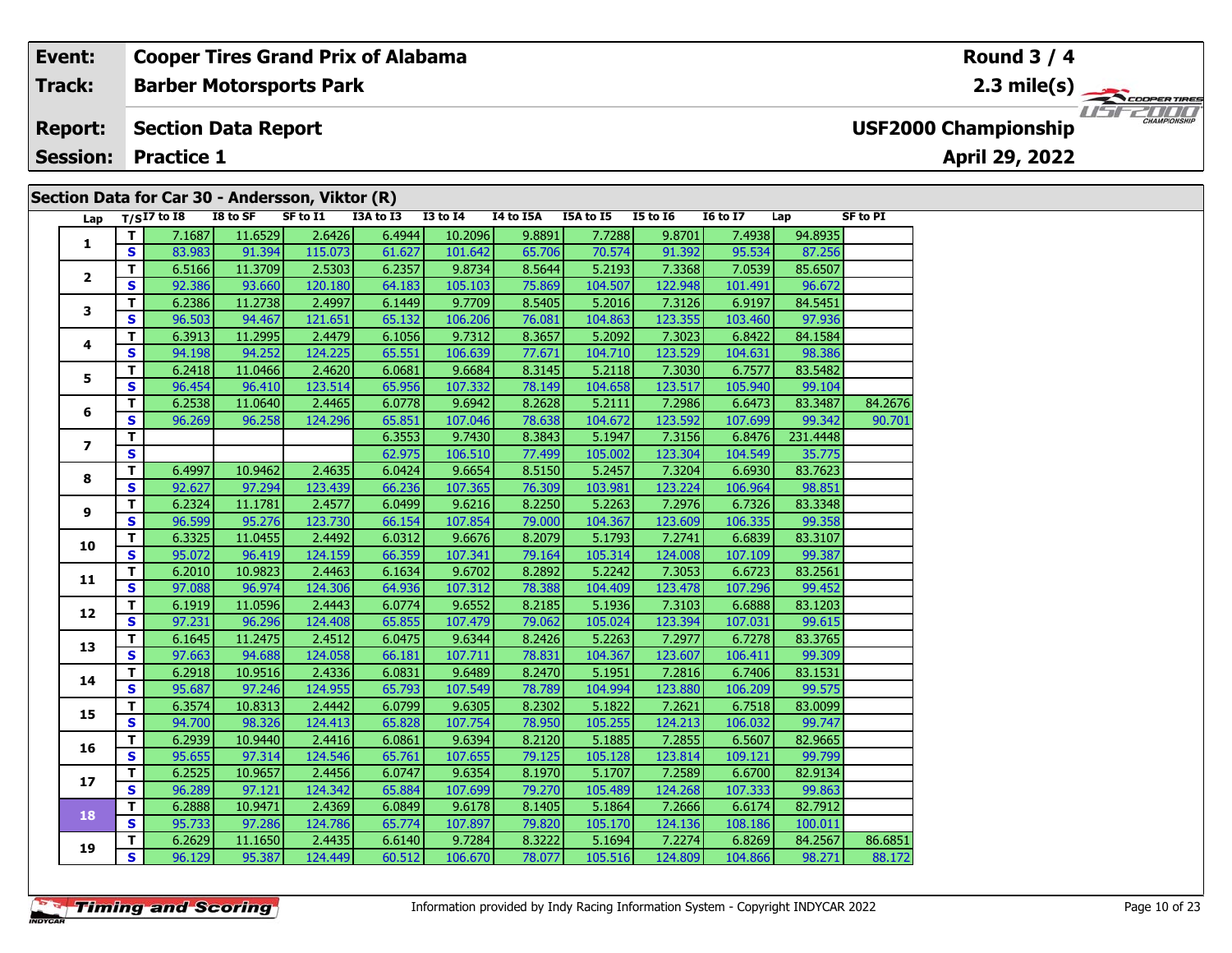#### **Event: Cooper Tires Grand Prix of Alabama Round 3 / 4Track:Barber Motorsports Park 2.3 mile(s)** *IFFERING* **Report: Section Data Report USF2000 Championship April 29, 2022 Session: Practice 1 Section Data for Car 32 - Weir, Christian Lap T/SI7 to I8 I8 to SF** SF to I1 **I1** to I2 I2 to I3A I3A to I3 I3 to I4 I4 to I5A I5A to I5 I5 to 16 16 to I7 Lap PI to PO PO to SF SF to PI **144 2007** PO to SF SF to PI **144 2007** г **<sup>T</sup>** 9.1104 6.4564 10.5280 8.9024 5.2864 7.5633 7.3355 144.3967 58.6332 86.3117 **<sup>S</sup>** 105.374 61.989 98.568 72.988 103.181 119.266 97.595 57.342 14.908 91.713**1**

| 1                        | п.                      |        |         |         |          | 9.1104  | 6.4564 | 10.5280 | 8.9024  | 5.2864  | 7.5633  | 7.33551 | 144.3907 | 58.6332  | 86.3117 |         |
|--------------------------|-------------------------|--------|---------|---------|----------|---------|--------|---------|---------|---------|---------|---------|----------|----------|---------|---------|
|                          | $\mathbf{s}$            |        |         |         |          | 105.374 | 61.989 | 98.568  | 72.988  | 103.181 | 119.266 | 97.595  | 57.342   | 14.908   | 91.713  |         |
| $\overline{2}$           | T                       | 6.3641 | 11.0113 | 2.5503  | 11.9229  | 8.8402  | 6.1735 | 9.8431  | 8.4810  | 5.2375  | 7.3609  | 7.1261  | 84.9109  |          |         |         |
|                          | $\mathbf{s}$            | 94.600 | 96.719  | 119.237 | 87.036   | 108.595 | 64.830 | 105.427 | 76.615  | 104.144 | 122.546 | 100.463 | 97.514   |          |         |         |
| 3                        | Т                       | 6.3086 | 10.9833 | 2.4928  | 11.6872  | 8.8177  | 6.1382 | 9.7739  | 8.3366  | 5.2251  | 7.3580  | 6.8026  | 83.9240  |          |         |         |
|                          | S                       | 95.432 | 96.965  | 121.988 | 88.792   | 108.872 | 65.203 | 106.173 | 77.942  | 104.391 | 122.594 | 105.241 | 98.661   |          |         |         |
|                          | $\mathbf{T}$            | 6.1858 | 10.9274 | 2.4893  | 11.6129  | 8.8284  | 6.1748 | 9.7745  | 8.2566  | 5.2160  | 7.3314  | 6.9078  | 83.7049  |          |         |         |
| 4                        | $\mathbf{s}$            | 97.327 | 97.461  | 122.159 | 89.360   | 108.740 | 64.816 | 106.167 | 78.697  | 104.573 | 123.039 | 103.638 | 98.919   |          |         |         |
| 5                        | $\mathbf T$             | 6.2459 | 10.9062 | 2.4812  | 11.5953  | 8.7621  | 6.1429 | 9.7876  | 8.2153  | 5.1983  | 7.3391  | 6.8438  | 83.5177  |          |         |         |
|                          | $\mathbf{s}$            | 96.391 | 97.651  | 122.558 | 89.496   | 109.563 | 65.153 | 106.025 | 79.093  | 104.929 | 122.910 | 104.607 | 99.141   |          |         |         |
|                          | T                       | 6.2114 | 10.8577 | 2.4676  |          |         | 6.1153 | 9.7317  | 8.2433  | 5.2121  | 7.3382  | 6.7856  | 83.3153  |          |         |         |
| 6                        | S                       | 96.926 | 98.087  | 123.233 |          |         | 65.447 | 106.634 | 78.824  | 104.652 | 122.925 | 105.504 | 99.382   |          |         |         |
|                          | $\mathbf T$             | 6.2359 | 10.8326 | 2.4656  |          |         | 6.0401 | 9.7236  | 8.2048  | 5.2151  | 7.3673  | 6.7341  | 83.1441  |          |         |         |
| $\overline{\phantom{a}}$ | S                       | 96.545 | 98.314  | 123.333 |          |         | 66.262 | 106.723 | 79.194  | 104.591 | 122.439 | 106.311 | 99.586   |          |         |         |
|                          | $\mathbf T$             | 6.1824 | 10.9174 | 2.4647  | 11.5023  | 8.8116  | 6.0668 | 9.7054  | 8.2201  | 5.2227  | 7.3434  | 6.6931  | 83.1299  |          |         |         |
| 8                        | S                       | 97.381 | 97.551  | 123.378 | 90.219   | 108.947 | 65.970 | 106.923 | 79.047  | 104.439 | 122.838 | 106.962 | 99.603   |          |         |         |
|                          | $\mathbf{T}$            | 6.1527 | 10.9217 | 2.4513  | 298.3930 |         | 6.1139 | 9.6947  | 8.2029  | 5.1968  | 7.3194  | 6.5769  | 82.8225  |          |         | 81.0289 |
| 9                        | $\mathbf{s}$            | 97.851 | 97.512  | 124.053 | 3.478    |         | 65.462 | 107.041 | 79.213  | 104.960 | 123.240 | 108.852 | 99.973   |          |         | 94.327  |
|                          | $\mathbf T$             |        |         |         |          | 10.6820 | 6.5592 | 13.2351 | 9.5554  | 5.5606  | 7.5509  | 6.7373  | 294.9767 | 206.2315 | 90.6221 |         |
| 10                       | S                       |        |         |         |          | 89.871  | 61.018 | 78.407  | 68.001  | 98.093  | 119.462 | 106.261 | 28.070   | 4.238    | 87.351  |         |
| 11                       | $\mathbf T$             | 6.1737 | 10.9840 | 2.4700  |          |         | 6.0748 | 9.7143  | 8.2648  | 5.2167  | 7.3423  | 6.6295  | 83.1371  |          |         |         |
|                          | S                       | 97.518 | 96.959  | 123.114 |          |         | 65.883 | 106.825 | 78.619  | 104.559 | 122.856 | 107.988 | 99.595   |          |         |         |
| 12                       | $\mathbf{T}$            | 6.1503 | 10.9403 | 2.4576  |          |         | 5.9940 | 9.6725  | 8.5772  | 5.4571  | 8.0848  | 6.6757  | 84.2819  |          |         |         |
|                          | $\mathbf{s}$            | 97.889 | 97.347  | 123.735 |          |         | 66.771 | 107.286 | 75.756  | 99.953  | 111.573 | 107.241 | 98.242   |          |         |         |
| 13                       | T                       | 6.2222 | 10.8441 | 2.4626  |          |         | 6.0103 | 9.6901  | 8.2596  | 5.2119  | 7.2936  | 6.5804  | 82.6909  |          |         |         |
|                          | $\mathbf{s}$            | 96.758 | 98.210  | 123.484 |          |         | 66.590 | 107.091 | 78.669  | 104.656 | 123.676 | 108.794 | 100.132  |          |         |         |
| 14                       | T                       | 6.1957 | 10.8390 | 2.4582  | 11.4658  | 8.7060  | 6.0655 | 9.6755  | 8.2451  | 5.1818  | 7.2616  | 6.5504  | 82.6446  |          |         |         |
|                          | S                       | 97.171 | 98.256  | 123.705 | 90.506   | 110.269 | 65.984 | 107.253 | 78.807  | 105.264 | 124.221 | 109.292 | 100.188  |          |         |         |
| 15                       | T                       | 6.1935 | 10.9976 | 2.4490  |          |         | 6.0115 | 10.4833 | 10.4422 | 7.4323  | 9.2305  | 6.6861  | 90.1832  |          |         |         |
|                          | $\mathbf{s}$            | 97.206 | 96.839  | 124.169 |          |         | 66.577 | 98.989  | 62.226  | 73.390  | 97.724  | 107.074 | 91.813   |          |         |         |
| 16                       | T                       | 6.1784 | 10.9183 | 2.4606  |          |         | 6.0061 | 9.6606  | 8.1252  | 5.1875  | 7.2920  | 6.4625  | 82.4638  |          |         |         |
|                          | $\mathbf{s}$            | 97.444 | 97.543  | 123.584 |          |         | 66.637 | 107.419 | 79.970  | 105.148 | 123.703 | 110.779 | 100.408  |          |         |         |
|                          | T                       | 6.1349 | 10.9783 | 2.4571  |          |         | 5.9978 | 9.6622  | 8.2030  | 5.2210  | 7.3164  | 6.5419  | 82.7356  |          |         | 83.1917 |
| 17                       | $\mathbf{s}$            | 98.135 | 97.010  | 123.760 |          |         | 66.729 | 107.401 | 79.212  | 104.473 | 123.291 | 109.434 | 100.078  |          |         | 91.874  |
|                          | T                       |        |         |         |          |         |        |         |         |         |         |         |          | 35.8100  |         |         |
| 18                       | $\overline{\mathbf{s}}$ |        |         |         |          |         |        |         |         |         |         |         |          | 24.409   |         |         |
|                          |                         |        |         |         |          |         |        |         |         |         |         |         |          |          |         |         |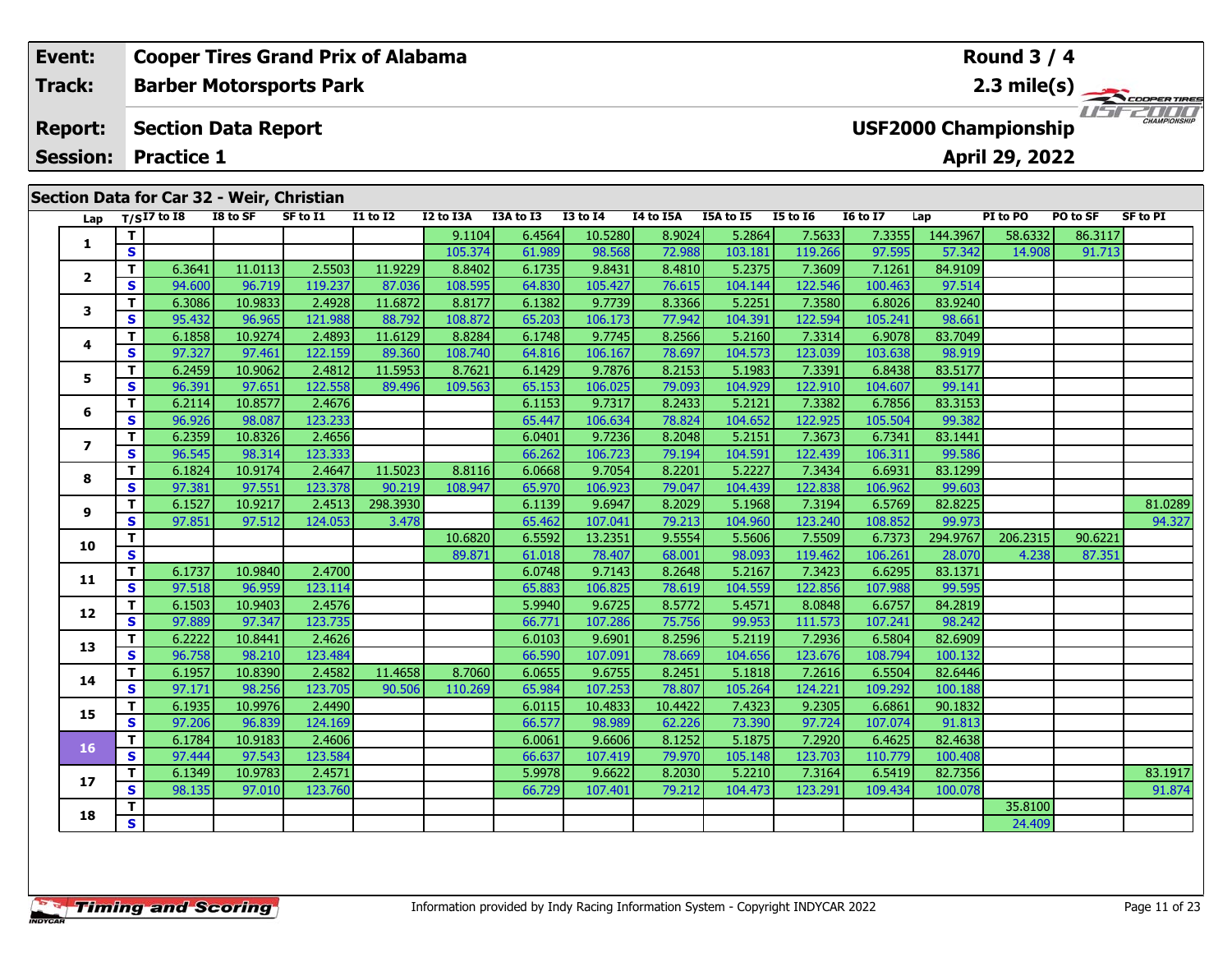| Event:                            |    |                   | <b>Cooper Tires Grand Prix of Alabama</b>   |          |                 |           |           |                 |                  |                  |                 |                             |         | Round $3/4$    |          |                       |
|-----------------------------------|----|-------------------|---------------------------------------------|----------|-----------------|-----------|-----------|-----------------|------------------|------------------|-----------------|-----------------------------|---------|----------------|----------|-----------------------|
| Track:                            |    |                   | <b>Barber Motorsports Park</b>              |          |                 |           |           |                 |                  |                  |                 |                             |         |                |          | $2.3 \text{ mile(s)}$ |
| <b>Report:</b><br><b>Session:</b> |    | <b>Practice 1</b> | <b>Section Data Report</b>                  |          |                 |           |           |                 |                  |                  |                 | <b>USF2000 Championship</b> |         | April 29, 2022 |          | <b>CHAMPIONSHIP</b>   |
|                                   |    |                   |                                             |          |                 |           |           |                 |                  |                  |                 |                             |         |                |          |                       |
|                                   |    |                   | Section Data for Car 33 - Kohlbecker, Spike |          |                 |           |           |                 |                  |                  |                 |                             |         |                |          |                       |
| Lap                               |    | T/SI7 to I8       | I8 to SF                                    | SF to I1 | <b>I1 to I2</b> | I2 to I3A | I3A to I3 | <b>I3 to I4</b> | <b>I4 to I5A</b> | <b>I5A to I5</b> | <b>I5 to 16</b> | <b>16 to 17</b>             | Lap     | PI to PO       | PO to SF | SF to PI              |
|                                   |    | 6.5580            | 11.2428                                     | 2.5552   |                 | 9.4019    | 6.2476    | 9.9650          | 8.5075           | 5.2493           | 7.3598          | 6.7249                      | 85.2876 |                | 87.6678  |                       |
|                                   | S. | 91.803            | 94.727                                      | 119.009  |                 | 102.107   | 64.061    | 104.137         | 76.376           | 103.910          | 122.564         | 106.456                     | 97.083  |                | 90.294   |                       |
|                                   |    | 6.3732            | 11.0829                                     | 2.4975   |                 |           | 6.1341    | 9.8942          | 8.4148           | 5.2404           | 7.3519          | 6.6515                      | 84.1188 |                |          |                       |
| $\overline{2}$                    |    | 94.465            | 96.094                                      | 121.758  |                 |           | 65.246    | 104.882         | 77.218           | 104.086          | 122.696         | 107.631                     | 98.432  |                |          |                       |

**<sup>T</sup>** 6.2947 11.0802 2.4816 6.1589 9.8177 8.3513 5.2530 7.3688 6.6447 83.8919 **<sup>S</sup>** 95.643 96.117 122.538 64.984 105.700 77.805 103.837 122.414 107.741 98.698

**<sup>T</sup>** 6.3240 11.0034 2.4699 6.0930 9.8020 8.3944 5.2430 7.3622 6.6019 83.6415 **<sup>S</sup>** 95.200 96.788 123.119 65.686 105.869 77.405 104.035 122.524 108.440 98.994

**<sup>T</sup>** 6.3114 10.9126 2.4767 6.0885 9.8296 8.2622 5.2245 7.3367 6.5987 83.3436 **<sup>S</sup>** 95.390 97.594 122.781 65.735 105.572 78.644 104.403 122.950 108.492 99.348

**<sup>T</sup>** 6.2545 10.9840 2.4695 6.1026 9.7724 8.3125 5.2256 7.3423 6.5725 83.2948 **<sup>S</sup>** 96.258 96.959 123.139 65.583 106.190 78.168 104.381 122.856 108.925 99.406

**<sup>T</sup>** 6.2234 10.9397 2.4686 6.0813 9.7476 8.3434 5.2330 7.5660 6.9697 83.8685 **<sup>S</sup>** 96.739 97.352 123.184 65.813 106.460 77.879 104.234 119.224 102.717 98.726

**<sup>T</sup>** 6.2860 11.0212 2.4755 6.0548 9.7863 8.2581 5.2364 7.3711 6.5944 83.4562 **<sup>S</sup>** 95.776 96.632 122.840 66.101 106.039 78.683 104.166 122.376 108.563 99.214

**<sup>T</sup>** 6.2128 11.0135 2.4705 6.0386 9.7581 8.2681 5.2169 7.3485 6.5869 83.2213 **<sup>S</sup>** 96.904 96.700 123.089 66.278 106.345 78.588 104.555 122.752 108.687 99.494

**<sup>T</sup>** 6.2372 11.0923 2.4613 6.0501 9.7643 8.2017 5.2052 7.3330 6.5458 83.1011 **<sup>S</sup>** 96.525 96.013 123.549 66.152 106.278 79.224 104.790 123.012 109.369 99.638

**<sup>T</sup>** 6.2046 10.9457 2.4640 6.0771 9.7935 8.2325 5.2276 7.3479 6.5688 83.0317 **<sup>S</sup>** 97.032 97.298 123.414 65.858 105.961 78.928 104.341 122.762 108.986 99.721

**<sup>T</sup>** 6.1711 11.0699 2.4652 6.0622 9.7788 8.2885 5.2094 7.3253 6.5606 83.0437 **<sup>S</sup>** 97.559 96.207 123.353 66.020 106.120 78.394 104.706 123.141 109.123 99.707

**<sup>T</sup>** 6.1805 10.9846 2.4643 6.0402 9.7356 8.2499 5.2164 7.3309 6.5278 82.9106 **<sup>S</sup>** 97.410 96.954 123.398 66.261 106.591 78.761 104.565 123.047 109.671 99.867

**<sup>T</sup>** 6.1873 10.9928 2.4582 6.0859 9.7489 8.2181 5.2088 7.3332 6.5595 82.9028 **<sup>S</sup>** 97.303 96.882 123.705 65.763 106.446 79.066 104.718 123.008 109.141 99.876

**<sup>T</sup>** 6.1812 11.0647 2.4641 6.0898 9.7310 8.2869 5.2193 7.3150 6.5872 83.1630 **<sup>S</sup>** 97.399 96.252 123.409 65.721 106.641 78.410 104.507 123.314 108.682 99.564

**<sup>T</sup>** 29.6898 **<sup>S</sup>** 29.441

|                |  | <b>Timing and Scoring</b> |
|----------------|--|---------------------------|
| <b>INDYCAR</b> |  |                           |

**3**

**4**

**5**

**6**

**7**

**8**

**9**

**10**

**11**

**12**

**13**

**14**

**15**

**16**

**17**

**18**

**19**

**<sup>T</sup>** 6.1735 11.0101 2.4562 6.1098 9.7588 8.2002 5.2351 7.3462 6.6113 83.1456 84.5578 **<sup>S</sup>** 97.521 96.729 123.805 65.506 106.338 79.239 104.192 122.791 108.286 99.584 90.390

**<sup>T</sup>** 6.1829 11.0162 2.4642 314.1836 6.1915 9.8030 8.2946 5.2173 7.3276 6.5800 83.3169 82.4258 **<sup>S</sup>** 97.373 96.676 123.404 3.303 64.641 105.858 78.337 104.547 123.102 108.801 99.380 92.728

**<sup>T</sup>** 8.9332 6.1408 9.8742 8.3100 5.2455 7.4028 6.5985 303.0350 220.5912 83.3621 **<sup>S</sup>** 107.464 65.175 105.095 78.192 103.985 121.852 108.496 27.324 3.962 94.958

90.390

92.728

98.994

99.707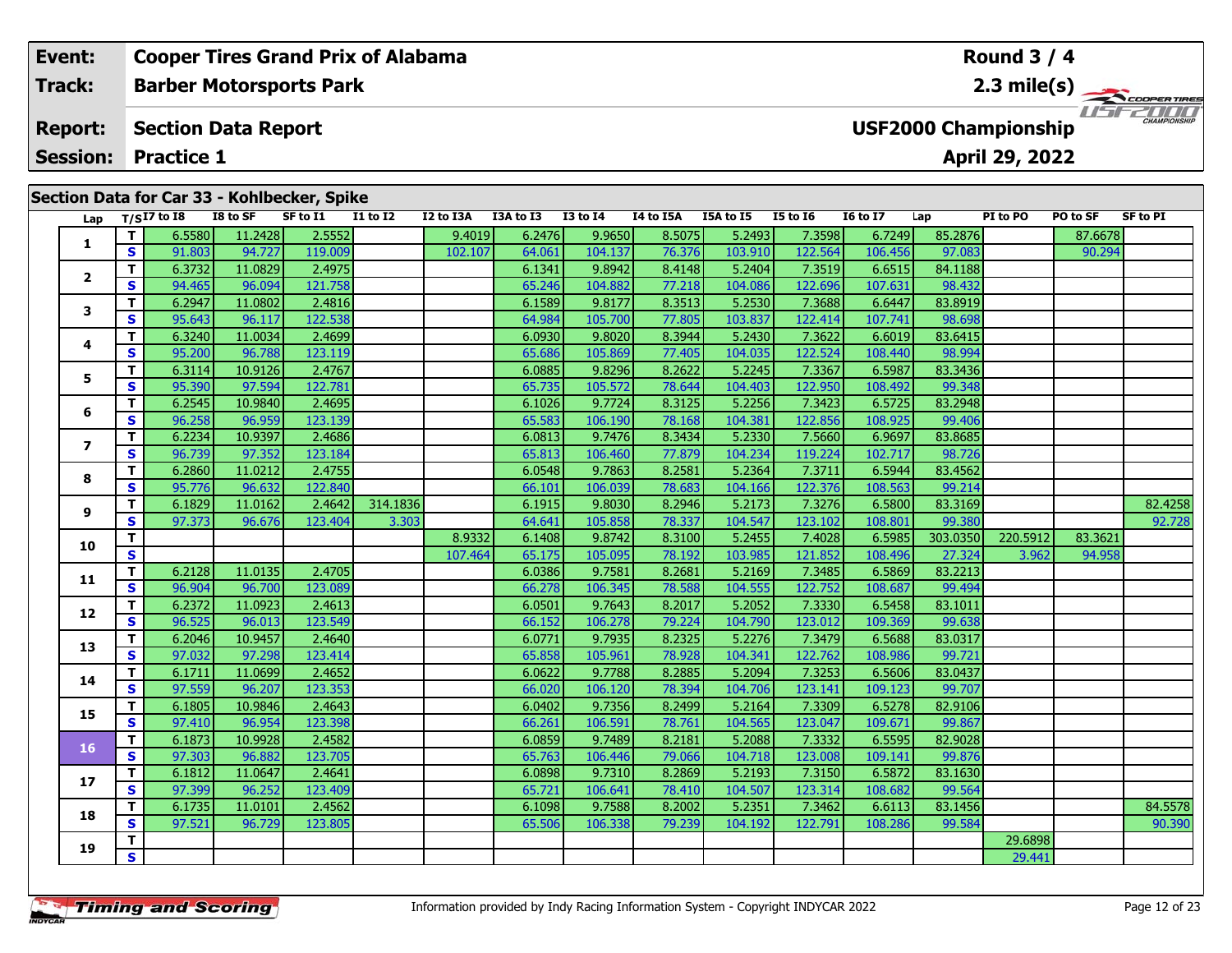| Event:                                                                               |   | <b>Cooper Tires Grand Prix of Alabama</b>   |          |          |           |               |                 |           |           |                 |                 |               |          | Round $3/4$                                   |          |                                    |
|--------------------------------------------------------------------------------------|---|---------------------------------------------|----------|----------|-----------|---------------|-----------------|-----------|-----------|-----------------|-----------------|---------------|----------|-----------------------------------------------|----------|------------------------------------|
| Track:                                                                               |   | <b>Barber Motorsports Park</b>              |          |          |           |               |                 |           |           |                 |                 |               |          |                                               |          | $2.3 \text{ mile(s)}$              |
| <b>Section Data Report</b><br><b>Report:</b><br><b>Session:</b><br><b>Practice 1</b> |   |                                             |          |          |           |               |                 |           |           |                 |                 |               |          | <b>USF2000 Championship</b><br>April 29, 2022 |          | <b>2000</b><br><b>CHAMPIONSHIP</b> |
|                                                                                      |   |                                             |          |          |           |               |                 |           |           |                 |                 |               |          |                                               |          |                                    |
|                                                                                      |   | Section Data for Car 4 - d'Orlando, Michael |          |          |           |               |                 |           |           |                 |                 |               |          |                                               |          |                                    |
| Lap                                                                                  |   | T/SI7 to I8                                 | I8 to SF | SF to I1 | I2 to I3A | I3A to I3     | <b>I3 to I4</b> | I4 to I5A | I5A to I5 | <b>I5 to I6</b> | <b>16 to 17</b> | Lap           | PI to PO | <b>PO to SF</b>                               | SF to PI |                                    |
|                                                                                      |   |                                             |          |          | 9.5573    | 6.3494        | 9.9498          | 8.5726    | 5.1915    | 7.3172          | 6.8154          | 141.2464      | 51.6979  | 88.8447                                       |          |                                    |
| л.                                                                                   | S |                                             |          |          | 100.447   | 63.034        | 104.296         | 75.796    | 105.067   | 123.277         | 105.043         | 58.621        | 16.908   | 89.098                                        |          |                                    |
|                                                                                      |   | 6.4060                                      | 10.9384  | 2.4819   |           | 6.2731        | 9.8879          | 8.5211    | 5.2135    | 7.3006          | 6.7556          | 84.6085       |          |                                               |          |                                    |
|                                                                                      |   | -- -- -                                     | -----    | $\cdots$ |           | $\frac{1}{2}$ | .               | ------    | .         | . 1             | $\cdots$        | $\frac{1}{2}$ |          |                                               |          |                                    |

|                         | T.           |        |         |         | 9.5573  | 6.3494 | 9.9498  | 8.5726 | 5.1915  | 7.3172  | 6.8154  | 141.2464 | 51.6979  | 88.8447 |         |
|-------------------------|--------------|--------|---------|---------|---------|--------|---------|--------|---------|---------|---------|----------|----------|---------|---------|
| 1                       | S            |        |         |         | 100.447 | 63.034 | 104.296 | 75.796 | 105.067 | 123.277 | 105.043 | 58.621   | 16.908   | 89.098  |         |
|                         | Т            | 6.4060 | 10.9384 | 2.4819  |         | 6.2731 | 9.8879  | 8.5211 | 5.2135  | 7.3006  | 6.7556  | 84.6085  |          |         |         |
| $\overline{\mathbf{2}}$ | <b>S</b>     | 93.981 | 97.363  | 122.523 |         | 63.801 | 104.949 | 76.255 | 104.623 | 123.558 | 105.973 | 97.863   |          |         |         |
| 3                       | T            | 6.3988 | 10.8560 | 2.4575  |         | 6.1451 | 9.7418  | 8.4056 | 5.2529  | 7.3193  | 6.6072  | 83.7894  |          |         |         |
|                         | S            | 94.087 | 98.102  | 123.740 |         | 65.129 | 106.523 | 77.302 | 103.839 | 123.242 | 108.353 | 98.819   |          |         |         |
| 4                       | Т            | 6.2917 | 10.8345 | 2.4408  |         | 6.1649 | 9.7600  | 8.3862 | 5.2250  | 7.2988  | 6.5129  | 83.3700  |          |         |         |
|                         | S            | 95.689 | 98.297  | 124.587 |         | 64.920 | 106.325 | 77.481 | 104.393 | 123.588 | 109.922 | 99.316   |          |         |         |
| 5                       | т            | 6.2576 | 10.8493 | 2.4512  |         | 6.1003 | 9.7090  | 8.1996 | 5.2112  | 7.2966  | 6.4649  | 82.9386  |          |         |         |
|                         | S            | 96.210 | 98.163  | 124.058 |         | 65.608 | 106.883 | 79.244 | 104.670 | 123.625 | 110.738 | 99.833   |          |         |         |
| 6                       | Т            | 6.2875 | 10.8293 | 2.4525  |         | 6.1354 | 9.7136  | 8.1282 | 5.1970  | 7.2720  | 6.5015  | 82.9456  |          |         |         |
|                         | S            | 95.753 | 98.344  | 123.992 |         | 65.232 | 106.832 | 79.941 | 104.956 | 124.044 | 110.114 | 99.824   |          |         |         |
| 7                       | $\mathbf{T}$ | 6.2493 | 11.0898 | 2.4626  |         | 6.0800 | 9.6729  | 8.3181 | 5.2281  | 7.3276  | 6.5074  | 83.3918  |          |         |         |
|                         | S            | 96.338 | 96.034  | 123.484 |         | 65.827 | 107.282 | 78.116 | 104.331 | 123.102 | 110.015 | 99.290   |          |         |         |
|                         | T            | 6.2659 | 10.9105 | 2.4450  |         | 6.1166 | 9.6736  | 8.2150 | 5.2099  | 7.3137  | 6.5449  | 83.0842  |          |         |         |
| 8                       | S            | 96.083 | 97.612  | 124.373 |         | 65.433 | 107.274 | 79.096 | 104.696 | 123.336 | 109.384 | 99.658   |          |         |         |
|                         | $\mathbf{T}$ | 6.2522 | 10.8734 | 2.4460  |         | 6.1246 | 9.6289  | 8.1672 | 5.1954  | 7.2870  | 6.5770  | 82.9585  |          |         |         |
| 9                       | S            | 96.293 | 97.945  | 124.322 |         | 65.347 | 107.772 | 79.559 | 104.988 | 123.788 | 108.850 | 99.809   |          |         |         |
| 10                      | Т            | 6.3012 | 10.9684 | 2.4450  |         | 6.0961 | 9.6682  | 8.2331 | 5.1934  | 7.2765  | 6.5012  | 83.1517  |          |         | 82.3703 |
|                         | S            | 95.545 | 97.097  | 124.373 |         | 65.653 | 107.334 | 78.922 | 105.028 | 123.967 | 110.120 | 99.577   |          |         | 92.791  |
|                         | т            |        |         |         |         | 6.1557 | 9.7739  | 8.2973 | 5.2120  | 7.3429  | 6.5012  | 274.5898 | 192.4609 | 82.7166 |         |
| 11                      | $\mathbf{s}$ |        |         |         |         | 65.017 | 106.173 | 78.311 | 104.654 | 122.846 | 110.120 | 30.154   | 4.542    | 95.699  |         |
|                         | T            | 6.2323 | 10.8436 | 2.4421  |         | 6.0505 | 9.6779  | 8.1782 | 5.1867  | 7.3068  | 6.5184  | 82.7625  |          |         |         |
| 12                      | S            | 96.601 | 98.215  | 124.520 |         | 66.148 | 107.226 | 79.452 | 105.164 | 123.453 | 109.829 | 100.045  |          |         |         |
| 13                      | T.           | 6.2172 | 10.9115 | 2.4439  |         | 6.1011 | 9.6664  | 8.2211 | 5.2082  | 7.2850  | 6.5040  | 82.8677  |          |         |         |
|                         | S.           | 96.835 | 97.603  | 124.429 |         | 65.599 | 107.354 | 79.037 | 104.730 | 123.822 | 110.072 | 99.918   |          |         |         |
|                         | т            | 6.2750 | 10.7935 | 2.4407  |         | 6.0260 | 9.6715  | 8.1490 | 5.1673  | 7.2640  | 6.5462  | 82.5273  |          |         |         |
| 14                      | S            | 95.943 | 98.670  | 124.592 |         | 66.417 | 107.297 | 79.736 | 105.559 | 124.180 | 109.363 | 100.330  |          |         |         |
| 15                      | т            | 6.3141 | 10.8356 | 2.4387  |         | 6.1028 | 9.6590  | 8.1406 | 5.1906  | 7.2868  | 6.5223  | 82.6913  |          |         |         |
|                         | $\mathbf{s}$ | 95.349 | 98.287  | 124.694 |         | 65.581 | 107.436 | 79.819 | 105.085 | 123.792 | 109.763 | 100.131  |          |         |         |
|                         | т            | 6.2804 | 10.8611 | 2.4441  |         | 6.0329 | 9.6157  | 8.1993 | 5.1802  | 7.2762  | 6.4572  | 82.5550  |          |         |         |
| 16                      | $\mathbf{s}$ | 95.861 | 98.056  | 124.418 |         | 66.341 | 107.920 | 79.247 | 105.296 | 123.972 | 110.870 | 100.297  |          |         |         |
|                         | T.           | 6.2515 | 10.8480 | 2.4402  |         | 6.0459 | 9.6463  | 8.1111 | 5.1689  | 7.2578  | 6.4651  | 82.4219  |          |         |         |
| $17$                    | $\mathbf{s}$ | 96.304 | 98.175  | 124.617 |         | 66.198 | 107.578 | 80.109 | 105.526 | 124.286 | 110.734 | 100.459  |          |         |         |
|                         | T.           | 6.2711 | 10.8637 | 2.4409  |         | 6.0543 | 9.6185  | 8.1004 | 5.1838  | 7.2690  | 6.5087  | 82.4663  |          |         | 84.2718 |
| 18                      | $\mathbf{s}$ | 96.003 | 98.033  | 124.581 |         | 66.106 | 107.889 | 80.215 | 105.223 | 124.095 | 109.993 | 100.405  |          |         | 90.697  |
|                         | Т            |        |         |         |         |        |         |        |         |         |         |          | 31.0703  |         |         |
| 19                      | S.           |        |         |         |         |        |         |        |         |         |         |          | 28.133   |         |         |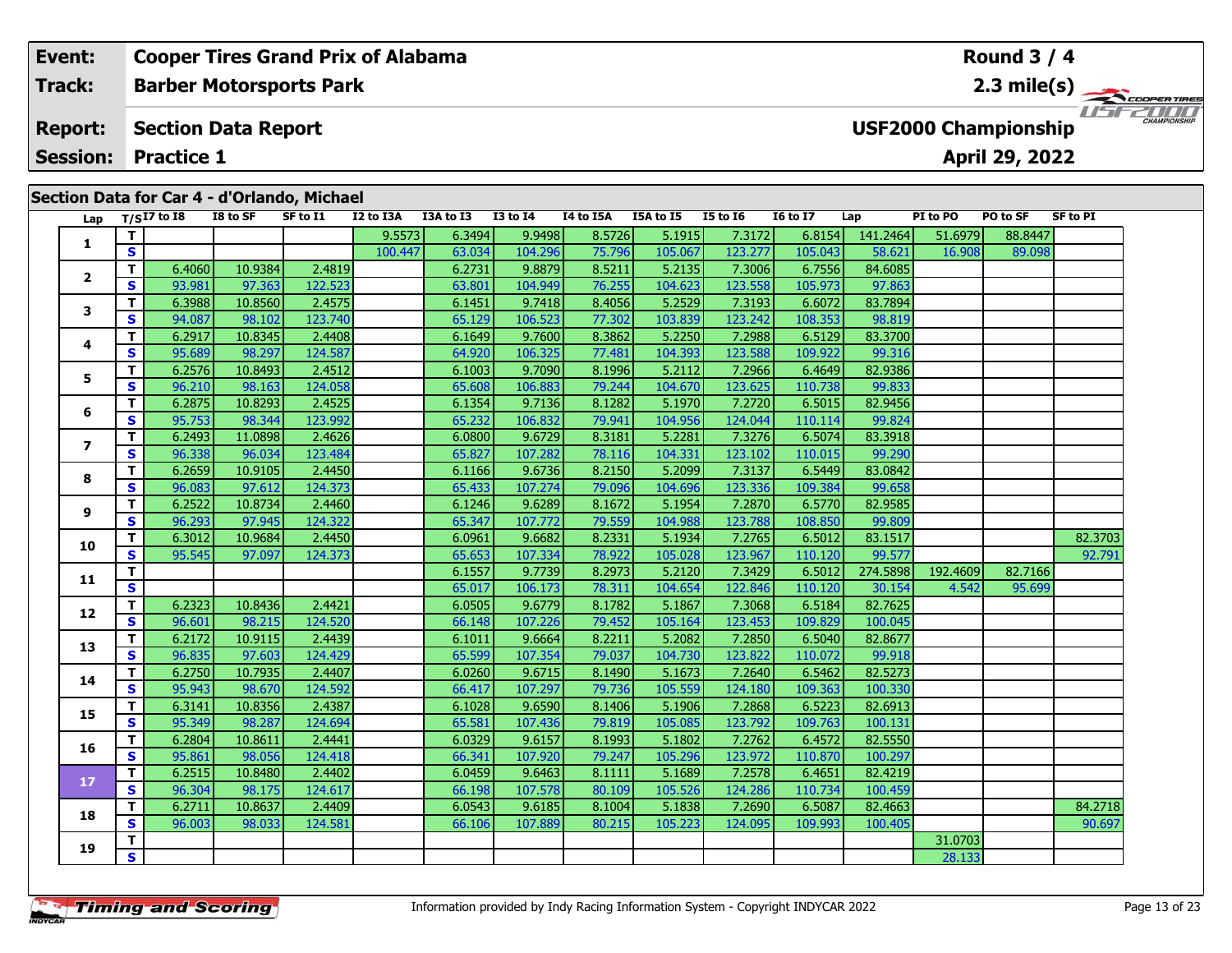| Event:<br><b>Track:</b>           |    | <b>Barber Motorsports Park</b>                                | <b>Cooper Tires Grand Prix of Alabama</b> |          |                 |           |           |                 |           |                  |                 |                 |          | Round $3/4$                                   |          | $2.3 \text{ mile(s)}$ |
|-----------------------------------|----|---------------------------------------------------------------|-------------------------------------------|----------|-----------------|-----------|-----------|-----------------|-----------|------------------|-----------------|-----------------|----------|-----------------------------------------------|----------|-----------------------|
| <b>Report:</b><br><b>Session:</b> |    | <b>Section Data Report</b><br><b>Practice 1</b>               |                                           |          |                 |           |           |                 |           |                  |                 |                 |          | <b>USF2000 Championship</b><br>April 29, 2022 |          | CHAMPIONSHIP          |
|                                   |    | Section Data for Car 5 - Hays, Nicky (R)<br>Lap $T/SI7$ to I8 | I8 to SF                                  | SF to I1 | <b>I1 to I2</b> | I2 to I3A | I3A to I3 | <b>I3 to I4</b> | I4 to I5A | <b>I5A to I5</b> | <b>I5 to 16</b> | <b>16 to 17</b> | Lap      | PI to PO                                      | PO to SF | SF to PI              |
|                                   |    |                                                               |                                           |          |                 | 9.2355    | 6.4736    | 10.0357         | 8.8190    | 5.4970           | 7.9727          | 7.0399          | 144.5609 | 52.9923                                       | 86.6134  |                       |
|                                   | S  |                                                               |                                           |          |                 | 103.947   | 61.825    | 103.404         | 73.679    | 99.228           | 113.142         | 101.693         | 57.277   | 16.495                                        | 91.394   |                       |
| $\mathbf{2}$                      |    | 6.5158                                                        | 11.2333                                   | 2.5025   | 11.7261         | 8.8256    | 6.1870    | 9.9343          | 8.4307    | 5.2478           | 7.3215          | 6.7882          | 84.7128  |                                               |          |                       |
|                                   | S. | 92.398                                                        | 94.807                                    | 121.515  | 88.497          | 108.774   | 64.688    | 104.459         | 77.072    | 103.940          | 123.205         | 105.464         | 97.742   |                                               |          |                       |
|                                   |    | 6.3455                                                        | 11.0264                                   | 2.4780   | 11.5412         | 8.8032    | 6.1023    | 901.7926        | 8.9668    | 5.4701           | 7.9280          | 7.2403          | 977.6944 |                                               |          | 979.1893              |
|                                   | S. | 94.878                                                        | 96.586                                    | 122.716  | 89.915          | 109.051   | 65.586    | 1.151           | 72.464    | 99.716           | 113.780         | 98.878          | 8.469    |                                               |          | 7.806                 |
|                                   |    |                                                               |                                           |          |                 | 8.9309    | 6.2873    | 9.8432          | 8.5427    | 5.2793           | 7.3777          | 6.7925          | 137.3619 | 51.4716                                       | 84.2750  |                       |
|                                   | S. |                                                               |                                           |          |                 | 107.492   | 63.656    | 105.426         | 76.062    | 103.319          | 122.266         | 105.397         | 60.279   | 16.982                                        | 93.930   |                       |

**<sup>T</sup>** 6.3379 10.9211 2.4507 11.4405 8.8324 6.1352 9.7064 8.3633 5.2342 7.3353 6.5578 83.3148 86.6841 **<sup>S</sup>** 94.991 97.518 124.083 90.706 108.691 65.235 106.912 77.693 104.210 122.973 109.169 99.382 88.173

**<sup>T</sup>** 6.3984 10.8531 2.4536 11.4678 8.7888 6.1181 9.7501 8.1961 5.2146 7.3245 6.6021 83.1672 **<sup>S</sup>** 94.093 98.129 123.937 90.491 109.230 65.417 106.432 79.278 104.601 123.155 108.437 99.558

**<sup>T</sup>** 6.3026 11.2653 2.4637 11.4341 8.7887 6.1001 9.7349 8.2906 5.2151 7.3128 6.5722 83.4801 **<sup>S</sup>** 95.523 94.538 123.429 90.757 109.231 65.610 106.599 78.375 104.591 123.352 108.930 99.185

**<sup>T</sup>** 6.2656 11.0011 2.4404 11.4789 8.7838 6.1281 9.6792 8.2301 5.2010 7.3221 6.5455 83.0758 **<sup>S</sup>** 96.087 96.809 124.607 90.403 109.292 65.310 107.212 78.951 104.875 123.195 109.374 99.668

**<sup>T</sup>** 6.2605 10.9798 2.4475 11.4113 8.7982 6.0663 9.7183 8.1719 5.1958 7.2954 6.5380 82.8830 **<sup>S</sup>** 96.166 96.996 124.246 90.939 109.113 65.976 106.781 79.513 104.980 123.646 109.500 99.900

**<sup>T</sup>** 32.8678 **<sup>S</sup>** 26.594

## **Timing and Scoring**

**5**

**6**

**7**

**8**

**9**

**10**

88.173

93.930

99.668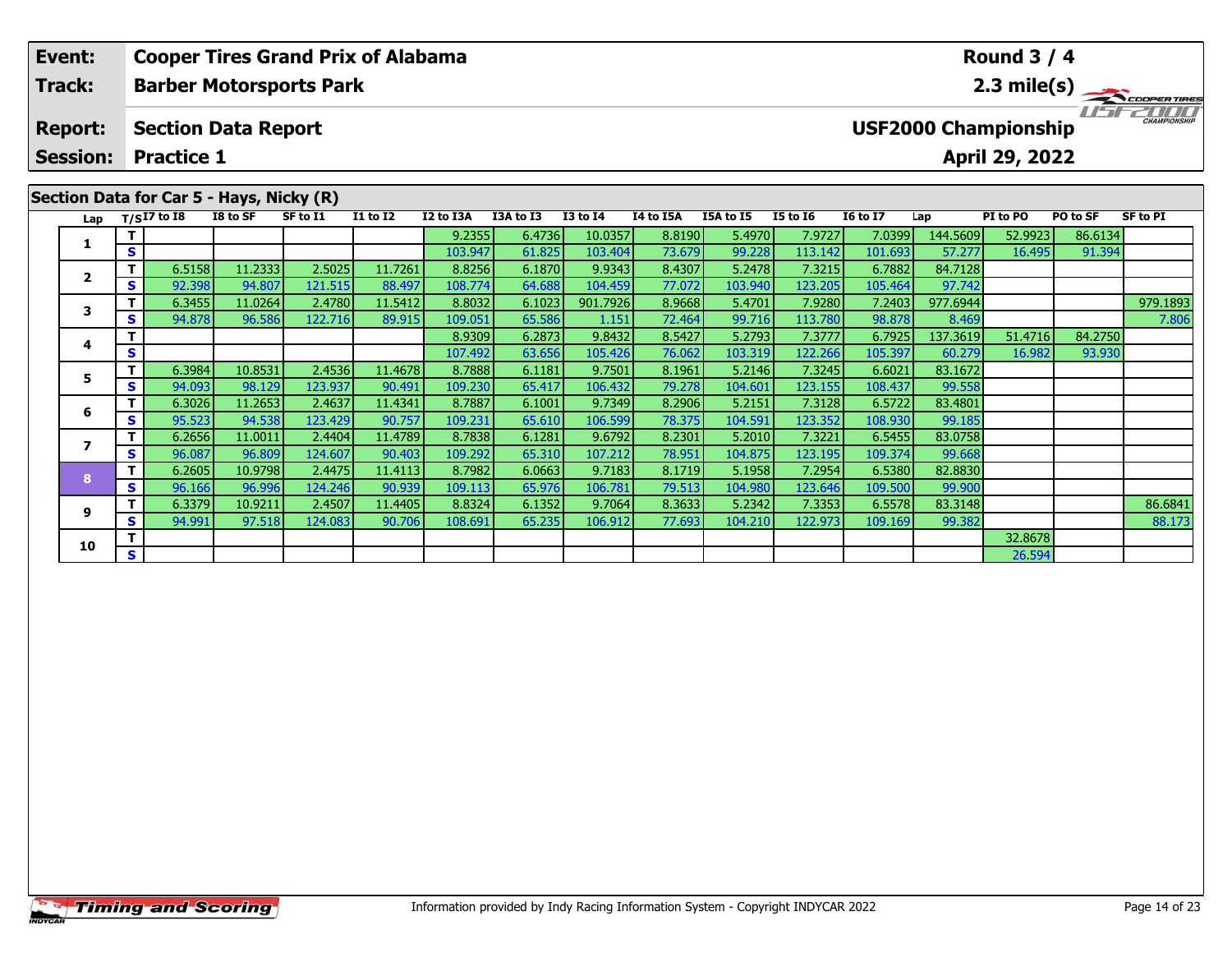| Event:          |    |                                       |          | <b>Cooper Tires Grand Prix of Alabama</b> |                 |           |           |              |           |                  |                 |                 |                             | Round $3/4$    |          |                       |
|-----------------|----|---------------------------------------|----------|-------------------------------------------|-----------------|-----------|-----------|--------------|-----------|------------------|-----------------|-----------------|-----------------------------|----------------|----------|-----------------------|
| Track:          |    |                                       |          | <b>Barber Motorsports Park</b>            |                 |           |           |              |           |                  |                 |                 |                             |                |          | $2.3 \text{ mile(s)}$ |
| <b>Report:</b>  |    | <b>Section Data Report</b>            |          |                                           |                 |           |           |              |           |                  |                 |                 | <b>USF2000 Championship</b> |                |          | <b>CHAMPIONSHIP</b>   |
| <b>Session:</b> |    | <b>Practice 1</b>                     |          |                                           |                 |           |           |              |           |                  |                 |                 |                             | April 29, 2022 |          |                       |
|                 |    | Section Data for Car 63 - Burke, Trey |          |                                           |                 |           |           |              |           |                  |                 |                 |                             |                |          |                       |
|                 |    | Lap $T/SI7$ to I8                     | I8 to SF | SF to I1                                  | <b>I1 to I2</b> | I2 to I3A | I3A to I3 | $I3$ to $I4$ | I4 to I5A | <b>I5A to I5</b> | <b>I5 to I6</b> | <b>I6 to I7</b> | Lap                         | PI to PO       | PO to SF | SF to PI              |
|                 |    | 7.1542                                | 11.4080  | 2.5235                                    | 12.0740         | 8.9434    | 6.3081    | 10.0180      | 8.9247    | 5.2563           | 7.3920          | 7.2190          | 87.2212                     |                | 96.5321  |                       |
|                 | S. | 84.153                                | 93.356   | 120.504                                   | 85.947          | 107.342   | 63.447    | 103.586      | 72.806    | 103.772          | 122.030         | 99.170          | 94.931                      |                | 82.003   |                       |
|                 |    | 6.6845                                | 11.1537  | 2.5094                                    |                 |           | 6.2594    | 9.8862       | 8.7912    | 5.2660           | 7.3563          | 7.2040          | 85.8338                     |                |          |                       |
|                 | S. | 90.066                                | 95.484   | 121.181                                   |                 |           | 63.940    | 104.967      | 73.912    | 103.580          | 122.622         | 99.377          | 96.465                      |                |          |                       |
|                 |    |                                       |          |                                           |                 |           |           |              |           |                  |                 |                 |                             |                |          |                       |

|                | S. | 84.153 | 93.356  | 120.504 | 85.947   | 107.342 | 63.447 | 103.586 | 72.806 | 103.772 | 122.030 | 99.170  | 94.931   |          | 82.003  |         |
|----------------|----|--------|---------|---------|----------|---------|--------|---------|--------|---------|---------|---------|----------|----------|---------|---------|
| $\overline{2}$ | T. | 6.6845 | 11.1537 | 2.5094  |          |         | 6.2594 | 9.8862  | 8.7912 | 5.2660  | 7.3563  | 7.2040  | 85.8338  |          |         |         |
|                | S. | 90.066 | 95.484  | 121.181 |          |         | 63.940 | 104.967 | 73.912 | 103.580 | 122.622 | 99.377  | 96.465   |          |         |         |
| 3              | т  | 6.5057 | 11.1501 | 2.4866  |          |         | 6.2034 | 9.9359  | 8.6487 | 5.2440  | 7.3516  | 6.9714  | 85.0715  |          |         |         |
|                | S  | 92.541 | 95.515  | 122.292 |          |         | 64.517 | 104.442 | 75.130 | 104.015 | 122.701 | 102.692 | 97.330   |          |         |         |
|                | т  | 6.4164 | 10.9574 | 2.4585  |          |         | 6.1358 | 9.8634  | 8.5712 | 5.2357  | 7.3336  | 6.8467  | 84.3154  |          |         |         |
| 4              | S  | 93.829 | 97.195  | 123.690 |          |         | 65.228 | 105.210 | 75.809 | 104.180 | 123.002 | 104.563 | 98.203   |          |         |         |
| 5              | т  | 6.4334 | 10.9759 | 2.4686  |          |         | 6.1215 | 9.8116  | 8.4896 | 5.2264  | 7.3492  | 6.8189  | 84.2094  |          |         |         |
|                | S  | 93.581 | 97.031  | 123.184 |          |         | 65.381 | 105.765 | 76.537 | 104.365 | 122.741 | 104.989 | 98.326   |          |         |         |
| 6              | т  | 6.2992 | 10.9834 | 2.4684  | 11.5907  | 8.7567  | 6.1174 | 9.8142  | 8.4449 | 5.2151  | 7.3051  | 6.7142  | 83.7093  |          |         |         |
|                | S  | 95.575 | 96.965  | 123.194 | 89.531   | 109.630 | 65.424 | 105.737 | 76.943 | 104.591 | 123.482 | 106.626 | 98.914   |          |         |         |
| $\overline{ }$ | т  | 6.3078 | 10.9742 | 2.4706  | 369.5154 |         | 6.0622 | 9.8100  | 8.5081 | 5.2192  | 7.3139  | 6.6488  | 83.6517  |          |         | 83.9691 |
|                | S. | 95.445 | 97.046  | 123.084 | 2.808    |         | 66.020 | 105.783 | 76.371 | 104.509 | 123.333 | 107.675 | 98.982   |          |         | 91.024  |
| 8              | т  |        |         |         |          | 9.0064  | 6.2577 | 9.9317  | 8.5709 | 5.2312  | 7.3230  | 6.7257  | 358.6629 | 273.6461 | 84.5930 |         |
|                | S. |        |         |         |          | 106.591 | 63.958 | 104.486 | 75.811 | 104.269 | 123.180 | 106.444 | 23.086   | 3.194    | 93.576  |         |
| 9              | т  | 6.2499 | 10.9257 | 2.4759  |          |         | 6.1836 | 9.8004  | 8.5065 | 5.2282  | 7.3162  | 6.6676  | 83.6433  |          |         |         |
|                | S  | 96.329 | 97.477  | 122.820 |          |         | 64.724 | 105.886 | 76.385 | 104.329 | 123.294 | 107.371 | 98.992   |          |         |         |
| 10             | T. | 6.2695 | 10.9921 | 2.4706  | 11.5613  | 8.8038  | 6.1203 | 9.8303  | 8.3996 | 5.1964  | 7.2893  | 6.7543  | 83.6875  |          |         |         |
|                | S  | 96.028 | 96.888  | 123.084 | 89.759   | 109.044 | 65.393 | 105.564 | 77.358 | 104.968 | 123.749 | 105.993 | 98.940   |          |         |         |
| 11             | т  | 6.2342 | 11.0446 | 2.4488  |          |         | 6.1451 | 9.7582  | 8.4081 | 5.1834  | 7.2759  | 6.6416  | 83.5158  |          |         |         |
|                | S  | 96.571 | 96.427  | 124.180 |          |         | 65.129 | 106.344 | 77.279 | 105.231 | 123.977 | 107.792 | 99.143   |          |         |         |
| 12             | т  | 6.2128 | 11.0785 | 2.4345  | 11.5645  | 8.7845  | 6.1214 | 9.7502  | 8.3713 | 5.1876  | 7.2685  | 6.6391  | 83.4129  |          |         |         |
|                | S  | 96.904 | 96.132  | 124.909 | 89.734   | 109.283 | 65.382 | 106.431 | 77.619 | 105.146 | 124.103 | 107.832 | 99.265   |          |         |         |
| 13             | т  | 6.3026 | 11.0951 | 2.4510  | 11.6228  | 8.7823  | 6.0793 | 9.7383  | 8.4804 | 5.2074  | 8.8894  | 7.0728  | 85.7214  |          |         |         |
|                | S. | 95.523 | 95.988  | 124.068 | 89.284   | 109.311 | 65.834 | 106.561 | 76.621 | 104.746 | 101.474 | 101.220 | 96.592   |          |         |         |
| 14             | T. | 6.2063 | 11.2842 | 2.4434  | 11.5785  | 8.7066  | 6.0897 | 9.7291  | 8.3986 | 5.2153  | 7.2914  | 6.6224  | 83.5655  |          |         |         |
|                | S  | 97.006 | 94.380  | 124.454 | 89.625   | 110.261 | 65.722 | 106.662 | 77.367 | 104.587 | 123.714 | 108.104 | 99.084   |          |         |         |
| 15             | т  | 6.3335 | 11.1091 | 2.4493  |          |         | 6.0848 | 9.7344  | 8.4678 | 5.1970  | 7.2931  | 6.5538  | 83.4879  |          |         |         |
|                | S  | 95.057 | 95.867  | 124.154 |          |         | 65.775 | 106.604 | 76.735 | 104.956 | 123.685 | 109.236 | 99.176   |          |         |         |
| 16             | T. | 6.2654 | 11.0619 | 2.4446  | 11.5103  | 8.7412  | 6.0708 | 9.7384  | 8.4977 | 5.2173  | 7.3050  | 6.5431  | 83.3957  |          |         |         |
|                | S  | 96.091 | 96.276  | 124.393 | 90.156   | 109.825 | 65.927 | 106.560 | 76.465 | 104.547 | 123.483 | 109.414 | 99.286   |          |         |         |
| 17             | T. | 6.2736 | 11.0443 | 2.4577  |          |         | 6.1194 | 9.7190  | 8.3741 | 5.2001  | 7.2838  | 8.4029  | 85.1212  |          |         | 88.9557 |
|                | S  | 95.965 | 96.430  | 123.730 |          |         | 65.403 | 106.773 | 77.593 | 104.893 | 123.843 | 85.198  | 97.273   |          |         | 85.921  |
| 18             | т  |        |         |         |          |         |        |         |        |         |         |         |          | 28.4671  |         |         |
|                | S. |        |         |         |          |         |        |         |        |         |         |         |          | 30.705   |         |         |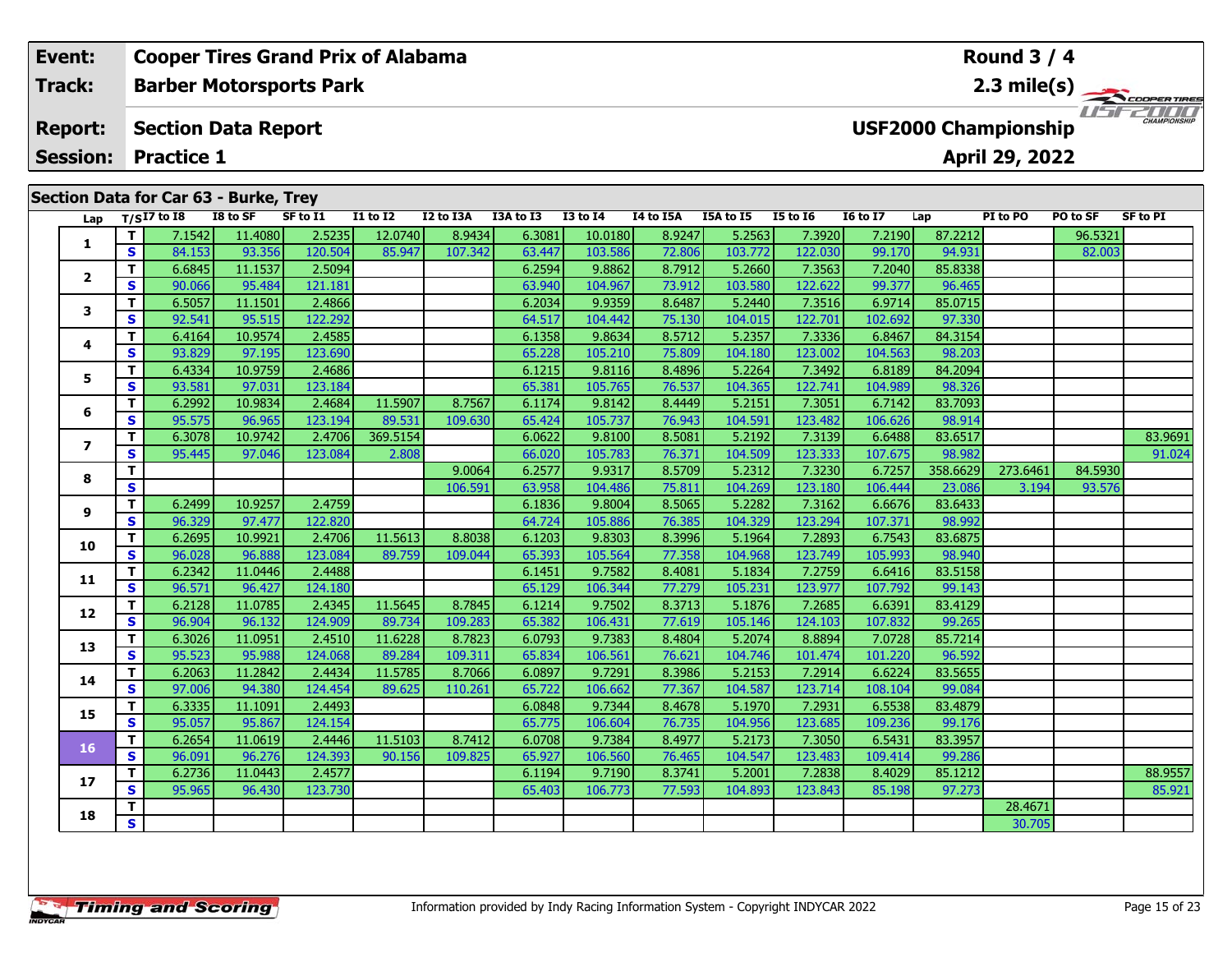| Event:<br><b>Track:</b>           |    |                                | <b>Barber Motorsports Park</b>           |          | <b>Cooper Tires Grand Prix of Alabama</b> |                 |           |           |                 |                 |         |          |          | Round $3/4$                                   | $2.3 \text{ mile(s)}$ |
|-----------------------------------|----|--------------------------------|------------------------------------------|----------|-------------------------------------------|-----------------|-----------|-----------|-----------------|-----------------|---------|----------|----------|-----------------------------------------------|-----------------------|
| <b>Report:</b><br><b>Session:</b> |    | <b>Practice 1</b>              | <b>Section Data Report</b>               |          |                                           |                 |           |           |                 |                 |         |          |          | <b>USF2000 Championship</b><br>April 29, 2022 | <b>CHAMPIONSHIP</b>   |
|                                   |    |                                | Section Data for Car 7 - Lee, Yeoroo (R) |          |                                           |                 |           |           |                 |                 |         |          |          |                                               |                       |
|                                   |    | Lap $T/SI7$ to $\overline{18}$ | I8 to SF                                 | SF to I1 | I3A to I3                                 | <b>I3 to I4</b> | I4 to I5A | I5A to I5 | <b>I5 to I6</b> | <b>16 to 17</b> | Lap     | PI to PO | PO to SF | SF to PI                                      |                       |
|                                   |    | 7.3836                         | 11.6266                                  | 2.5580   | 6.6304                                    | 10.0334         | 8.9400    | 5.3043    | 7.4132          | 7.3498          | 88.8359 |          |          |                                               |                       |
|                                   | S. | 81.538                         | 91.600                                   | 118.878  | 60.362                                    | 103.427         | 72.682    | 102.833   | 121.681         | 97.405          | 93.206  |          |          |                                               |                       |
|                                   |    | 6.8892                         | 11.2657                                  | 2.5277   | 6.3926                                    | 9.9318          | 8.9020    | 5.2912    | 7.3904          | 7.0166          | 86.7586 |          |          |                                               |                       |
| $\overline{2}$                    | S. | 87.390                         | 94.535                                   | 120.303  | 62.608                                    | 104.485         | 72.992    | 103.087   | 122.056         | 102.031         | 95.437  |          |          |                                               |                       |
|                                   |    | 6.7887                         | 11.3295                                  | 2.5231   | 6.2687                                    | 9.9641          | 8.6710    | 5.3027    | 7.3991          | 6.9177          | 86.0604 |          |          |                                               |                       |
| 3                                 | S. | 88.683                         | 94.002                                   | 120.523  | 63.845                                    | 104.147         | 74.936    | 102.864   | 121.913         | 103.489         | 96.211  |          |          |                                               |                       |
|                                   |    | 6.6767                         | 11.2367                                  | 2.5127   | 6.2340                                    | 9.9086          | 8.6232    | 5.2937    | 7.3725          | 6.8090          | 85.2797 |          |          |                                               |                       |
| 4                                 | S. | 90.171                         | 94.779                                   | 121.022  | 64.201                                    | 104.730         | 75.352    | 103.038   | 122.353         | 105.142         | 97.092  |          |          |                                               |                       |

**<sup>T</sup>** 6.7201 11.0933 2.4944 6.1644 9.8133 8.3209 5.2805 7.4178 6.8837 84.8613 83.4435 **<sup>S</sup>** 89.589 96.004 121.909 64.926 105.747 78.089 103.296 121.606 104.001 97.571 91.597

**<sup>T</sup>** 6.3299 10.9810 2.8404 7.6126 11.8658 10.0587 5.9029 10.2446 8.8740 99.5253 **<sup>S</sup>** 95.111 96.986 107.059 52.574 87.455 64.598 92.405 88.051 80.675 76.796

**<sup>T</sup>** 6.3191 9.9668 8.8109 5.3129 7.4229 6.9239 583.6541 497.7384 87.5287 **<sup>S</sup>** 63.336 104.118 73.746 102.666 121.522 103.397 14.186 1.756 90.438

**<sup>T</sup>** 6.5579 10.8956 2.4870 6.1850 9.8144 8.5178 5.2808 7.3660 6.7384 84.3618 **<sup>S</sup>** 91.805 97.746 122.272 64.709 105.735 76.284 103.290 122.461 106.243 98.149

**<sup>T</sup>** 6.4700 11.0151 2.4807 6.1824 9.8060 8.4360 5.2855 7.3747 6.8543 84.4675 **<sup>S</sup>** 93.052 96.685 122.583 64.737 105.826 77.024 103.198 122.316 104.447 98.026

**<sup>T</sup>** 6.5042 11.2983 2.5296 6.1416 10.5350 9.0691 5.3331 7.5298 6.8871 86.7495 **<sup>S</sup>** 92.563 94.262 120.213 65.167 98.503 71.647 102.277 119.797 103.949 95.447

**<sup>T</sup>** 7.0416 10.9670 2.4924 6.1357 9.8511 8.4003 5.2626 7.4063 6.7006 84.8507 **<sup>S</sup>** 85.498 97.110 122.007 65.229 105.341 77.351 103.647 121.794 106.843 97.583

**<sup>T</sup>** 6.4986 10.9769 2.4761 6.0423 9.8131 8.3768 5.2431 7.3482 6.6858 83.7538 **<sup>S</sup>** 92.642 97.022 122.810 66.238 105.749 77.568 104.033 122.757 107.079 98.861

**<sup>T</sup>** 6.3986 11.0372 2.4721 6.2108 9.7723 8.2466 5.2275 7.3339 6.8717 83.7454 **<sup>S</sup>** 94.090 96.492 123.009 64.441 106.191 78.793 104.343 122.997 104.182 98.871

**<sup>T</sup>** 6.5602 11.0346 2.4737 6.1379 9.7940 8.3477 5.2914 7.3629 6.9127 84.1632 **<sup>S</sup>** 91.772 96.515 122.930 65.206 105.955 77.839 103.083 122.512 103.564 98.380

**<sup>T</sup>** 6.5547 11.0827 2.4765 6.1287 9.7427 8.3456 5.2368 7.3354 6.7583 83.9373 **<sup>S</sup>** 91.849 96.096 122.791 65.304 106.513 77.858 104.158 122.972 105.930 98.645

**<sup>T</sup>** 6.5065 10.8975 2.4605 6.0868 9.7435 8.3165 5.2494 7.3544 6.6212 83.5221 **<sup>S</sup>** 92.530 97.729 123.589 65.753 106.505 78.131 103.908 122.654 108.124 99.135

97.092

95.447

98.871

98.645

90.438

*<u>Round</u>* 

## **Timing and Scoring**

**5**

**6**

**7**

**8**

**9**

**10**

**11**

**12**

**13**

**14**

**15**

**16**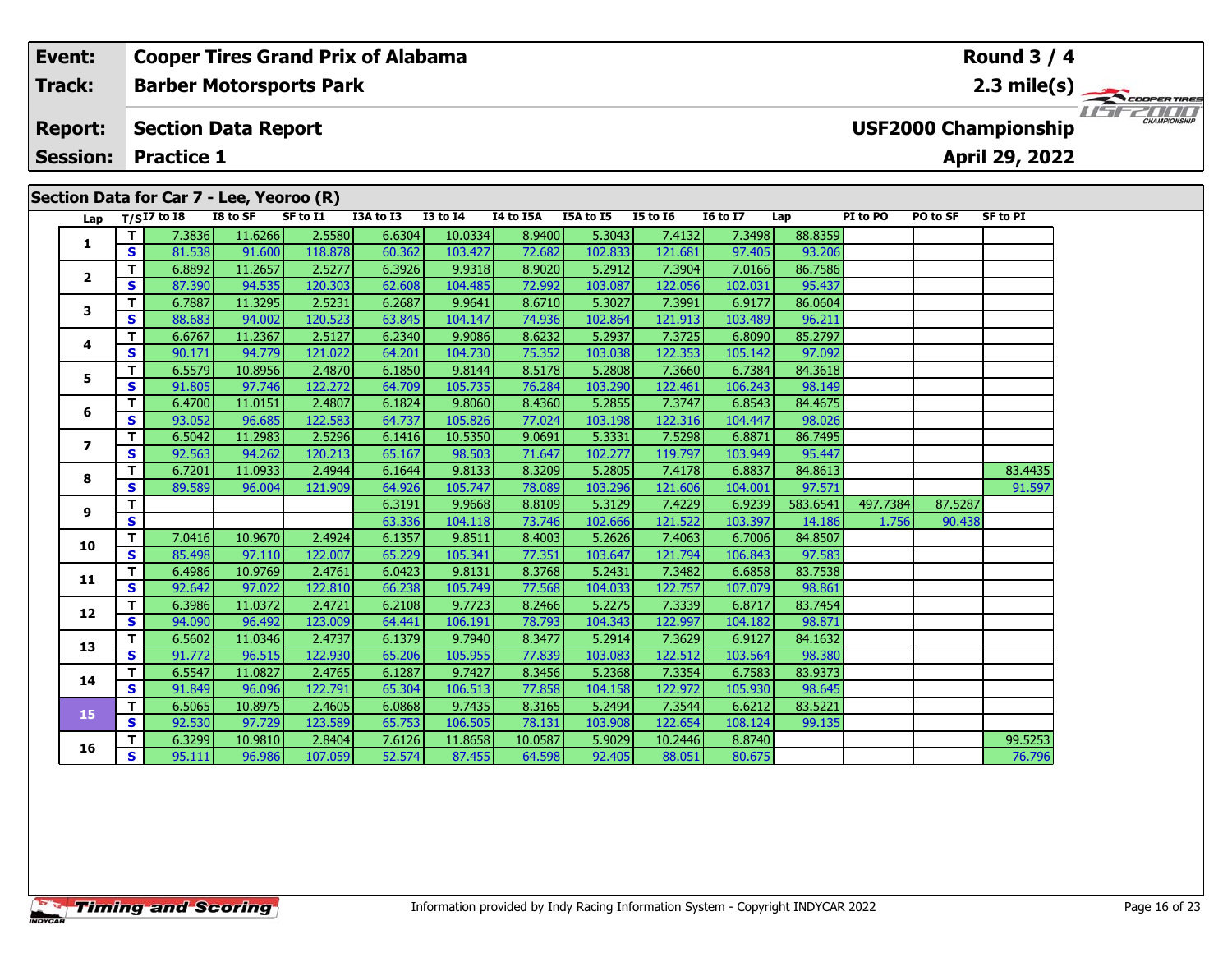|                                                        | Event:         |    |                   |                            | <b>Cooper Tires Grand Prix of Alabama</b>     |           |                        |           |           |                 |                 |         |          |                             | Round $3/4$     |                    |
|--------------------------------------------------------|----------------|----|-------------------|----------------------------|-----------------------------------------------|-----------|------------------------|-----------|-----------|-----------------|-----------------|---------|----------|-----------------------------|-----------------|--------------------|
|                                                        | Track:         |    |                   |                            | <b>Barber Motorsports Park</b>                |           |                        |           |           |                 |                 |         |          |                             | 2.3 mile(s) $-$ | <b>COOPERTIRES</b> |
|                                                        | <b>Report:</b> |    |                   | <b>Section Data Report</b> |                                               |           |                        |           |           |                 |                 |         |          | <b>USF2000 Championship</b> |                 | CHAMPIONSHIP       |
| <b>Session:</b><br><b>Practice 1</b><br>April 29, 2022 |                |    |                   |                            |                                               |           |                        |           |           |                 |                 |         |          |                             |                 |                    |
|                                                        |                |    |                   |                            | Section Data for Car 8 - Dyszelski, Danny (R) |           |                        |           |           |                 |                 |         |          |                             |                 |                    |
|                                                        |                |    | Lap $T/SI7$ to I8 | I8 to SF                   | SF to I1                                      | I3A to I3 | <b>I3 to I4</b>        | I4 to I5A | I5A to I5 | <b>I5 to I6</b> | <b>16 to 17</b> | Lap     | PI to PO | PO to SF                    | SF to PI        |                    |
|                                                        |                |    | 7.0915            | 11.7359                    | 2.6072                                        | 6.5099    | 10.1045                | 8.9953    | 5.3996    | 7.6505          | 7.3820          | 89.2325 |          | 97.8475                     |                 |                    |
|                                                        |                | S. | 84.897            | 90.747                     | 116.635                                       | 61.480    | 102.700                | 72.235    | 101.018   | 117.907         | 96.980          | 92.791  |          | 80.900                      |                 |                    |
|                                                        |                |    | 6.8667            | 11.3948                    | 2.5743                                        | 6.3933    | 10.0709                | 8.7248    | 5.2841    | 7.5317          | 7.3879          | 87.6483 |          |                             |                 |                    |
|                                                        |                |    | 87676             | $Q$ 3 464                  | 11812                                         | 62601     | 103.042 $\blacksquare$ | 74 474    | 103.226   | 110767          | $QG$ $QQ$       | 04.468  |          |                             |                 |                    |

| 1                       | S                       | 84.897 | 90.747  | 116.635 | 61.480 | 102.700 | 72.235  | 101.018 | 117.907 | 96.980  | 92.791   |          | 80.900  |         |
|-------------------------|-------------------------|--------|---------|---------|--------|---------|---------|---------|---------|---------|----------|----------|---------|---------|
| $\overline{\mathbf{2}}$ | T.                      | 6.8667 | 11.3948 | 2.5743  | 6.3933 | 10.0709 | 8.7248  | 5.2841  | 7.5317  | 7.3879  | 87.6483  |          |         |         |
|                         | S.                      | 87.676 | 93.464  | 118.126 | 62.601 | 103.042 | 74.474  | 103.226 | 119.767 | 96.903  | 94.468   |          |         |         |
| 3                       | T.                      | 6.7006 | 11.0789 | 2.4994  | 6.2739 | 9.9293  | 8.6598  | 5.2848  | 7.5307  | 7.2366  | 86.2666  |          |         |         |
|                         | S                       | 89.849 | 96.129  | 121.666 | 63.792 | 104.512 | 75.033  | 103.212 | 119.782 | 98.929  | 95.982   |          |         |         |
| 4                       | T                       | 6.9256 | 12.4340 | 2.5046  | 6.2415 | 9.9811  | 8.4986  | 5.2404  | 7.3942  | 6.9611  | 86.9635  |          |         |         |
|                         | S                       | 86.930 | 85.652  | 121.413 | 64.124 | 103.969 | 76.456  | 104.086 | 121.994 | 102.844 | 95.212   |          |         |         |
| 5                       | т                       | 6.4212 | 10.9753 | 2.4951  | 6.1790 | 9.8909  | 8.4755  | 5.2529  | 7.3665  | 6.9362  | 84.5897  |          |         |         |
|                         | $\overline{\mathbf{s}}$ | 93.759 | 97.036  | 121.875 | 64.772 | 104.917 | 76.665  | 103.839 | 122.452 | 103.213 | 97.884   |          |         |         |
| 6                       | T.                      | 6.4654 | 10.9191 | 2.4769  | 6.2354 | 9.8774  | 8.3590  | 5.2401  | 7.3826  | 6.9778  | 84.3065  |          |         |         |
|                         | S                       | 93.118 | 97.536  | 122.771 | 64.186 | 105.061 | 77.733  | 104.092 | 122.185 | 102.598 | 98.213   |          |         |         |
| $\overline{ }$          | T.                      | 6.4510 | 10.8529 | 2.4747  | 6.1233 | 9.8967  | 12.0403 | 5.8333  | 7.5845  | 7.1726  | 88.9346  |          |         |         |
|                         | S                       | 93.326 | 98.130  | 122.880 | 65.361 | 104.856 | 53.966  | 93.507  | 118.933 | 99.812  | 93.102   |          |         |         |
| 8                       | T.                      | 6.5350 | 11.2370 | 2.5216  | 6.1532 | 9.9037  | 8.4427  | 5.2408  | 7.3991  | 7.1860  | 85.2581  |          |         | 88.9901 |
|                         | S.                      | 92.126 | 94.776  | 120.594 | 65.044 | 104.782 | 76.963  | 104.078 | 121.913 | 99.626  | 97.117   |          |         | 85.888  |
| 9                       | T.                      |        |         |         | 6.4188 | 10.1948 | 8.5341  | 5.3310  | 7.7353  | 7.0992  | 351.5521 | 260.6838 | 86.8643 |         |
|                         | S                       |        |         |         | 62.352 | 101.790 | 76.138  | 102.317 | 116.614 | 100.844 | 23.553   | 3.353    | 91.130  |         |
| 10                      | T.                      | 6.5735 | 10.9265 | 2.5337  | 6.0906 | 9.8046  | 8.2674  | 5.2210  | 7.4292  | 7.0201  | 84.4589  |          |         |         |
|                         | S.                      | 91.587 | 97.469  | 120.019 | 65.712 | 105.841 | 78.595  | 104.473 | 121.419 | 101.980 | 98.036   |          |         |         |
| 11                      | $\mathbf{T}$            | 6.2710 | 10.8367 | 2.4550  | 6.0657 | 9.8137  | 8.4422  | 5.2128  | 7.3902  | 6.8010  | 83.6263  |          |         |         |
|                         | S                       | 96.005 | 98.277  | 123.866 | 65.982 | 105.743 | 76.967  | 104.638 | 122.060 | 105.265 | 99.012   |          |         |         |
| 12                      | T.                      | 6.3392 | 10.8658 | 2.4499  | 6.0159 | 9.8232  | 8.3374  | 5.1988  | 7.3684  | 6.9838  | 83.7059  |          |         |         |
|                         | $\overline{\mathbf{s}}$ | 94.972 | 98.014  | 124.124 | 66.528 | 105.640 | 77.935  | 104.919 | 122.421 | 102.510 | 98.918   |          |         |         |
| 13                      | T.                      | 6.4315 | 10.7575 | 2.4639  | 6.0202 | 9.8031  | 8.2439  | 5.1983  | 7.3892  | 6.8826  | 83.3863  |          |         |         |
|                         | S                       | 93.609 | 99.001  | 123.419 | 66.481 | 105.857 | 78.819  | 104.929 | 122.076 | 104.017 | 99.297   |          |         |         |
| 14                      | T.                      | 6.3599 | 10.7986 | 2.4811  | 6.0636 | 9.7970  | 8.2050  | 5.1774  | 7.3589  | 6.8566  | 83.4581  |          |         |         |
|                         | S                       | 94.663 | 98.624  | 122.563 | 66.005 | 105.923 | 79.192  | 105.353 | 122.579 | 104.412 | 99.211   |          |         |         |
| 15                      | T.                      | 6.3961 | 10.8415 | 2.4645  | 5.9746 | 9.8024  | 8.2970  | 5.1963  | 7.3871  | 6.8614  | 83.5207  |          |         |         |
|                         | $\overline{\mathbf{s}}$ | 94.127 | 98.234  | 123.388 | 66.988 | 105.865 | 78.314  | 104.970 | 122.111 | 104.339 | 99.137   |          |         |         |
| 16                      | T.                      | 6.4787 | 10.9509 | 2.4792  | 6.0935 | 9.8061  | 8.3151  | 5.2042  | 7.3247  | 7.0279  | 83.9466  |          |         |         |
|                         | S                       | 92.927 | 97.252  | 122.657 | 65.681 | 105.825 | 78.144  | 104.810 | 123.151 | 101.867 | 98.634   |          |         |         |
| 17                      | T.                      | 6.4183 | 10.7858 | 2.4552  | 6.0664 | 9.7926  | 8.5075  | 5.2687  | 7.3574  | 6.8673  | 83.8259  |          |         | 88.0127 |
|                         | S                       | 93.801 | 98.741  | 123.856 | 65.974 | 105.971 | 76.376  | 103.527 | 122.604 | 104.249 | 98.776   |          |         | 86.842  |
| 18                      | $\overline{\mathsf{T}}$ |        |         |         |        |         |         |         |         |         |          | 27.8519  |         |         |
|                         | $\overline{\mathbf{s}}$ |        |         |         |        |         |         |         |         |         |          | 31.384   |         |         |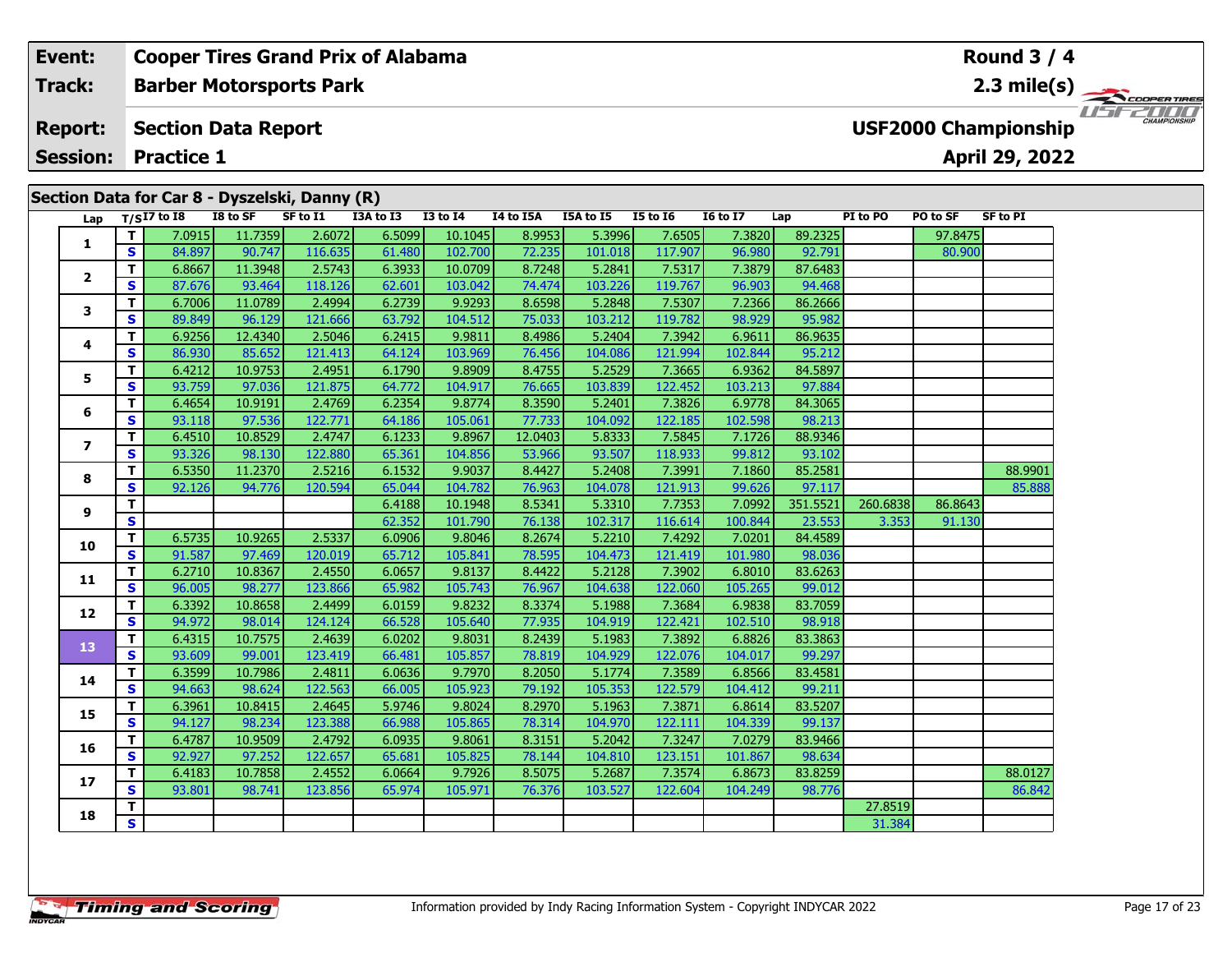| <b>Event:</b>   |    |                   |                            | <b>Cooper Tires Grand Prix of Alabama</b>     |           |              |           |           |                 |                 |         |          |          | <b>Round 3 / 4</b>          |                               |                                |
|-----------------|----|-------------------|----------------------------|-----------------------------------------------|-----------|--------------|-----------|-----------|-----------------|-----------------|---------|----------|----------|-----------------------------|-------------------------------|--------------------------------|
| Track:          |    |                   |                            | <b>Barber Motorsports Park</b>                |           |              |           |           |                 |                 |         |          |          |                             | 2.3 mile(s) $\longrightarrow$ | COOPER TIRES                   |
| <b>Report:</b>  |    |                   | <b>Section Data Report</b> |                                               |           |              |           |           |                 |                 |         |          |          | <b>USF2000 Championship</b> |                               | 7/ T/ T<br><b>CHAMPIONSHIP</b> |
| <b>Session:</b> |    | <b>Practice 1</b> |                            |                                               |           |              |           |           |                 |                 |         |          |          | April 29, 2022              |                               |                                |
|                 |    |                   |                            | Section Data for Car 9 - Garciarce, Jorge (R) |           |              |           |           |                 |                 |         |          |          |                             |                               |                                |
| Lap             |    | $T/SI7$ to $I8$   | I8 to SF                   | SF to I1                                      | I3A to I3 | $I3$ to $I4$ | I4 to I5A | I5A to I5 | <b>I5 to I6</b> | <b>I6 to I7</b> | Lap     | PI to PO | PO to SF | <b>SF to PI</b>             |                               |                                |
|                 |    | 7.1215            | 11.9460                    | 2.6143                                        | 6.6297    | 9.9175       | 8.8318    | 5.2588    | 7.6888          | 7.6214          | 89.2083 |          | 97.8192  |                             |                               |                                |
|                 | S. | 84.539            | 89.151                     | 116.318                                       | 60.369    | 104.636      | 73.572    | 103.722   | 117.319         | 93.934          | 92.816  |          | 80.924   |                             |                               |                                |

**<sup>T</sup>** 6.8513 11.4379 2.5577 8.1246 46.3176 12.9215 7.5413 9.0637 8.1496 133.9523 135.5190 **<sup>S</sup>** 87.873 93.111 118.892 49.261 22.405 50.286 72.329 99.523 87.846 61.813 56.399

**<sup>T</sup>** 6.6724 12.6695 2.6338 7.4523 26.6073 21.4647 15.9064 28.4343 22.7612 165.5562 183.7910 **<sup>S</sup>** 90.229 84.060 115.457 53.705 39.002 30.272 34.292 31.724 31.453 50.013 41.586

**<sup>T</sup>** 6.5456 10.0080 8.7510 5.2423 7.6289 7.5826 182.7483 91.7485 89.3379 **<sup>S</sup>** 61.144 103.690 74.251 104.049 118.241 94.415 45.308 9.527 88.606

**<sup>T</sup>** 6.6793 11.5147 2.5637 6.3029 9.9139 8.6350 5.2278 7.3826 7.2164 86.4515 **<sup>S</sup>** 90.136 92.490 118.614 63.499 104.674 75.249 104.337 122.185 99.206 95.776

**T** 558.1751 **S** 1.566

**2**

**3**

**4**

**5**

**6**

56.399

41.586

88.606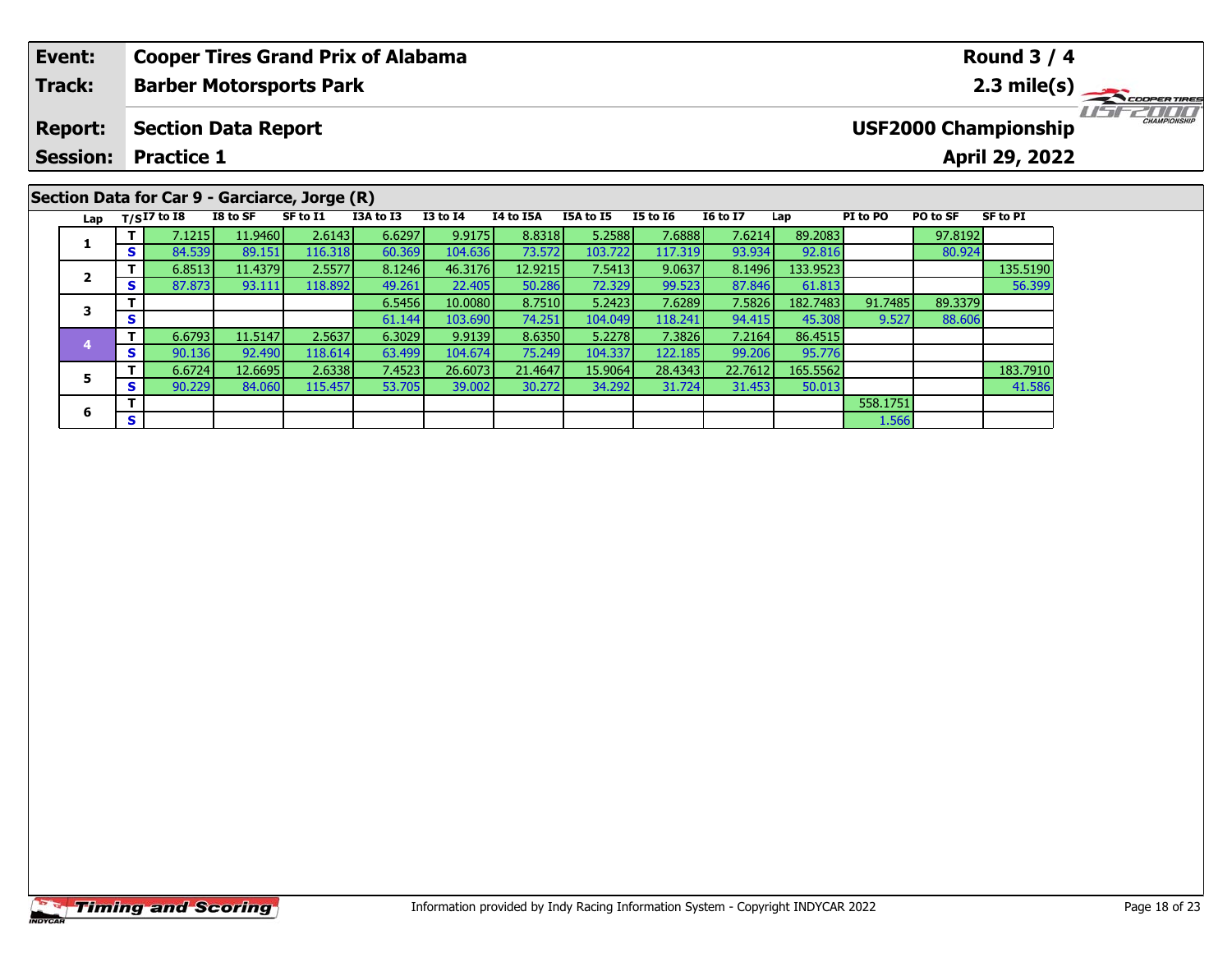| Event:          |     |                   |                            | <b>Cooper Tires Grand Prix of Alabama</b>    |                 |           |           |              |           |           |                 |                 |                             | Round $3/4$    |          |                       |
|-----------------|-----|-------------------|----------------------------|----------------------------------------------|-----------------|-----------|-----------|--------------|-----------|-----------|-----------------|-----------------|-----------------------------|----------------|----------|-----------------------|
| <b>Track:</b>   |     |                   |                            | <b>Barber Motorsports Park</b>               |                 |           |           |              |           |           |                 |                 |                             |                |          | $2.3 \text{ mile(s)}$ |
| <b>Report:</b>  |     |                   | <b>Section Data Report</b> |                                              |                 |           |           |              |           |           |                 |                 | <b>USF2000 Championship</b> |                |          | $L = E$ CHAMPIONSHIP  |
| <b>Session:</b> |     | <b>Practice 1</b> |                            |                                              |                 |           |           |              |           |           |                 |                 |                             | April 29, 2022 |          |                       |
|                 |     |                   |                            |                                              |                 |           |           |              |           |           |                 |                 |                             |                |          |                       |
|                 |     |                   |                            | Section Data for Car 90 - Douglas, Jacob (R) |                 |           |           |              |           |           |                 |                 |                             |                |          |                       |
|                 |     | Lap $T/SI7$ to 18 | I8 to SF                   | SF to I1                                     | <b>I1 to I2</b> | I2 to I3A | I3A to I3 | $I3$ to $I4$ | I4 to I5A | I5A to I5 | <b>I5 to I6</b> | <b>16 to 17</b> | Lap                         | PI to PO       | PO to SF | SF to PI              |
|                 |     | 7.2838            | 11.7862                    | 2.6074                                       | 12.4361         | 9.2249    | 6.7280    | 9.9867       | 8.7790    | 5.2240    | 7.3678          | 7.5208          | 88.9447                     |                | 98.8435  |                       |
|                 | S.  | 82.655            | 90.360                     | 116.626                                      | 83.445          | 104.066   | 59.487    | 103.911      | 74.014    | 104.413   | 122.431         | 95.191          | 93.092                      |                | 80.085   |                       |
|                 |     | 6.6321            | 11.3744                    | 2.5432                                       | 12.1097         | 8.8515    | 6.4229    | 10.0141      | 8.6410    | 5.2594    | 7.3882          | 7.0975          | 86.3340                     |                |          |                       |
|                 | S.  | 90.777            | 93.631                     | 119.570                                      | 85.694          | 108.456   | 62.313    | 103.627      | 75.196    | 103.710   | 122.093         | 100.868         | 95.907                      |                |          |                       |
| 3               |     | 6.4704            | 11.1065                    | 2.5197                                       | 11.8514         | 8.8361    | 6.1985    | 9.8246       | 8.3839    | 5.2245    | 7.3544          | 6.9033          | 84.6733                     |                |          |                       |
|                 | S I | 93.046            | 95,890                     | 120 685 L                                    | 87562           | 108 645   | 64 568    | 105625       | 77 502 L  | 104403    | 122654          | 103 705         | 97 788                      |                |          |                       |

|                          | T.           | 7.2838 | 11.7862 | 2.6074  | 12.4361 | 9.2249  | 6.7280 | 9.9867  | 8.7790 | 5.2240  | 7.3678  | 7.5208  | 88.9447 | 98.8 |
|--------------------------|--------------|--------|---------|---------|---------|---------|--------|---------|--------|---------|---------|---------|---------|------|
| 1                        | S            | 82.655 | 90.360  | 116.626 | 83.445  | 104.066 | 59.487 | 103.911 | 74.014 | 104.413 | 122.431 | 95.191  | 93.092  | 80.  |
| 2                        | т            | 6.6321 | 11.3744 | 2.5432  | 12.1097 | 8.8515  | 6.4229 | 10.0141 | 8.6410 | 5.2594  | 7.3882  | 7.0975  | 86.3340 |      |
|                          | S            | 90.777 | 93.631  | 119.570 | 85.694  | 108.456 | 62.313 | 103.627 | 75.196 | 103.710 | 122.093 | 100.868 | 95.907  |      |
| 3                        | т            | 6.4704 | 11.1065 | 2.5197  | 11.8514 | 8.8361  | 6.1985 | 9.8246  | 8.3839 | 5.2245  | 7.3544  | 6.9033  | 84.6733 |      |
|                          | S            | 93.046 | 95.890  | 120.685 | 87.562  | 108.645 | 64.568 | 105.625 | 77.502 | 104.403 | 122.654 | 103.705 | 97.788  |      |
| 4                        | т            | 6.3426 | 11.0339 | 2.4728  | 11.7317 | 8.7841  | 6.1012 | 9.8183  | 8.3729 | 5.1969  | 7.3223  | 6.7536  | 83.9303 |      |
|                          | $\mathbf{s}$ | 94.921 | 96.521  | 122.974 | 88.455  | 109.288 | 65.598 | 105.693 | 77.604 | 104.958 | 123.192 | 106.004 | 98.653  |      |
| 5                        | т            | 6.2794 | 11.0774 | 2.5043  | 11.7514 | 8.8207  | 6.0647 | 9.7719  | 8.2829 | 5.1975  | 7.3031  | 6.8593  | 83.9126 |      |
|                          | S            | 95.876 | 96.142  | 121.428 | 88.307  | 108.835 | 65.993 | 106.195 | 78.447 | 104.946 | 123.515 | 104.371 | 98.674  |      |
| 6                        | т            | 6.2989 | 10.9456 | 2.4878  | 11.5631 | 8.7507  | 6.0442 | 9.7591  | 8.2281 | 5.2066  | 7.3069  | 6.7885  | 83.3795 |      |
|                          | $\mathbf{s}$ | 95.579 | 97.299  | 122.233 | 89.745  | 109.706 | 66.217 | 106.334 | 78.970 | 104.762 | 123.451 | 105.459 | 99.305  |      |
| $\overline{\phantom{a}}$ | т            | 6.2757 | 10.9888 | 2.4835  |         |         | 6.0667 | 9.7112  | 8.2724 | 5.1835  | 7.2974  | 6.7482  | 83.3299 |      |
|                          | $\mathbf{s}$ | 95.933 | 96.917  | 122.444 |         |         | 65.971 | 106.859 | 78.547 | 105.229 | 123.612 | 106.089 | 99.364  |      |
| 8                        | Т            | 6.3537 | 10.9344 | 2.4755  | 11.5647 | 8.8166  | 6.0979 | 9.7090  | 8.2107 | 5.1988  | 7.3123  | 6.7074  | 83.3810 |      |
|                          | $\mathbf{s}$ | 94.755 | 97.399  | 122.840 | 89.732  | 108.886 | 65.634 | 106.883 | 79.137 | 104.919 | 123.360 | 106.734 | 99.303  |      |
| 9                        | т            | 6.3857 | 10.9070 | 2.4601  |         |         | 6.0444 | 9.7391  | 8.4099 | 5.1926  | 7.3118  | 6.7426  | 83.4924 |      |
|                          | S            | 94.280 | 97.644  | 123.609 |         |         | 66.215 | 106.553 | 77.263 | 105.045 | 123.368 | 106.177 | 99.171  |      |
| 10                       | T            | 6.2875 | 10.9625 | 2.4537  | 11.4859 | 8.7891  | 6.1198 | 9.7641  | 8.2194 | 5.1824  | 7.2851  | 6.8729  | 83.4224 |      |
|                          | S.           | 95.753 | 97.149  | 123.932 | 90.348  | 109.226 | 65.399 | 106.280 | 79.054 | 105.251 | 123.821 | 104.164 | 99.254  |      |
| 11                       | т            | 6.3113 | 10.9539 | 2.4547  |         |         | 6.0666 | 9.7535  | 8.2605 | 5.1955  | 7.2602  | 6.7078  | 83.1002 |      |
|                          | $\mathbf{s}$ | 95.392 | 97.226  | 123.881 |         |         | 65.972 | 106.395 | 78.660 | 104.986 | 124.245 | 106.728 | 99.639  |      |
| 12                       | T.           | 6.2240 | 11.0132 | 2.4665  | 11.4950 | 8.7400  | 6.0615 | 9.7124  | 8.2284 | 5.1904  | 7.2608  | 6.6152  | 83.0074 |      |
|                          | S            | 96.730 | 96.702  | 123.288 | 90.276  | 109.840 | 66.028 | 106.846 | 78.967 | 105.089 | 124.235 | 108.222 | 99.750  |      |
| 13                       | т            | 6.1621 | 10.9614 | 2.4655  |         |         | 6.0992 | 9.7231  | 8.1820 | 5.2006  | 7.2942  | 6.6927  | 83.0404 |      |
|                          | S.           | 97.701 | 97.159  | 123.338 |         |         | 65.620 | 106.728 | 79.415 | 104.883 | 123.666 | 106.969 | 99.711  |      |
| 14                       | т            | 6.2899 | 11.0862 | 2.4411  |         |         | 6.1396 | 9.6816  | 8.2855 | 5.3062  | 7.3359  | 6.7429  | 83.5358 |      |
|                          | S            | 95.716 | 96.065  | 124.571 |         |         | 65.188 | 107.186 | 78.423 | 102.796 | 122.963 | 106.172 | 99.119  |      |
| 15                       | т            | 6.2527 | 10.9708 | 2.4423  |         |         | 6.0696 | 9.6629  | 8.2779 | 5.1704  | 7.2504  | 6.7842  | 82.9606 |      |
|                          | S            | 96.286 | 97.076  | 124.510 |         |         | 65.940 | 107.393 | 78.495 | 105.496 | 124.413 | 105.526 | 99.806  |      |
| 16                       | т            | 6.3216 | 10.9600 | 2.4507  |         |         | 6.0585 | 9.6933  | 8.2579 | 5.1707  | 7.2658  | 6.6475  | 83.0012 |      |
|                          | S            | 95.236 | 97.172  | 124.083 |         |         | 66.060 | 107.056 | 78.685 | 105.489 | 124.150 | 107.696 | 99.758  |      |
| 17                       | T.           | 6.2139 | 11.0498 | 2.4495  | 11.9910 | 10.3809 | 6.7495 | 10.1361 | 8.3482 | 5.1809  | 7.2722  | 6.6924  | 86.4644 |      |
|                          | S            | 96.887 | 96.382  | 124.144 | 86.542  | 92.478  | 59.297 | 102.379 | 77.834 | 105.282 | 124.040 | 106.973 | 95.762  |      |
| 18                       | т            | 6.3095 | 10.9862 | 2.4568  |         |         | 6.0337 | 9.6709  | 8.2262 | 5.1592  | 7.2612  | 6.6643  | 82.9041 |      |
|                          | $\mathbf{s}$ | 95.419 | 96.940  | 123.775 |         |         | 66.332 | 107.304 | 78.988 | 105.725 | 124.228 | 107.424 | 99.874  |      |
| 19                       | T.           | 6.2775 | 10.9429 | 2.4330  | 11.5049 | 8.7098  | 6.0673 | 9.6481  | 8.2214 | 5.1606  | 7.2206  | 6.5831  | 82.7692 |      |
|                          | <b>S</b>     | 95.905 | 97.323  | 124.986 | 90.199  | 110.221 | 65.965 | 107.558 | 79.034 | 105.696 | 124.927 | 108.750 | 100.037 |      |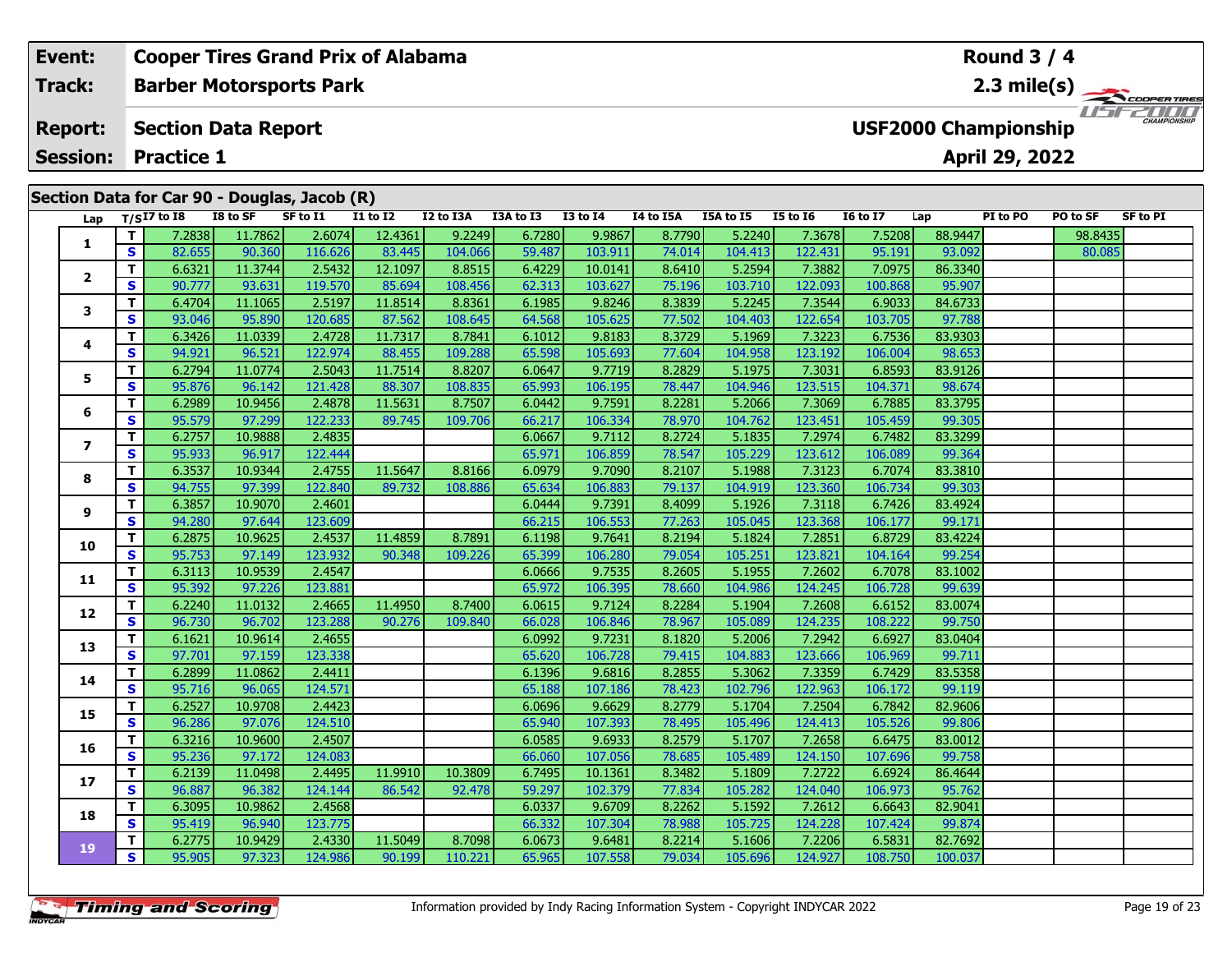| Event:         | <b>Cooper Tires Grand Prix of Alabama</b>        | Round $3/4$                                             |
|----------------|--------------------------------------------------|---------------------------------------------------------|
| <b>Track:</b>  | <b>Barber Motorsports Park</b>                   | $2.3 \text{ mile(s)}$                                   |
| <b>Report:</b> | Section Data Report                              | <b>LISE CHAMPIONSHIP</b><br><b>USF2000 Championship</b> |
|                | <b>Session: Practice 1</b>                       | <b>April 29, 2022</b>                                   |
|                | Section Data for Car $90 -$ Douglas, Jacob $(R)$ |                                                         |

| Lap | T/SI7 to I8 | I8 to SF | SF to I1 | <b>I1 to I2</b> | I2 to I3A | I3A to I3       | I3 to I4 | I4 to I5A     | I5A to I5        | I5 to I6 | <b>I6 to I7</b> | Lap     | <b>PI</b> to PO | <b>PO to SF</b> | <b>SF to PI</b> |
|-----|-------------|----------|----------|-----------------|-----------|-----------------|----------|---------------|------------------|----------|-----------------|---------|-----------------|-----------------|-----------------|
| 20  | 6.3109V     | 11.0322  | 2.4385   |                 |           | 6.0258 <b>l</b> | 9.6416   | 8.2884        | 5.1513           | 7.21231  | 7.4992          | 83.7045 |                 |                 | 86.8731         |
|     | 5.398       | 76.536   | 124.704  |                 |           | 66.419'         | 107.630  | <b>78.395</b> | 105.887 <b>l</b> | 125.070  | 95.465          | 98.919  |                 |                 | 87.981          |
| 21  |             |          |          |                 |           |                 |          |               |                  |          |                 |         | 33.3984         |                 |                 |
|     |             |          |          |                 |           |                 |          |               |                  |          |                 |         | 26.172          |                 |                 |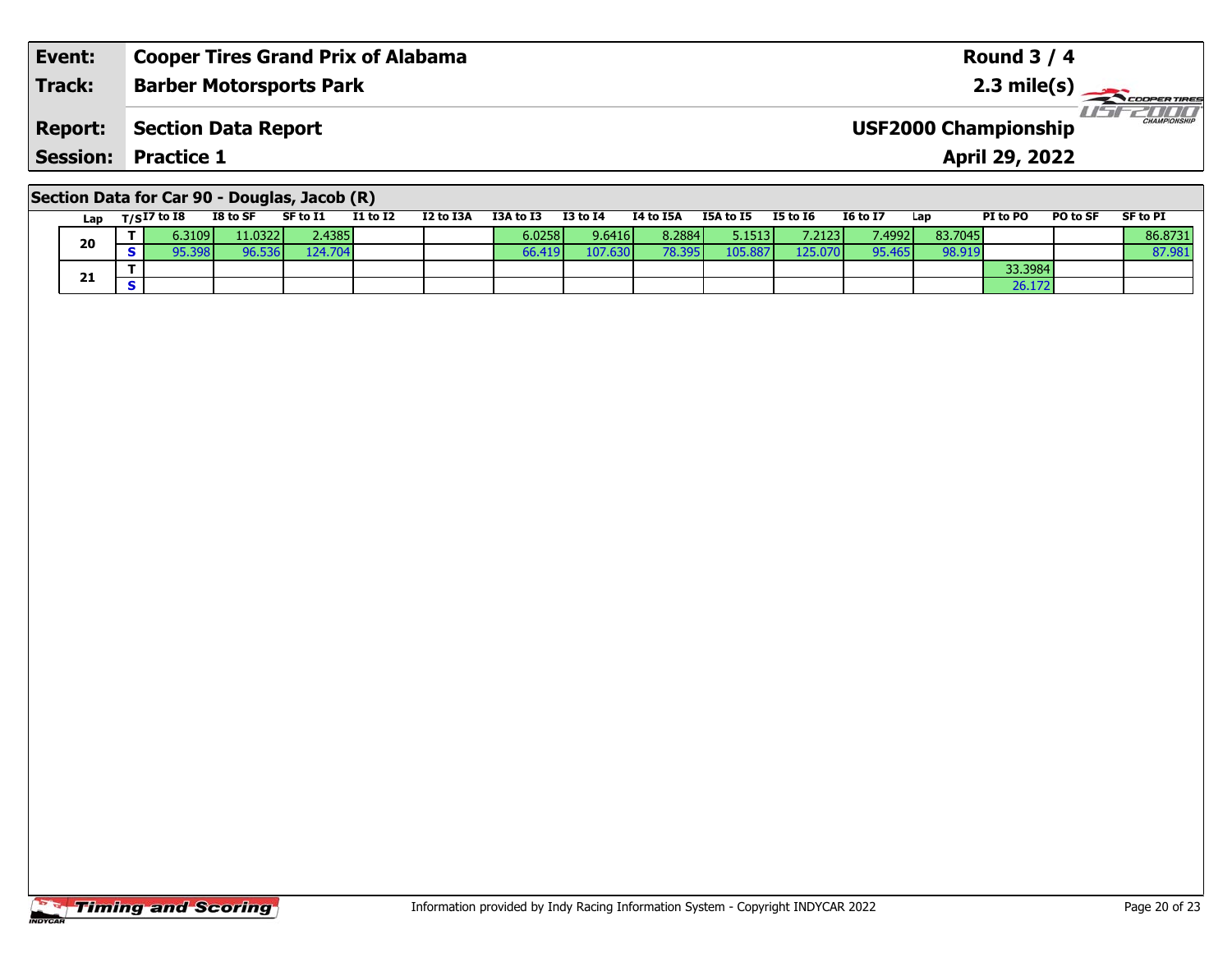| Event:          |    |                                         |          | <b>Cooper Tires Grand Prix of Alabama</b> |                 |           |           |              |           |           |                 |                 |                             | <b>Round 3 / 4</b> |          |             |
|-----------------|----|-----------------------------------------|----------|-------------------------------------------|-----------------|-----------|-----------|--------------|-----------|-----------|-----------------|-----------------|-----------------------------|--------------------|----------|-------------|
| Track:          |    |                                         |          | <b>Barber Motorsports Park</b>            |                 |           |           |              |           |           |                 |                 |                             | 2.3 mile(s) $-$    |          | COOPERTIRES |
| <b>Report:</b>  |    | <b>Section Data Report</b>              |          |                                           |                 |           |           |              |           |           |                 |                 | <b>USF2000 Championship</b> |                    |          |             |
| <b>Session:</b> |    | <b>Practice 1</b>                       |          |                                           |                 |           |           |              |           |           |                 |                 |                             | April 29, 2022     |          |             |
|                 |    |                                         |          |                                           |                 |           |           |              |           |           |                 |                 |                             |                    |          |             |
|                 |    | Section Data for Car 92 - Frazer, Billy |          |                                           |                 |           |           |              |           |           |                 |                 |                             |                    |          |             |
|                 |    | Lap $T/SI7$ to I8                       | I8 to SF | SF to I1                                  | <b>I1 to I2</b> | I2 to I3A | I3A to I3 | $I3$ to $I4$ | I4 to I5A | I5A to I5 | <b>I5 to 16</b> | <b>16 to 17</b> | Lap                         | PI to PO           | PO to SF | SF to PI    |
|                 |    | 7.7563                                  | 11.7868  | 2.5955                                    | 12.2130         | 8.9612    | 6.4727    | 9.9334       | 8.7254    | 5.5910    | 7.5215          | 7.0054          | 88.5622                     |                    | 97.1224  |             |
|                 | S. | 77.620                                  | 90.355   | 117.161                                   | 84.969          | 107.129   | 61.833    | 104.468      | 74.469    | 97.559    | 119.929         | 102.194         | 93.494                      |                    | 81.504   |             |
| $\overline{2}$  |    | 6.5985                                  | 11.0941  | 2.4842                                    | 11.6442         | 8.8128    | 6.3101    | 9.7921       | 8.3367    | 5.1935    | 7.2878          | 6.7244          | 84.2784                     |                    |          |             |
|                 | S. | 91.240                                  | 95.997   | 122.410                                   | 89.120          | 108.932   | 63.426    | 105.976      | 77.941    | 105.026   | 123.775         | 106.464         | 98.246                      |                    |          |             |
| 3               |    | 6.3826                                  | 11.0669  | 2.4698                                    | 11.7025         | 8.7524    | 6.2893    | 9.7632       | 8.3096    | 5.2040    | 7.2733          | 6.7461          | 83.9597                     |                    |          |             |
|                 | S. | 94.326                                  | 96.233   | 123.124                                   | 88.676          | 109.684   | 63.636    | 106.290      | 78.195    | 104.814   | 124.021         | 106.122         | 98.619                      |                    |          |             |

| Lap                      |                              | 1/51/1010        | 10 W JI           | <b>JE LU 11</b>   | 11 W 12 | 14 W 13M | 13A W 13         | 13 W 14           | 14 W 19M         | נו טו מכו         | 19 W 19           | 10 W 17           | ∟aµ                | <b>FIWFU</b> | וכ ש ט  | ƏF LU FI |
|--------------------------|------------------------------|------------------|-------------------|-------------------|---------|----------|------------------|-------------------|------------------|-------------------|-------------------|-------------------|--------------------|--------------|---------|----------|
|                          | $\mathbf{T}$                 | 7.7563           | 11.7868           | 2.5955            | 12.2130 | 8.9612   | 6.4727           | 9.9334            | 8.7254           | 5.5910            | 7.5215            | 7.0054            | 88.5622            |              | 97.1224 |          |
| 1                        | $\mathbf{s}$                 | 77.620           | 90.355            | 117.161           | 84.969  | 107.129  | 61.833           | 104.468           | 74.469           | 97.559            | 119.929           | 102.194           | 93.494             |              | 81.504  |          |
|                          | $\mathbf{T}$                 | 6.5985           | 11.0941           | 2.4842            | 11.6442 | 8.8128   | 6.3101           | 9.7921            | 8.3367           | 5.1935            | 7.2878            | 6.7244            | 84.2784            |              |         |          |
| $\mathbf{2}$             | <b>S</b>                     | 91.240           | 95.997            | 122.410           | 89.120  | 108.932  | 63.426           | 105.976           | 77.941           | 105.026           | 123.775           | 106.464           | 98.246             |              |         |          |
| 3                        | $\mathbf{T}$                 | 6.3826           | 11.0669           | 2.4698            | 11.7025 | 8.7524   | 6.2893           | 9.7632            | 8.3096           | 5.2040            | 7.2733            | 6.7461            | 83.9597            |              |         |          |
|                          | S                            | 94.326           | 96.233            | 123.124           | 88.676  | 109.684  | 63.636           | 106.290           | 78.195           | 104.814           | 124.021           | 106.122           | 98.619             |              |         |          |
| 4                        | T                            | 6.4588           | 10.9266           | 2.4371            | 11.5534 | 8.7380   | 6.1087           | 9.6858            | 8.3357           | 5.1758            | 7.2248            | 6.8486            | 83.4933            |              |         |          |
|                          | $\mathbf{s}$                 | 93.213           | 97.469            | 124.776           | 89.820  | 109.865  | 65.518           | 107.139           | 77.951           | 105.386           | 124.854           | 104.534           | 99.170             |              |         |          |
| 5                        | T                            | 6.4676           | 10.9370           | 2.4575            |         |          | 6.2934           | 11.8556           | 8.4387           | 5.1993            | 7.2791            | 6.6843            | 86.0472            |              |         |          |
|                          | $\overline{\mathbf{s}}$      | 93.086           | 97.376            | 123.740           |         |          | 63.595           | 87.531            | 76.999           | 104.909           | 123.923           | 107.103           | 96.226             |              |         |          |
| 6                        | $\overline{\mathbf{T}}$      | 6.4436           | 10.9097           | 2.4486            | 11.4832 | 8.6752   | 6.2435           | 9.6478            | 8.1892           | 5.1685            | 7.2327            | 6.5701            | 83.0121            |              |         |          |
|                          | S                            | 93.433           | 97.620            | 124.190           | 90.369  | 110.660  | 64.103           | 107.561           | 79.345           | 105.534           | 124.718           | 108.965           | 99.744             |              |         |          |
| $\overline{\phantom{a}}$ | $\overline{t}$               | 6.3800           | 10.8419           | 2.4425            | 11.4903 | 8.6983   | 6.0398           | 9.6380            | 8.2534           | 5.1543            | 7.2240            | 6.6017            | 82.7642            |              |         |          |
|                          | S                            | 94.364           | 98.230            | 124.500           | 90.313  | 110.366  | 66.265           | 107.670           | 78.728           | 105.825           | 124.868           | 108.443           | 100.043            |              |         |          |
| 8                        | T                            | 6.3485           | 10.8214           | 2.4409            |         |          | 6.1253           | 9.6685            | 8.2028           | 5.1798            | 7.2857            | 6.5641            | 82,8002            |              |         |          |
|                          | $\mathbf{s}$                 | 94.833           | 98.416            | 124.581           |         |          | 65.340           | 107.331           | 79.214           | 105.304           | 123.810           | 109.064           | 100.000            |              |         |          |
| 9                        | $\mathbf{T}$                 | 6.3051           | 10.8285           | 2.4366            |         |          | 6.1610           | 9.6488            | 8.2058           | 5.1744            | 7.2620            | 6.5527            | 82.7410            |              |         |          |
|                          | $\mathbf{s}$                 | 95.485           | 98.352            | 124.801           |         |          | 64.961           | 107.550           | 79.185           | 105.414           | 124.214           | 109.254           | 100.071            |              |         |          |
| 10                       | $\mathbf{T}$                 | 6.3191           | 10.8508           | 2.4261            | 11.4088 | 8.7115   | 6.1539           | 9.6261            | 8.0934           | 5.1517            | 7.2327            | 6.5295            | 82.5036            |              |         |          |
|                          | $\mathbf{s}$                 | 95.274           | 98.149            | 125.341           | 90.958  | 110.199  | 65.036           | 107.804           | 80.284           | 105.879           | 124.718           | 109.642           | 100.359            |              |         |          |
| 11                       | $\mathbf{T}$                 | 6.3066           | 10.8774           | 2.4119            |         |          | 6.1170           | 9.6373            | 8.1809           | 5.1781            | 7.2491            | 6.5338            | 82.5956            |              |         |          |
|                          | $\overline{\mathbf{s}}$      | 95.463           | 97.909            | 126.079           |         |          | 65.429           | 107.678           | 79.426           | 105.339           | 124.436           | 109.570           | 100.247            |              |         |          |
| 12                       | T                            | 6.3811           | 10.8416           | 2.4395            |         |          | 6.1148           | 9.6668            | 8.1130           | 5.1641            | 7.2449            | 6.5042            | 82.5306            |              |         |          |
|                          | $\overline{\mathbf{s}}$      | 94.348           | 98.233            | 124.653           |         |          | 65.452           | 107.350           | 80.090           | 105.624           | 124.508           | 110.069           | 100.326            |              |         |          |
| 13                       | $\mathbf T$                  | 6.3566           | 10.7913           | 2.4390            | 11.3654 | 9.4009   | 6.6226           | 10.2335           | 8.4240           | 5.1921            | 7.2956            | 6.6551            | 84.7761            |              |         |          |
|                          | $\mathbf{s}$                 | 94.712           | 98.691            | 124.679           | 91.306  | 102.118  | 60.434           | 101.405           | 77.134           | 105.055           | 123.642           | 107.573           | 97.669             |              |         |          |
| 14                       | $\mathbf{T}$                 | 6.2911           | 10.7748           | 2.4353            |         |          | 6.1618           | 9.6391            | 8.0766           | 5.1591            | 7.2757            | 6.4755            | 82.3875            |              |         |          |
|                          | S                            | 95.698           | 98.842            | 124.868           |         |          | 64.953           | 107.658           | 80.451           | 105.727           | 123.981           | 110.557           | 100.501            |              |         |          |
| 15                       | T<br>$\mathbf{s}$            | 6.3620           | 10.8514           | 2.4372            | 11.5370 | 9.4956   | 6.3444           | 10.9594           | 8.4662           | 5.1597            | 7.2780            | 6.5299            | 85.4208            |              |         |          |
|                          |                              | 94.631           | 98.144            | 124.771           | 89.948  | 101.099  | 63.084           | 94.688            | 76.749           | 105.714           | 123.941           | 109.636           | 96.932             |              |         |          |
| 16                       | $\mathbf{T}$<br>$\mathbf{s}$ | 6.3054<br>95.481 | 10.7708<br>98.878 | 2.4314<br>125.068 |         |          | 6.0707           | 9.6239            | 8.1295<br>79.928 | 5.1586<br>105.737 | 7.2314<br>124.740 | 6.6085<br>108.332 | 82.3998<br>100.486 |              |         |          |
|                          | $\overline{t}$               | 6.4698           | 10.7610           | 2.4249            |         |          | 65.928           | 107.828<br>9.5848 | 8.0967           | 5.1418            |                   |                   | 82.2113            |              |         |          |
| 17                       | S                            | 93.055           | 98.968            | 125.403           |         |          | 6.0344<br>66.324 | 108.268           | 80.252           | 106.082           | 7.2048<br>125.201 | 6.4578<br>110.860 | 100.716            |              |         |          |
|                          | $\overline{\mathbf{T}}$      | 6.1736           | 11.4039           | 2.4936            | 11.9567 | 8.9465   | 6.6432           | 12.5099           | 8.6242           | 5.1733            | 7.2846            | 6.6292            | 87.8387            |              |         |          |
| 18                       | S                            | 97.519           | 93.389            | 121.949           | 86.790  | 107.305  | 60.246           | 82.952            | 75.343           | 105.436           | 123.829           | 107.993           | 94.264             |              |         |          |
|                          | $\mathbf{T}$                 | 6.3619           | 10.8192           | 2.4345            |         |          | 6.1192           | 9.5925            | 8.0899           | 5.1343            | 7.2160            | 6.5145            | 82.3228            |              |         |          |
| 19                       | $\overline{\mathbf{s}}$      | 94.633           | 98.436            | 124.909           |         |          | 65.405           | 108.181           | 80.319           | 106.237           | 125.006           | 109.895           | 100.580            |              |         |          |
|                          |                              |                  |                   |                   |         |          |                  |                   |                  |                   |                   |                   |                    |              |         |          |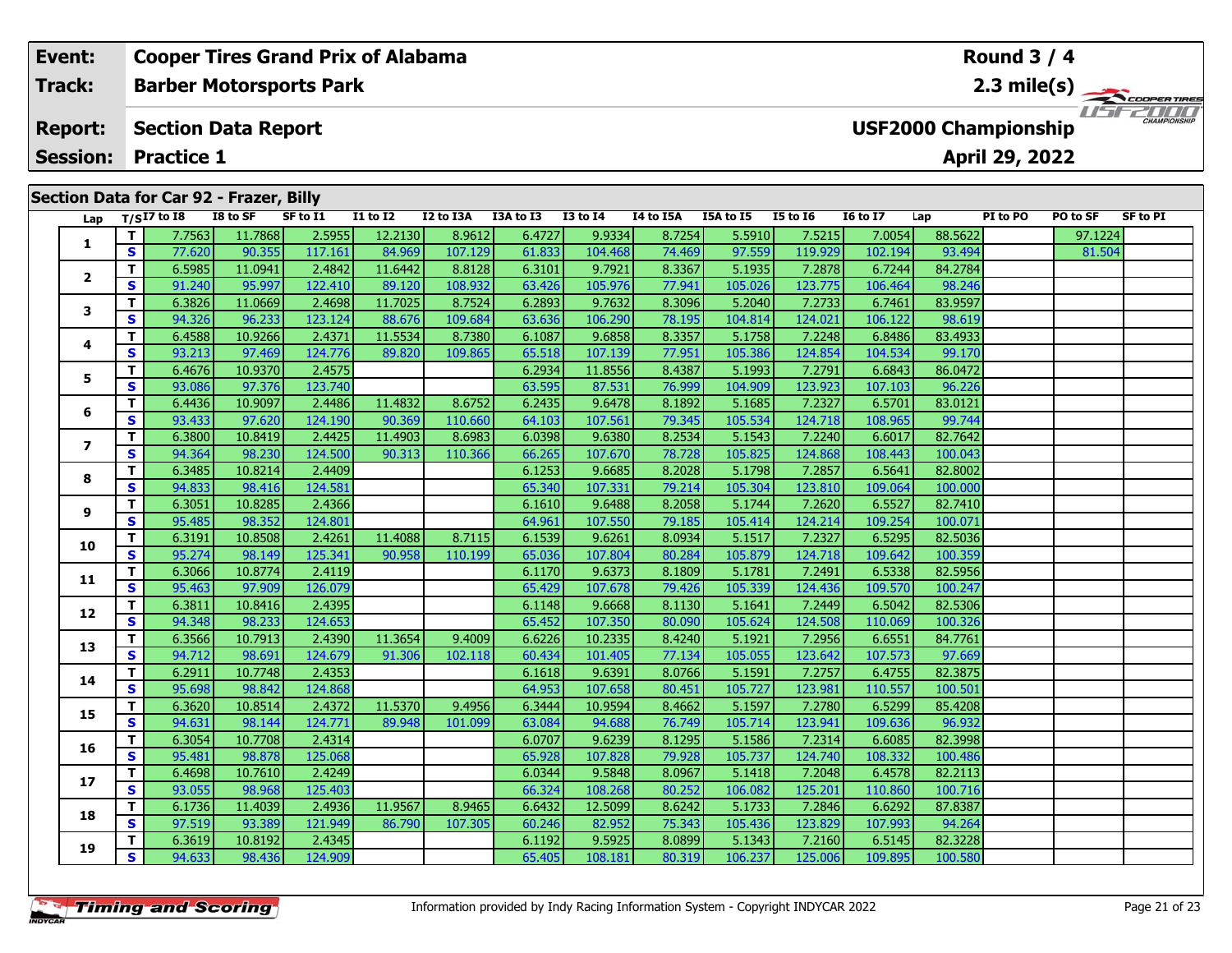| Event:                                  | <b>Cooper Tires Grand Prix of Alabama</b> |          |                                |                 |           |           |                 |           |           |          |                 |     | <b>Round 3 / 4</b>          |          |                          |
|-----------------------------------------|-------------------------------------------|----------|--------------------------------|-----------------|-----------|-----------|-----------------|-----------|-----------|----------|-----------------|-----|-----------------------------|----------|--------------------------|
| <b>Track:</b>                           |                                           |          | <b>Barber Motorsports Park</b> |                 |           |           |                 |           |           |          |                 |     |                             |          | $2.3 \text{ mile(s)}$    |
| <b>Report:</b>                          | <b>Section Data Report</b>                |          |                                |                 |           |           |                 |           |           |          |                 |     | <b>USF2000 Championship</b> |          | <b>LIST CHAMPIONSHIP</b> |
| <b>Session: Practice 1</b>              |                                           |          |                                |                 |           |           |                 |           |           |          |                 |     | April 29, 2022              |          |                          |
| Section Data for Car 92 - Frazer, Billy |                                           |          |                                |                 |           |           |                 |           |           |          |                 |     |                             |          |                          |
| Lap                                     | $_{\rm T/S}$ I7 to I8                     | I8 to SF | SF to I1                       | <b>I1 to I2</b> | I2 to I3A | I3A to I3 | <b>I3 to I4</b> | I4 to I5A | I5A to I5 | I5 to I6 | <b>I6 to I7</b> | Lap | PI to PO                    | PO to SF | SF to PI                 |

**<sup>T</sup>** 6.2961 10.9138 2.4141 11.7310 8.6344 6.1453 9.6698 8.1031 5.1644 7.2335 6.5609 82.8664 84.4347 **<sup>S</sup>** 95.622 97.583 125.965 88.460 111.183 65.127 107.316 80.188 105.618 124.704 109.118 99.920 90.522

**<sup>T</sup>** 6.3543 10.8050 2.4257 6.1115 9.6080 7.9824 5.1281 7.1806 6.4771 82.0483 **<sup>S</sup>** 94.746 98.565 125.362 65.488 108.007 81.401 106.366 125.623 110.529 100.916

**2 S S** 31.5560 **S** 32.7700

|                       | <b>Timing and Scoring</b> |
|-----------------------|---------------------------|
| <i><b>INDYCAR</b></i> |                           |

**20**

**21**

**22**